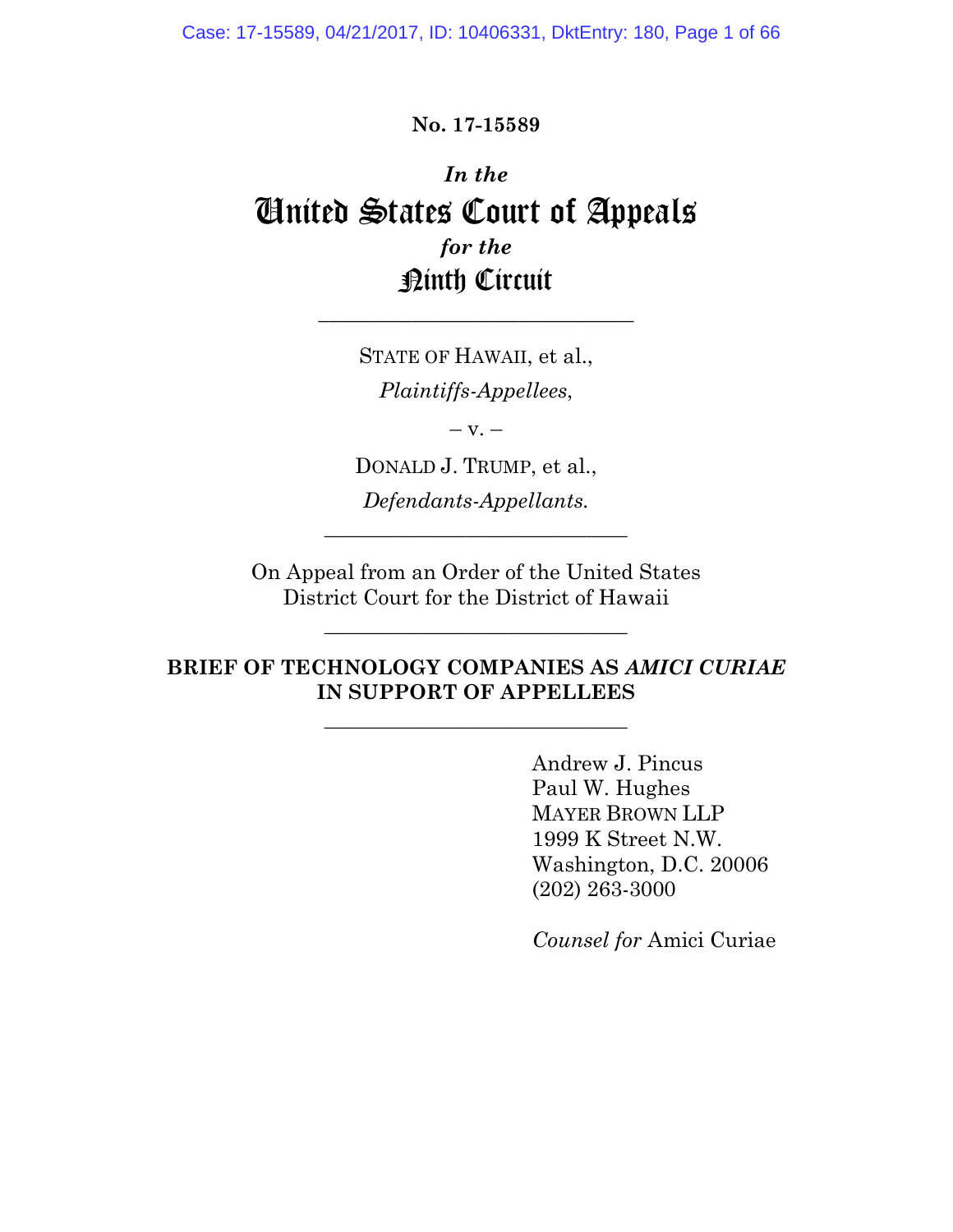Case: 17-15589, 04/21/2017, ID: 10406331, DktEntry: 180, Page 2 of 66

## **CORPORATE DISCLOSURE STATEMENTS**

*Amici curiae* submit their corporate disclosure statements, as required by Fed. R. App. P. 26.1 and 29(c), in Appendix B.

*/s/ Andrew J. Pincus*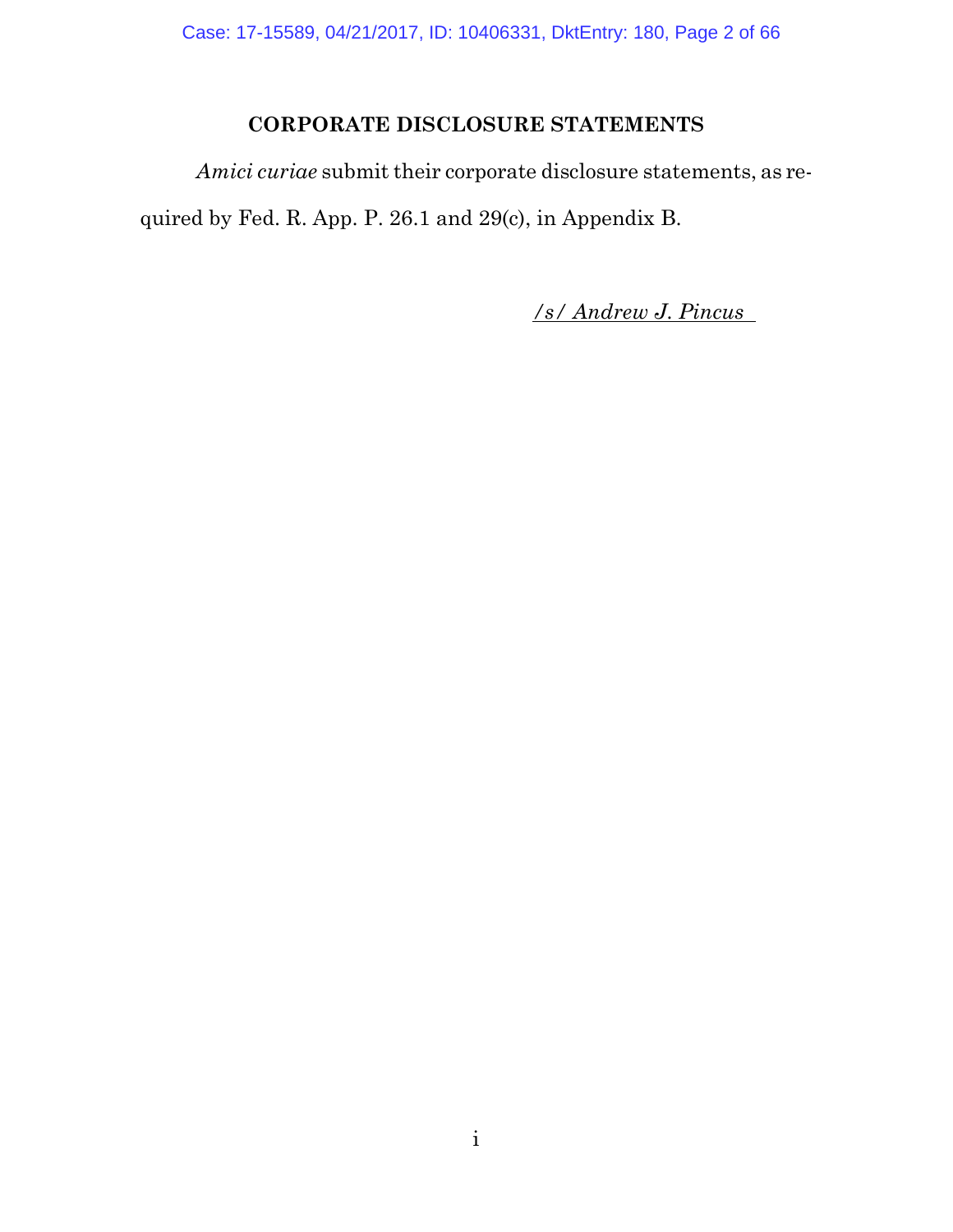## **TABLE OF CONTENTS**

| $\mathbf{I}$ . | American Innovation And Economic Growth Are |                                                                                                                                                                              |  |  |  |
|----------------|---------------------------------------------|------------------------------------------------------------------------------------------------------------------------------------------------------------------------------|--|--|--|
| П.             |                                             | The Executive Order Harms The Competitiveness                                                                                                                                |  |  |  |
|                |                                             |                                                                                                                                                                              |  |  |  |
|                | A.                                          | The Order Discriminates On The Basis Of                                                                                                                                      |  |  |  |
|                | <b>B.</b>                                   | Sections 1182(f) And 1185(a) Do Not Authorize<br>Discrimination Based On Nationality Or Use<br>Of Executive Orders To Fundamentally—And<br>Permanently—Override The Nation's |  |  |  |
|                |                                             |                                                                                                                                                                              |  |  |  |
|                | C.                                          | This Court Can, And Must, Determine Whether<br>The President Has Exceeded His Statutory                                                                                      |  |  |  |
|                |                                             |                                                                                                                                                                              |  |  |  |
|                |                                             |                                                                                                                                                                              |  |  |  |
|                |                                             |                                                                                                                                                                              |  |  |  |
|                |                                             |                                                                                                                                                                              |  |  |  |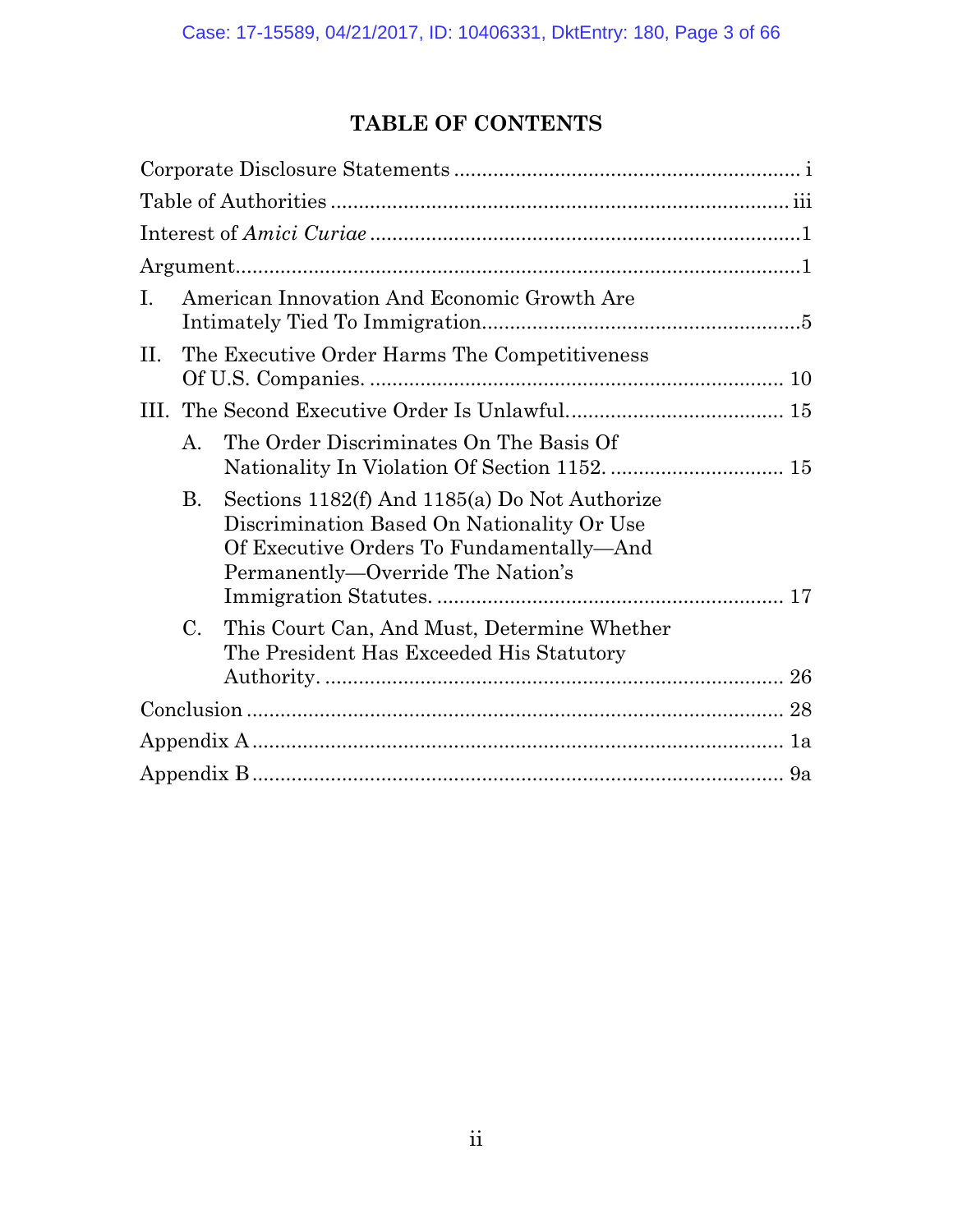## **TABLE OF AUTHORITIES**

### **Cases**

| Abourezk v. Reagan,                                               |
|-------------------------------------------------------------------|
| Bowen v. Mich. Acad. of Family Physicians,                        |
| Chamber of Commerce v. Reich,                                     |
| Dalton v. Specter,                                                |
| Dames & Moore v. Regan,                                           |
| Foley v. Connelie,                                                |
| Franklin v. Massachusetts,                                        |
| Kerry v. Din,                                                     |
| Legal Assistance for Vietnamese Asylum Seekers v. Dep't of State, |
| Mojica v. Reno,                                                   |
| Motor Vehicle Mfrs. Assn. v. State Farm Mut. Auto. Ins. Co.,      |
| Olsen v. Albright,                                                |
| Perales v. Casillas,                                              |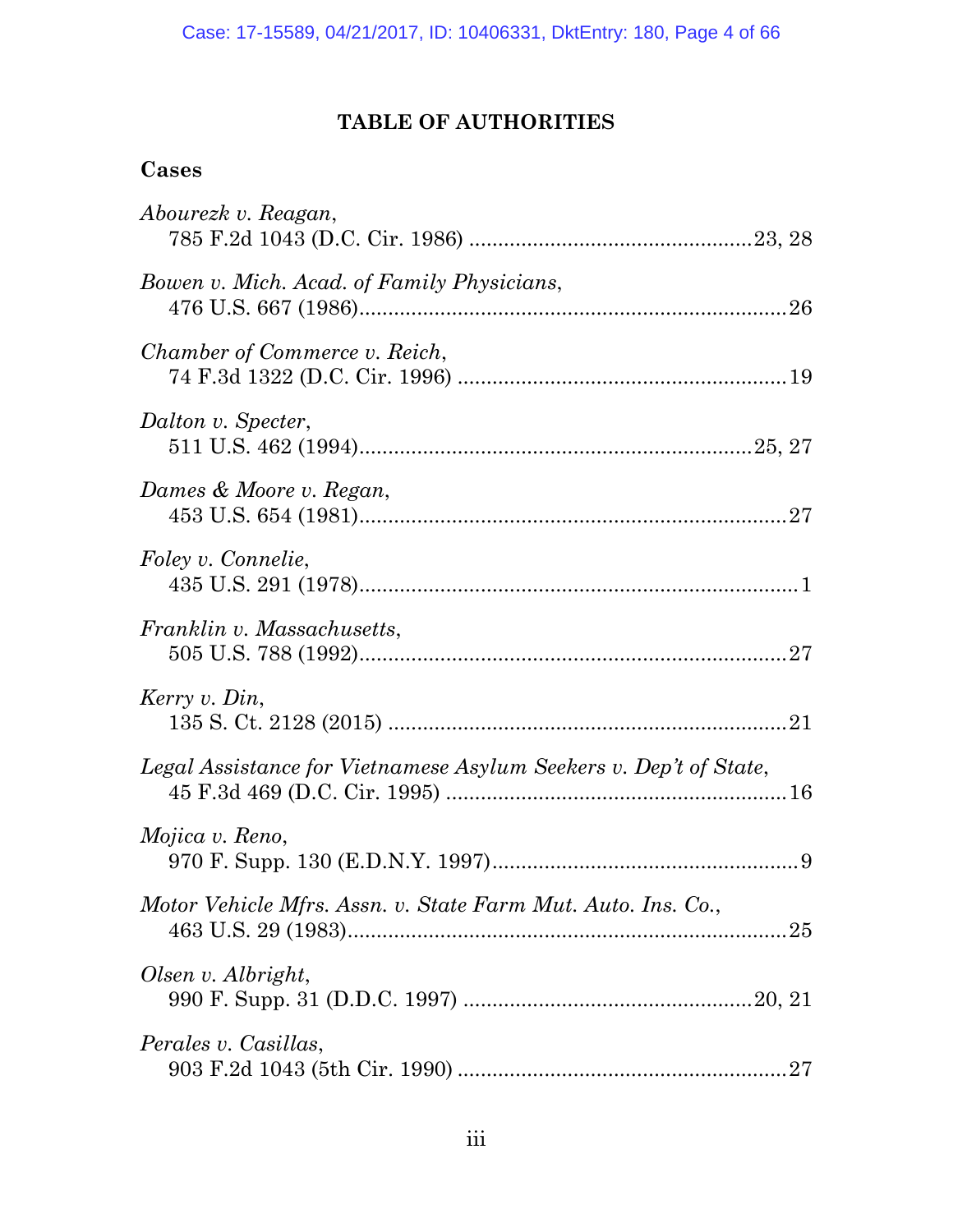#### Case: 17-15589, 04/21/2017, ID: 10406331, DktEntry: 180, Page 5 of 66

| Saavedra Bruno v. Albright,             |
|-----------------------------------------|
| Sale v. Haitian Ctrs. Council, Inc.,    |
| Sarsour v. Trump,                       |
| Texas v. United States,                 |
| Texas v. United States,                 |
| United States v. Mead Corp.,            |
| United States v. Witkovich,             |
| Vayeghan v. Kelly,                      |
| Whitman v. Am. Trucking Ass'ns,         |
| Xie v. Kerry,                           |
| Youngstown Sheet & Tube Co. v. Sawyer,  |
| Zemel v. Rusk,                          |
| <b>Statutes, Rules, and Regulations</b> |
| 5 U.S.C.                                |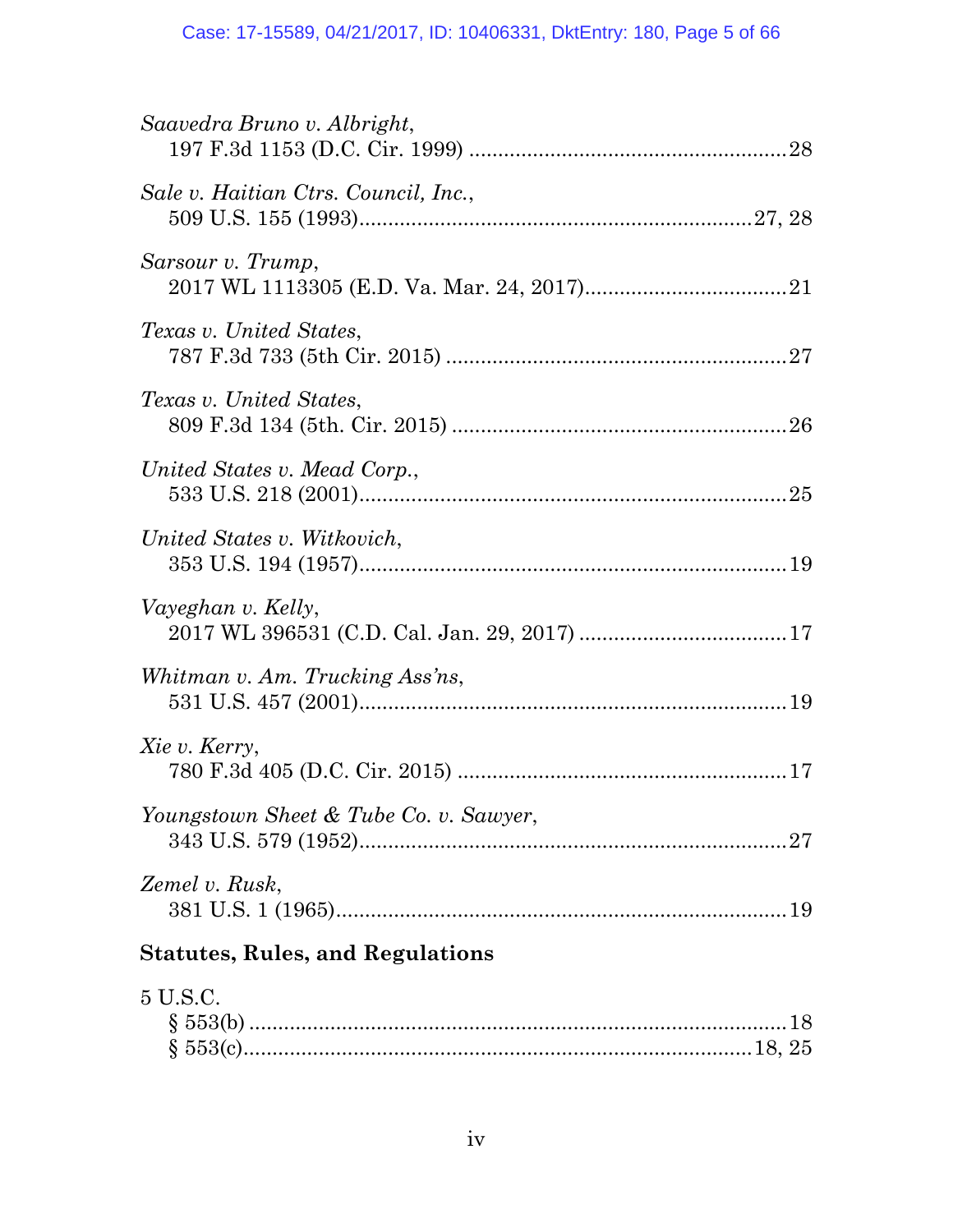| 8 U.S.C.                                                      |
|---------------------------------------------------------------|
|                                                               |
|                                                               |
|                                                               |
|                                                               |
|                                                               |
|                                                               |
|                                                               |
|                                                               |
| <b>Miscellaneous</b>                                          |
| Americas Soc'y & Council of the Americas, <i>Bringing</i>     |
|                                                               |
| Stuart Anderson, <i>Immigrants Flooding America with</i>      |
| <i>Nobel Prizes, Forbes (Oct. 16, 2016),</i>                  |
| $http://goo.g1/RILwXU .7$                                     |
|                                                               |
| Stuart Anderson, Nat'l Found. for Am. Pol'y, The Contri-      |
| butions of the Children of Immigrants to Science in           |
| $American (2017), \text{https://goo.gl/7noMyC8}$              |
|                                                               |
| BGRS, Breakthrough to the Future of Global Talent             |
|                                                               |
| Maksim Belenkiy & David Riker, Face-to-Face Exports:          |
| The Role of Business Travel in Trade Promotion,               |
|                                                               |
|                                                               |
| Muzaffar Chishti & Claire Bergeron, <i>Post-9/11 Policies</i> |
| Dramatically Alter the U.S. Immigration Landscape,            |
| Migration Pol'y Inst. (Sept. 8, 2011),                        |
|                                                               |
|                                                               |
| Jeff Daniels, Trump Immigration Ban Puts \$20 Billion in      |
| <i>Boeing Aircraft Sales to Iran, Iraq at Risk, CNBC</i>      |
| $(Jan. 30, 2017), https://goo.gl/uT2goG$                      |
|                                                               |
| Jordan Fabian, <i>DHS Analysis Found No Evidence of Ex-</i>   |
| <i>tra Threat Posed by Travel-Ban Nations: Report, The</i>    |
|                                                               |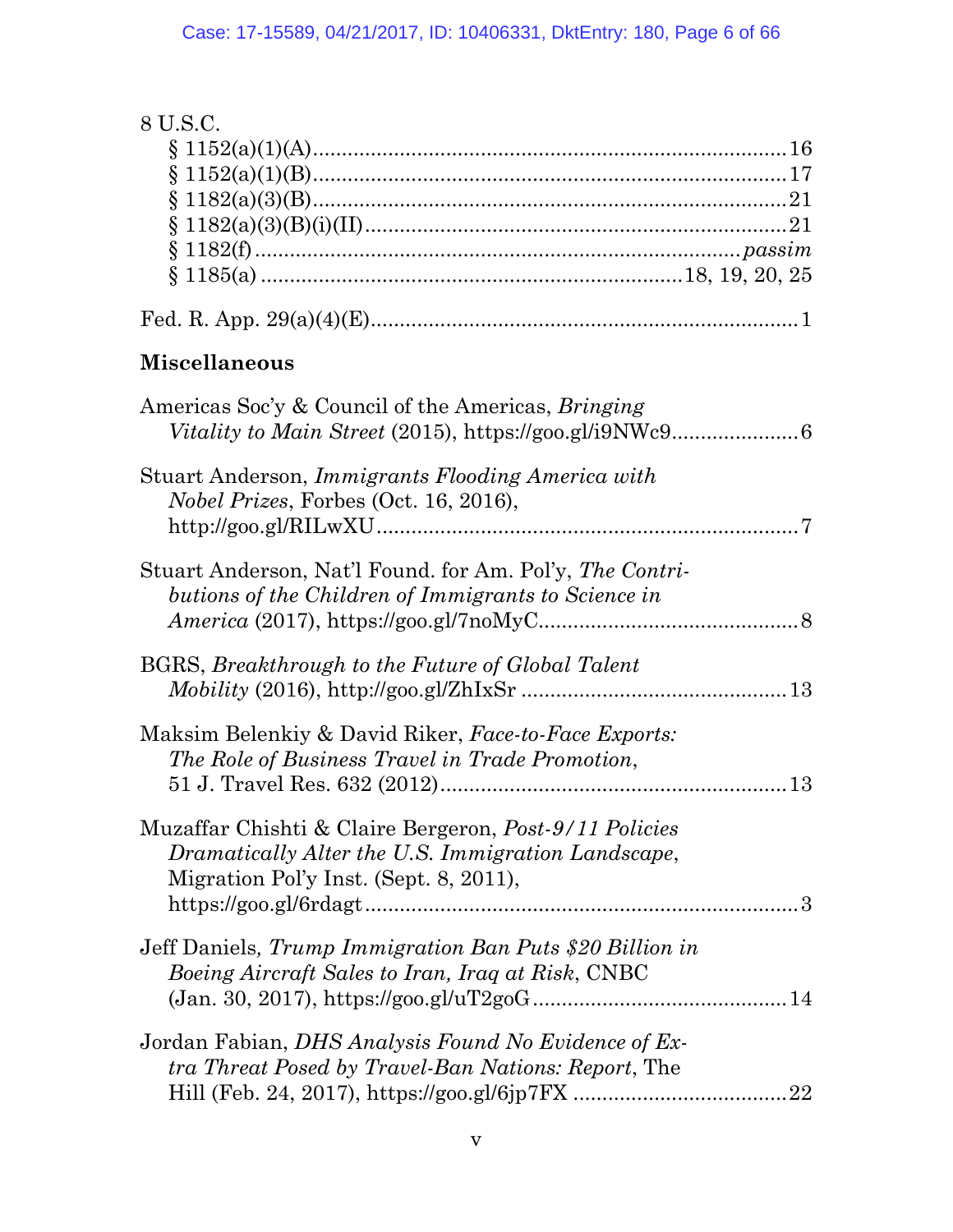| Seth Fiegerman, Former Google Exec Calls Trump Travel<br>Ban an 'Enormous Problem,' CNN Tech (Jan. 30,                                                            |  |
|-------------------------------------------------------------------------------------------------------------------------------------------------------------------|--|
| Gallup, Majority of Americans Identify Themselves as<br><i>Third Generation Americans (July 10, 2001),</i>                                                        |  |
| Michael Greenstone & Adam Looney, The Hamilton<br>Project, Ten Economic Facts About Immigration                                                                   |  |
| Elizabeth Grieco, U.S. Census Bureau, The Foreign-Born<br>Population in the United States (2012),                                                                 |  |
| Harv. Bus. Rev., Strategic Global Mobility (2014),                                                                                                                |  |
|                                                                                                                                                                   |  |
| Nune Hovhannisyan & Wolfgang Keller, <i>International</i><br>Business Travel: An Engine of Innovation?,                                                           |  |
| Brady Huggett, US Immigration Order Strikes Against<br><i>Biotech</i> , Trade Secrets (Feb. 7, 2017),<br>12                                                       |  |
| Immigration Laws and Iranian Students,                                                                                                                            |  |
| Lyndon B. Johnson, Remarks at the Signing of the                                                                                                                  |  |
|                                                                                                                                                                   |  |
| Letter from Bradford L. Smith, President and Chief<br>Legal Officer, Microsoft, to John F. Kelly, Sec'y of<br>Homeland Sec., and Rex W. Tillerson, Sec'y of State |  |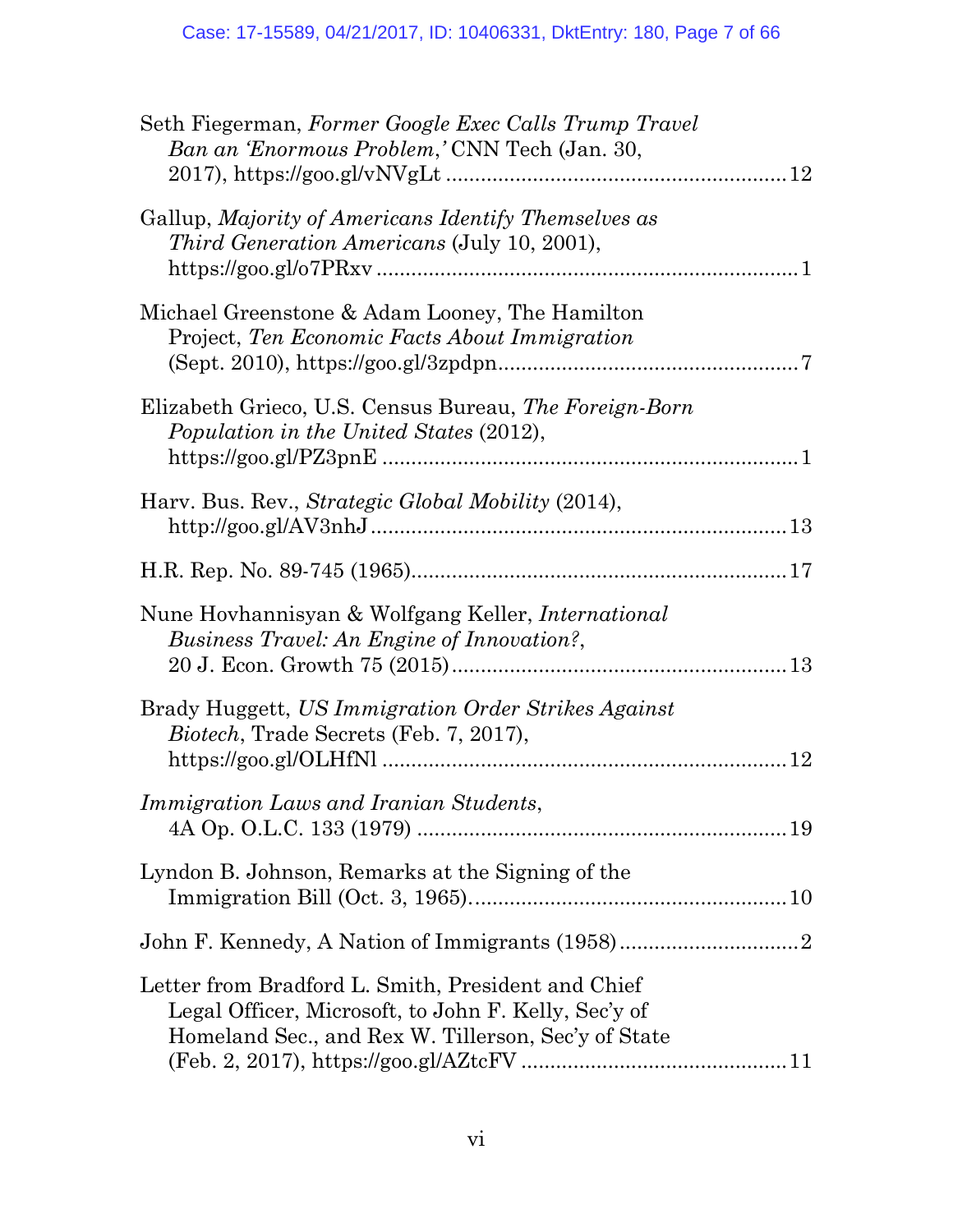| Kate M. Manuel, Cong. Research Serv., <i>Executive</i><br>Authority to Exclude Aliens: In Brief<br>24                                                         |
|---------------------------------------------------------------------------------------------------------------------------------------------------------------|
| Laura Meckler, Trump Administration Considers Far-<br><i>Reaching Steps for 'Extreme Vetting,'</i> Wall St. J. (Apr.)                                         |
| New American Economy, Reason for Reform (Oct. 2016),                                                                                                          |
| Pia Orrenius, George W. Bush Inst., Benefits of Immigra-<br><i>tion Outweigh the Costs</i> , The Catalyst (2016),<br>. 7                                      |
| Tara Palmeri & Bryan Bender, U.S. Diplomats Warning<br>GE's Major Deals in Iraq at Risk over Travel Ban,                                                      |
| Partnership for a New American Economy, Open For<br><b>Business: How Immigrants Are Driving Small Busi-</b><br>ness Creation in the United States, Aug. 2012, |
| Partnership for a New American Economy, The "New<br><i>American" Fortune 500 (2011), http://goo.gl/yc0h7u</i> 6                                               |
| Pew Research Center, Second-Generation Americans: A<br>Portrait of the Adult Children of Immigrants (Feb. 7,                                                  |
| Gopal Ratnam, <i>Trump's Travel Order Opens Door to</i><br>Targeting More Countries, Roll Call (Mar. 15, 2017),                                               |
| Remarks at the Opening Ceremonies of the Statute of<br>Liberty Centennial Celebration (July 3, 1986),                                                         |
|                                                                                                                                                               |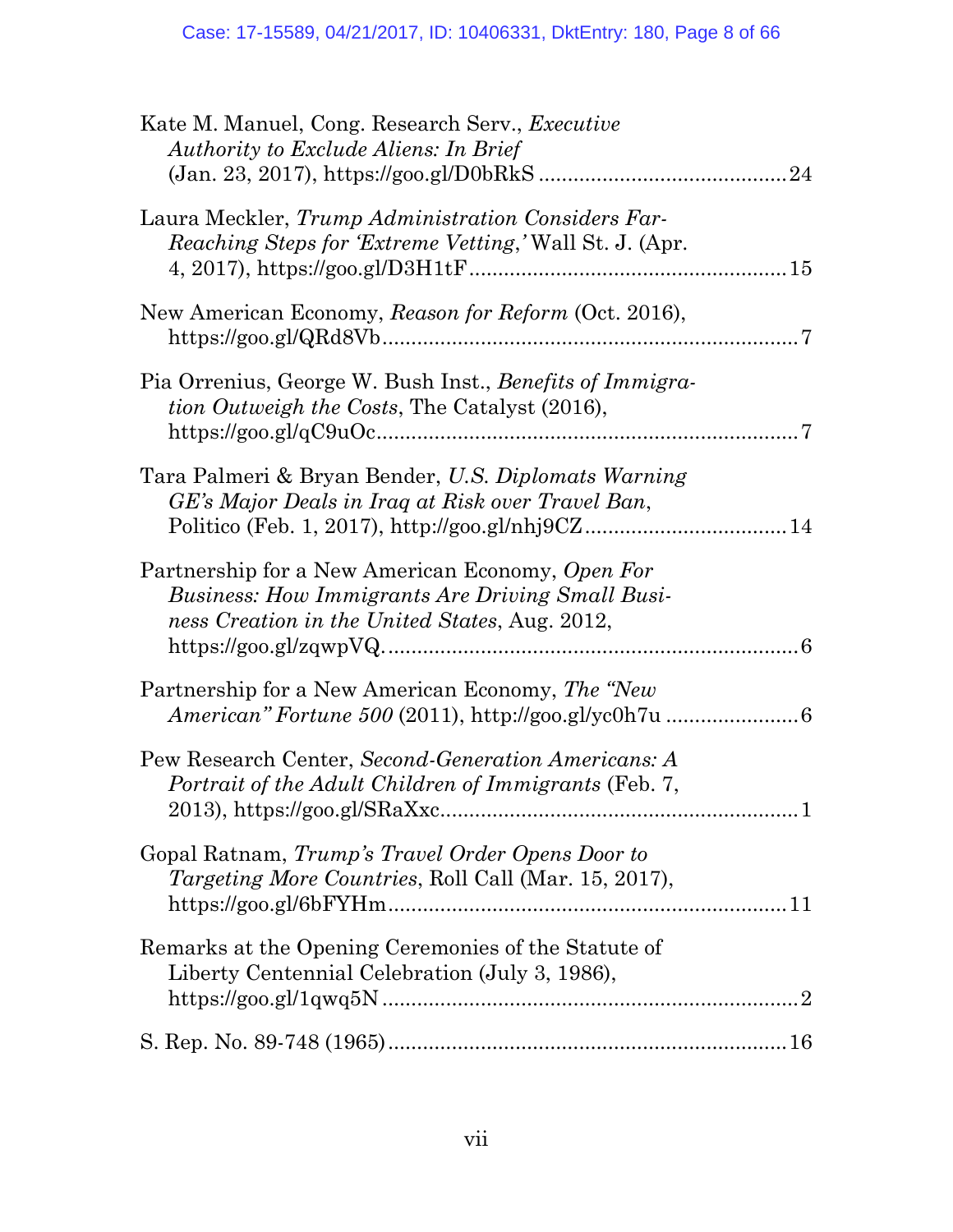| Jonathan Shieber, Apple CEO Tim Cook Sent an Email<br>to Employees about the Immigration Ban, TechCrunch |  |
|----------------------------------------------------------------------------------------------------------|--|
| U.S. Chamber of Commerce, <i>Immigration: Myths and</i><br>$Facts (2016), https://goo.gl/NizPEQ10101010$ |  |
| U.S. Dep't of State, Office of the Historian, The Immigra-<br>tion Act of 1924 (The Johnson-Reed Act),   |  |
| Vivek Wadhwa et al., America's New Immigrant                                                             |  |
| 5 Woodrow Wilson, A History of the American People                                                       |  |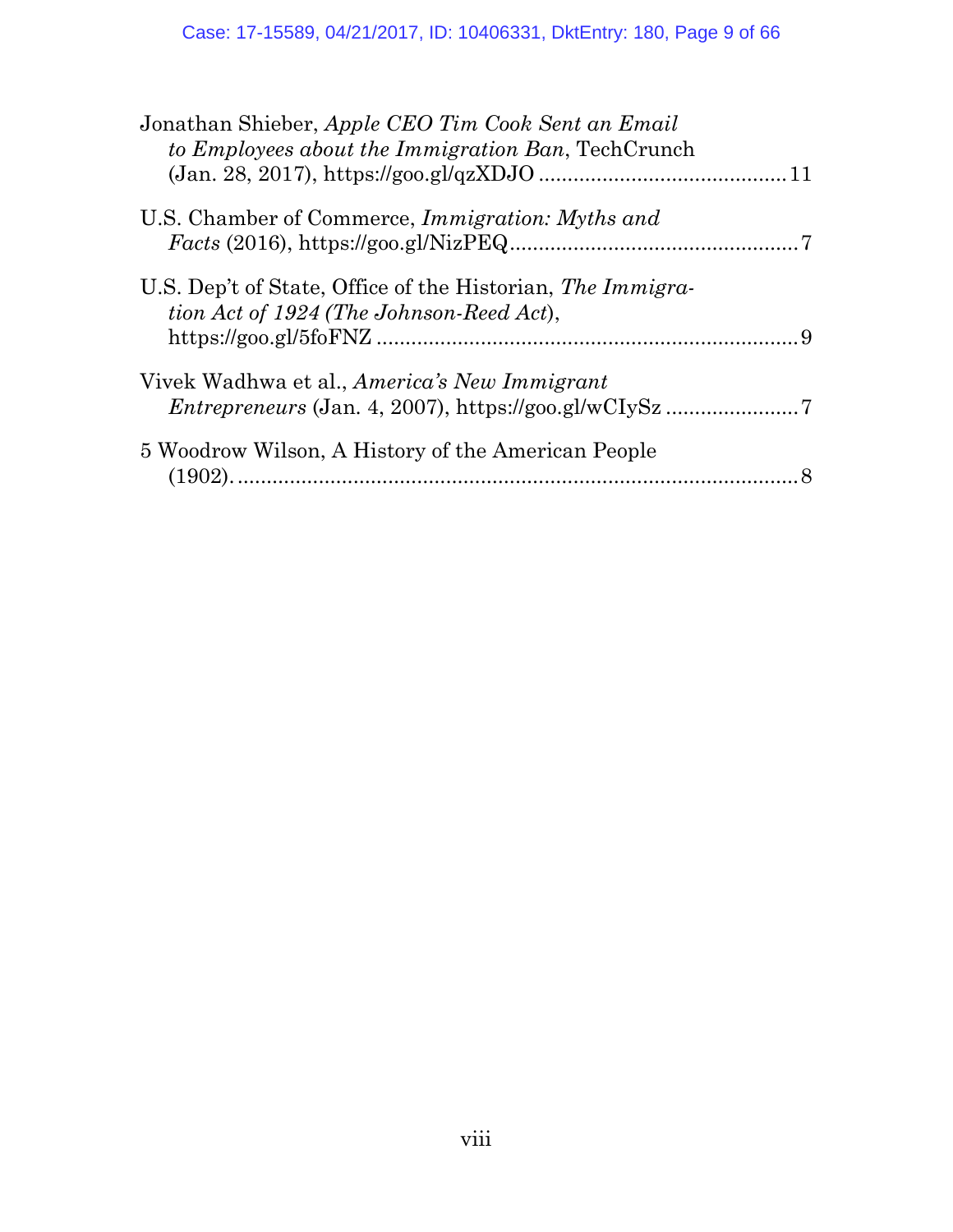#### **INTEREST OF** *AMICI CURIAE*

*Amici curiae* are 163 leading technology companies. A list of *amici* is set forth in Appendix A.<sup>1</sup>

#### **ARGUMENT**

America proudly describes itself as "a nation of immigrants." *Foley v. Connelie*, 435 U.S. 291, 294 (1978). We are: in 1910, 14.7% of the population was foreign born; in 2010, 12.9%.<sup>2</sup> A quarter of us have at least one parent who was born outside the country.<sup>3</sup> Close to half of us have a grandparent born somewhere else.<sup>4</sup> Nearly all of us trace our lineage to another country.

President Reagan, rededicating the Statue of Liberty in 1986, said "which of us does not think of . . . grandfathers and grandmothers, from so many places around the globe, for whom this statue was the first glimpse of America? . . . A special kind of people from every corner of the world, who had a special love for freedom and a special courage that enabled them to leave

<sup>1</sup> Pursuant to Local Rule 27(a), counsel for *amici* certify that counsel for the other parties have consented to the filing of this brief. *Amici* state that no party's counsel authored this brief in whole or in part, and that no person other than *amici* or its counsel contributed money that was intended to fund preparing or submitting the brief. *See* Fed. R. App. 29(a)(4)(E).

<sup>2</sup> Elizabeth Grieco, U.S. Census Bureau, *The Foreign-Born Population in the United States* 3 (2012), https://goo.gl/PZ3pnE.

<sup>3</sup> Pew Research Center, *Second-Generation Americans: A Portrait of the Adult Children of Immigrants* 8 (Feb. 7, 2013), https://goo.gl/SRaXxc.

<sup>4</sup> Gallup, *Majority of Americans Identify Themselves as Third Generation Americans* (July 10, 2001), https://goo.gl/o7PRxv.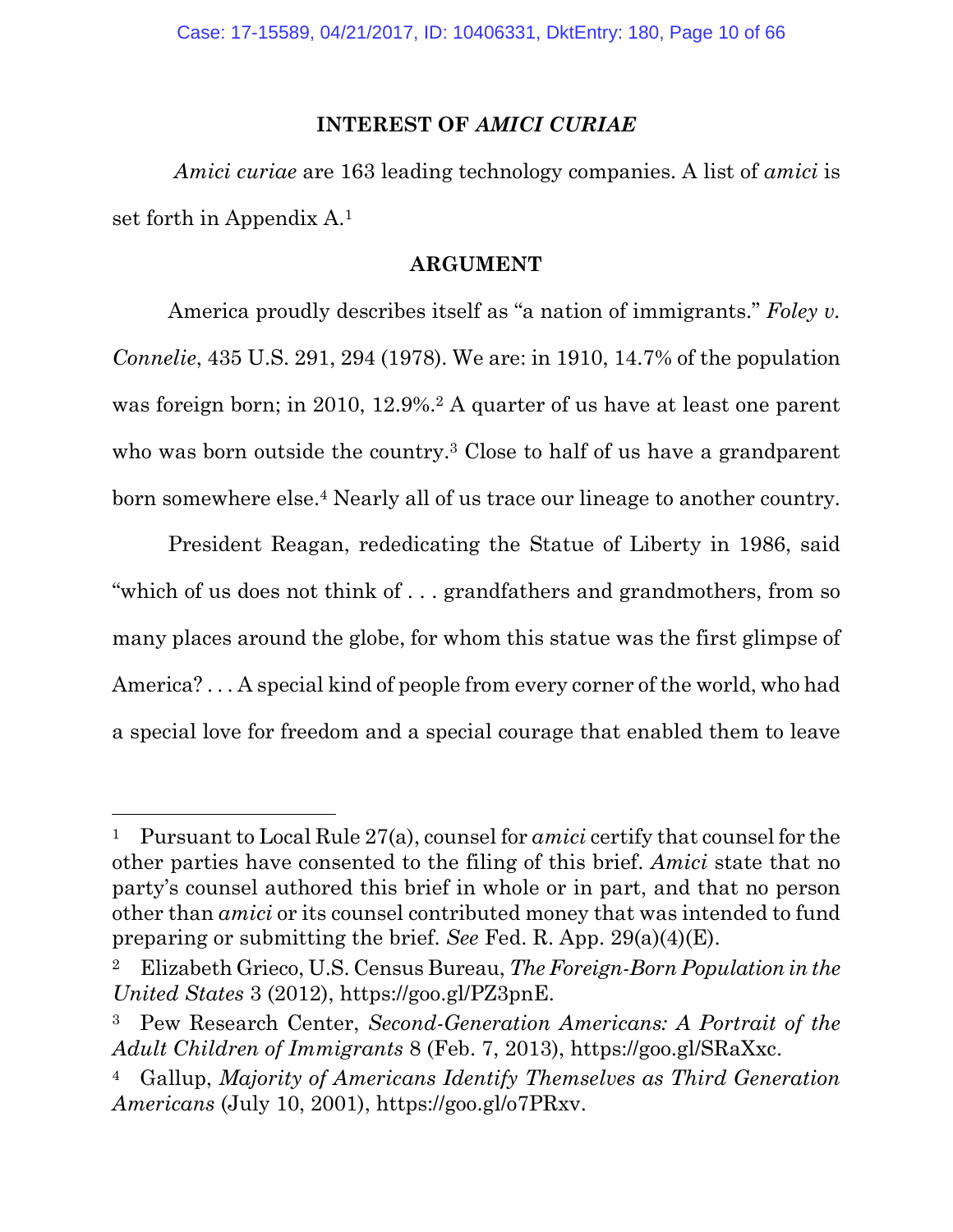their own land, leave their friends and their countrymen, and come to this new and strange land to build a New World of peace and freedom and hope."<sup>5</sup>

The "contributions of immigrants," then-Senator John F. Kennedy explained, "can be seen in every aspect of our national life." John F. Kennedy, A Nation of Immigrants 4 (1958). "We see it in religion, in politics, in business, in the arts, in education, even in athletics and in entertainment." *Id.* There is "no part of our nation," he recognized, "that has not been touched by our immigrant background." *Id*.

Immigrants make many of the Nation's greatest discoveries, and create some of the country's most innovative and iconic companies. Immigrants are among our leading entrepreneurs, politicians, artists, and philanthropists. The experience and energy of people who come to our country to seek a better life for themselves and their children—to pursue the "American Dream"—are woven throughout the social, political, and economic fabric of the Nation.

For decades, stable U.S. immigration policy has embodied the principles that we are a people descended from immigrants, that we welcome new immigrants, and that we provide a home for refugees seeking protection. At the same time, America has long recognized the importance of protecting ourselves against those who would do us harm. But it has done so while maintaining our fundamental commitment to welcoming immigrants—through in-

<sup>5</sup> Remarks at the Opening Ceremonies of the Statute of Liberty Centennial Celebration (July 3, 1986), https://goo.gl/1qwq5N.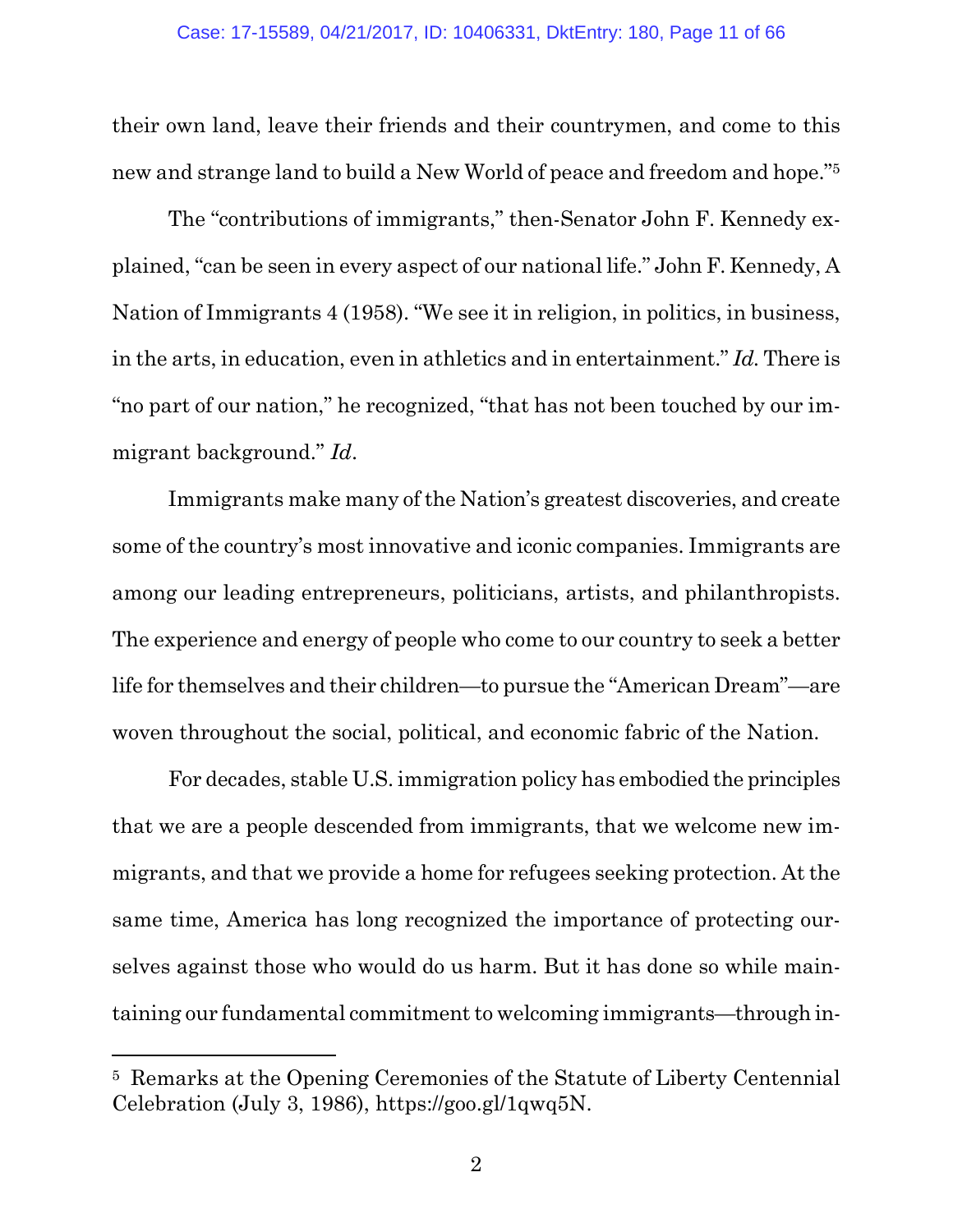creased background checks and other controls on people seeking to enter our country.<sup>6</sup>

On January 27, 2017, President Donald J. Trump signed Executive Order 13769. *See* 82 Fed. Reg. 8977 (2017) ("First Executive Order"). The First Executive Order altered immigration policy in significant respects: it barred nationals of seven countries—Syria, Libya, Iran, Iraq, Somalia, Yemen, and Sudan—from entering the United States for at least 90 days (First Executive Order § 3(c)), with the possibility of expansion to additional countries (*id.* § 3(e)-(f)); it gave the Secretaries of State and Homeland Security discretion to issue visas to affected nationals "on a case-by-case basis" (*id.* § 3(g)); and it suspended the Refugee Admissions Program for at least 120 days (*id.* § 5(a)). The First Executive Order was enjoined by courts nationwide, including this Court, on the basis of a number of constitutional and statutory defects.

On March 6, 2017, President Trump rescinded the First Executive Order and issued Executive Order 13780. *See* 82 Fed. Reg. 13209 (2017) ("Second Executive Order" or "Order"). The new Order bans nationals from six

<sup>&</sup>lt;sup>6</sup> "In the decade since 9/11," immigration policy has incorporated, among other things, "major new border security and law enforcement initiatives, heightened visa controls and screening of international travelers and wouldbe immigrants, the collection and storage of information in vast new interoperable databases used by law enforcement and intelligence agencies, and the use of state and local law enforcement as force multipliers in immigration enforcement." Muzaffar Chishti & Claire Bergeron, *Post-9/11 Policies Dramatically Alter the U.S. Immigration Landscape*, Migration Pol'y Inst. (Sept. 8, 2011), https://goo.gl/6rdagt.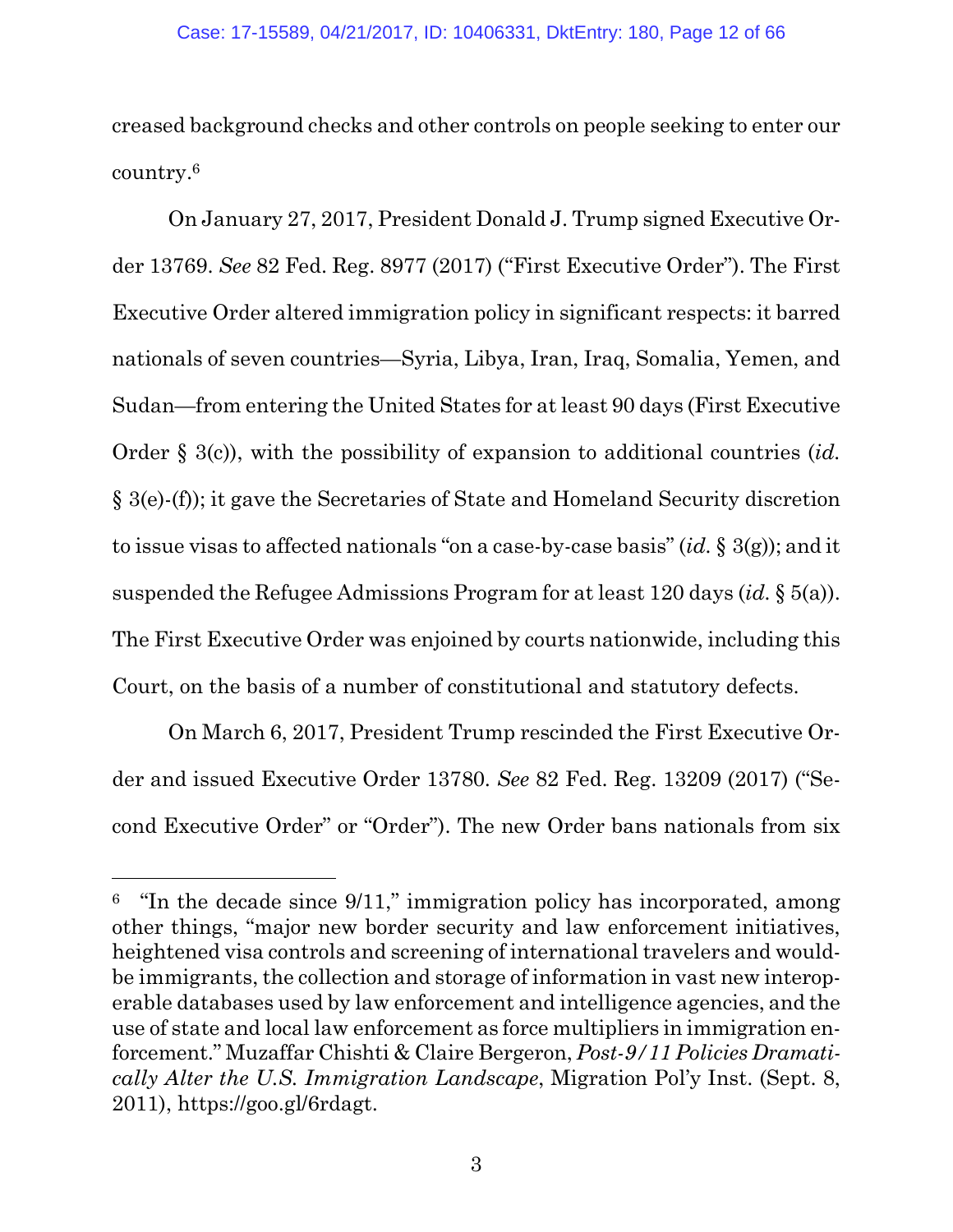countries for 90 days beginning on March 16, omitting Iraq, but subjects nationals from Iraq to especially intensive scrutiny. Second Executive Order  $\S\S 2(c)$ , 4.

The Order's ban may be extended beyond 90 days and expanded to new countries deemed, based on unspecified criteria, not to provide sufficient information to the United States. *Id.* § 2(e)-(f). Any waiver from the ban remains subject to the largely unconstrained discretion of U.S. Customs and Border Protection. *Id.* § 3(c). And the Order suspends the Refugee Admissions Program for 120 days. *Id.* § 6.

Like the First Executive Order, the Second Order effects a fundamental shift in the rules governing entry into the United States, and is inflicting substantial harm on U.S. companies, their employees, and the entire economy. It hinders the ability of American companies to attract talented employees; increases costs imposed on business; makes it more difficult for American firms to compete in the international marketplace; and gives global enterprises a new, significant incentive to build operations—and hire new employees—outside the United States.

The District Court rested its decision enjoining Sections 2 and 6 of the Second Order on a finding of religious discrimination. *Amici* explain that the Order is unlawful for the additional reason that it exceeds the President's authority under the immigration laws.

4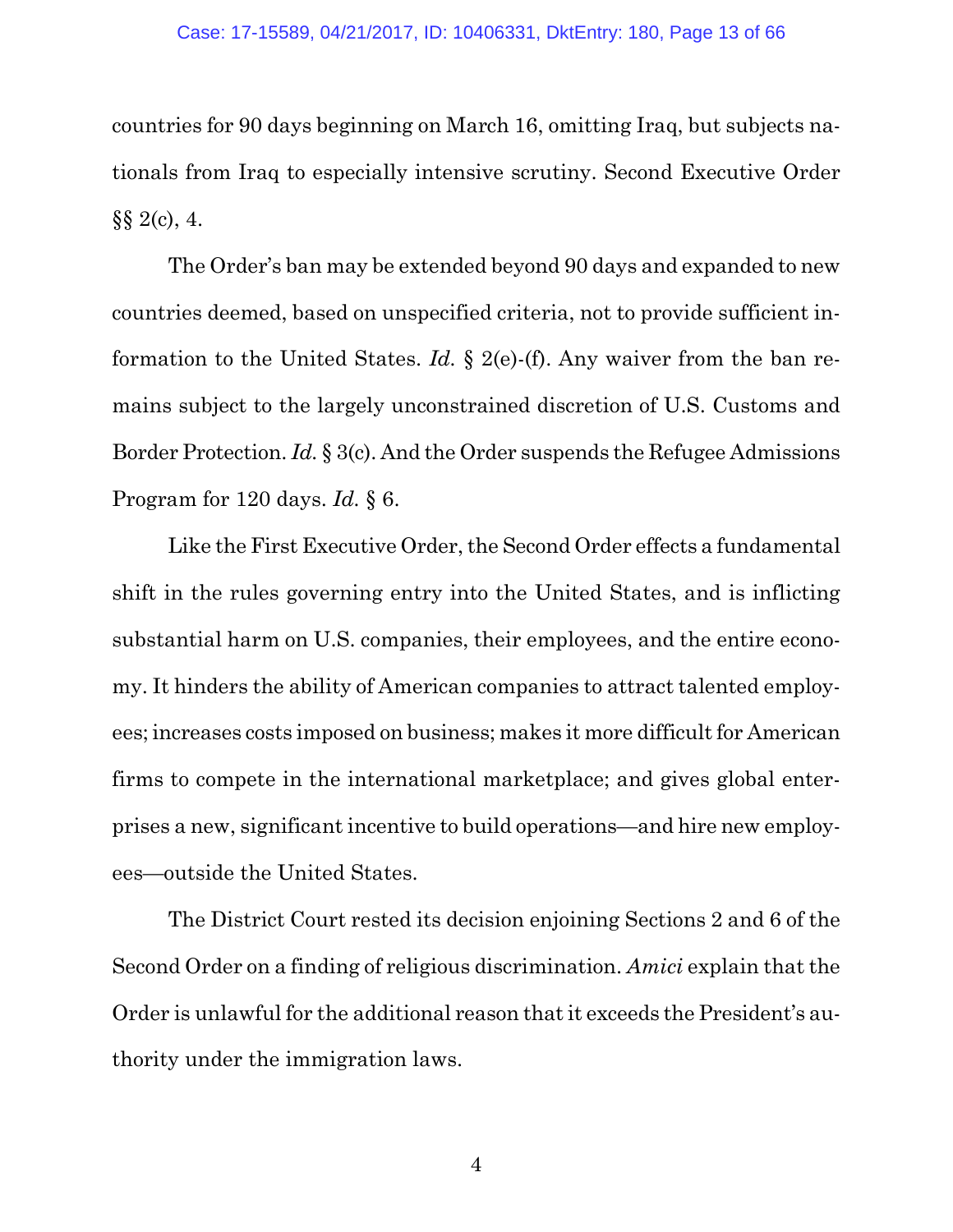Congress in 1965 prohibited discrimination in immigration decisions on the basis of national origin precisely so that the Nation could not shut its doors to immigrants based on where they come from—but the Order does just that. Moreover, the President's authority under the immigration laws must be exercised reasonably, and is limited by the detailed standards enacted by Congress to address a variety of issues, including preventing entry of terrorists into our country. The Order overrides those standards without sufficient justification. Finally, the President lacks authority to impose sweeping, longterm changes on the entire system governing eligibility for entry into the United States by immigrants and non-immigrants; such changes require notice-and-comment procedures conducted by one or all of the Secretary of State, the Attorney General, and the Secretary of Homeland Security.

### **I. AMERICAN INNOVATION AND ECONOMIC GROWTH ARE IN-TIMATELY TIED TO IMMIGRATION.**

The tremendous impact of immigrants on America—and on American business and the entire American economy—is not happenstance. People who choose to leave everything that is familiar and journey to an unknown land to make a new life necessarily are endowed with drive, creativity, determination—and just plain guts. The energy they bring to America is a key reason why the American economy has been the greatest engine of prosperity and innovation in history.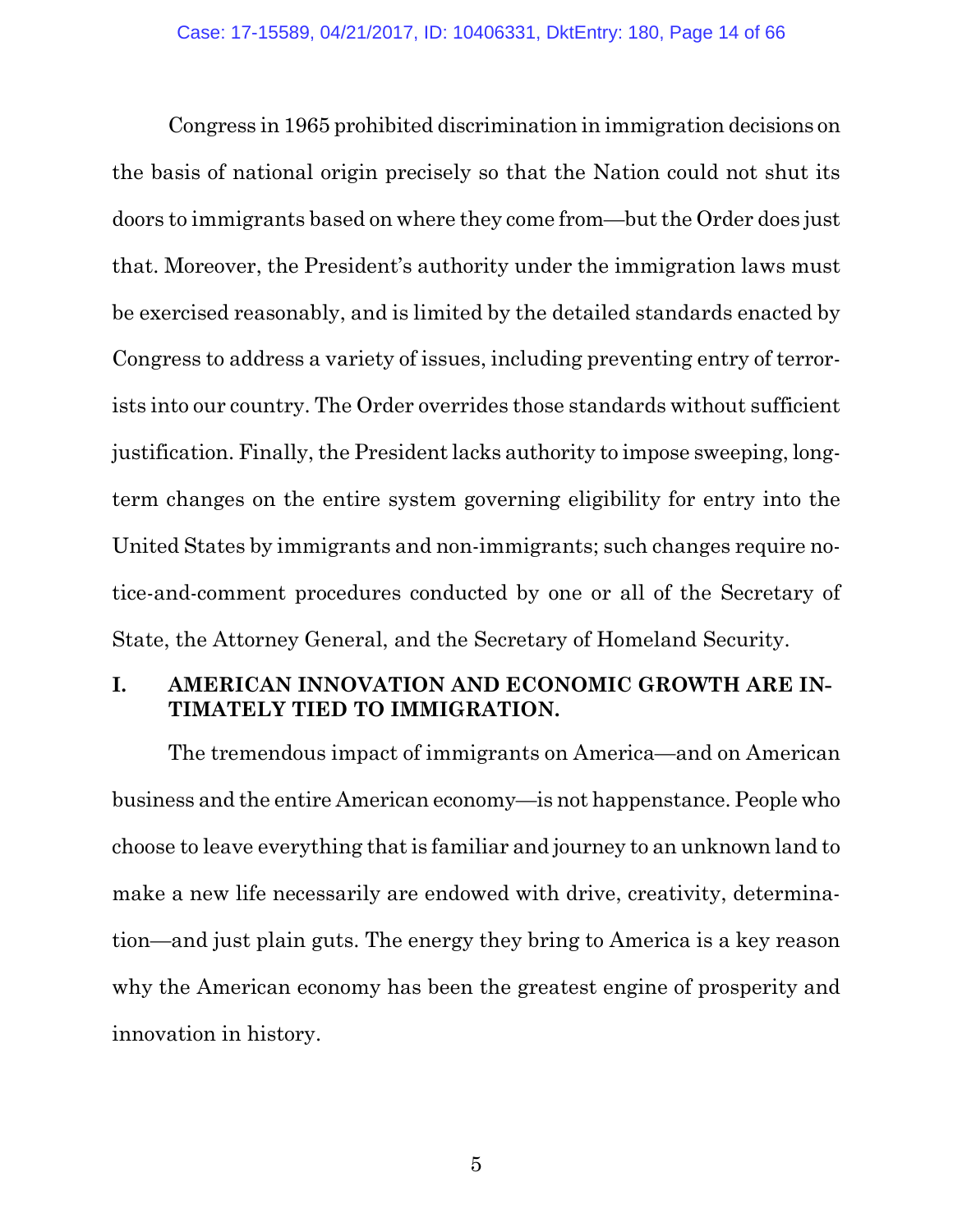Immigrants are leading entrepreneurs. "The American economy stands apart because, more than any other place on earth, talented people from around the globe want to come here to start their businesses." Partnership for a New American Economy, *The "New American" Fortune 500*, at 5 (2011), http://goo.gl/yc0h7u.

Some of these businesses are large. Immigrants or their children founded more than 200 of the companies on the Fortune 500 list, including Apple, Kraft, Ford, General Electric, AT&T, Google, McDonald's, Boeing, and Disney. *Id*. at 1-2. Collectively, these companies generate annual revenue of \$4.2 *trillion*, and employ millions of Americans. *Id*. at 2.

Many of these businesses are small. "While accounting for 16 percent of the labor force nationally and 18 percent of business owners, immigrants make up 28 percent of Main Street business owners." Americas Soc'y & Council of the Americas, *Bringing Vitality to Main Street* 2 (2015), https://goo.gl/i9NWc9. These are "the shops and services that are the backbone of neighborhoods around the country." *Id*. In 2011, immigrants opened 28% of all new businesses in the United States. *See* Partnership for a New American Economy, *Open For Business: How Immigrants Are Driving Small Business Creation in the United States* 3, Aug. 2012, https://goo.gl/zqwpVQ.

Immigrant-entrepreneurs come from all parts of the world. In 2014, "19.1 percent of immigrants from the Middle East and North Africa were en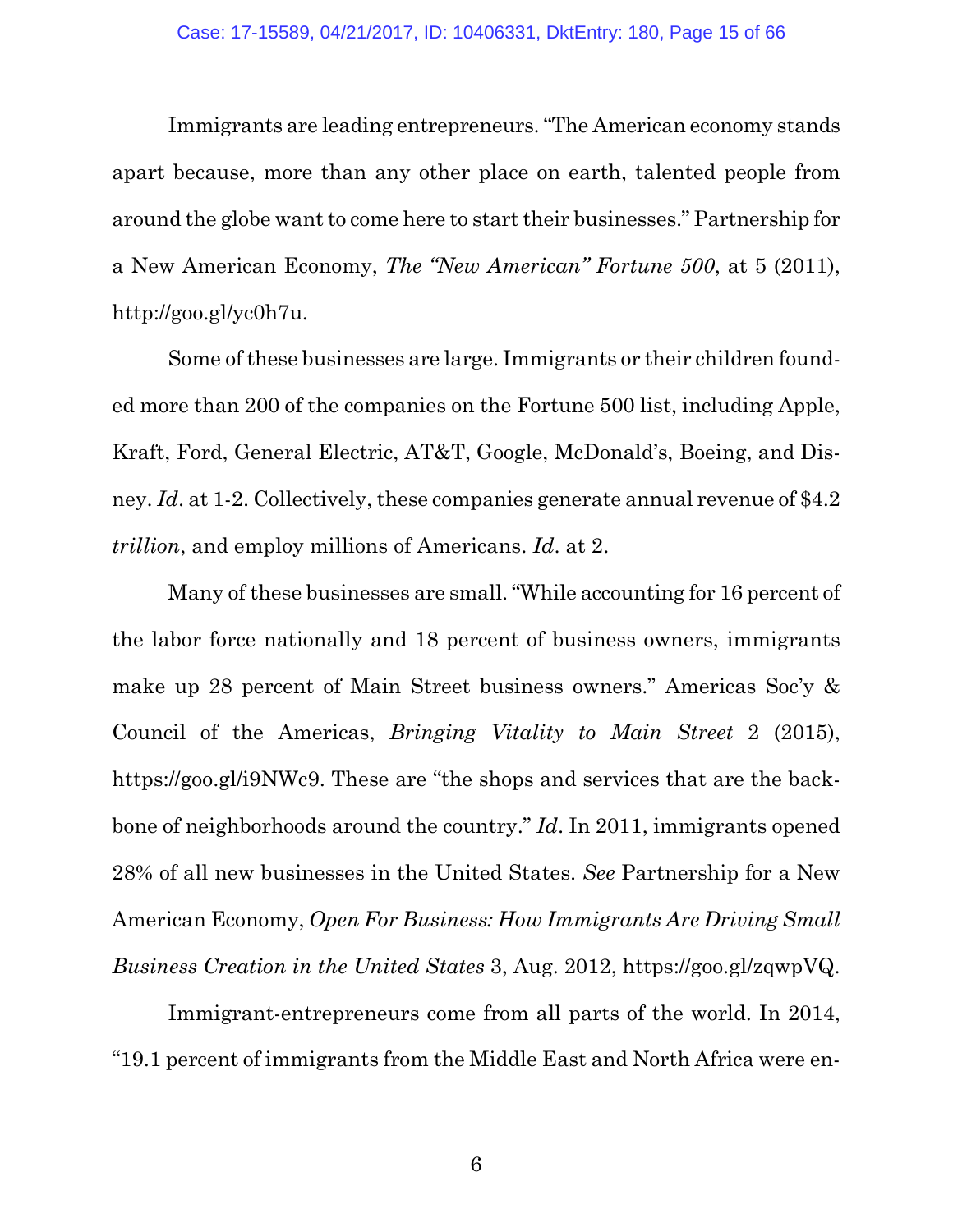trepreneurs." New American Economy, *Reason for Reform* 2 (Oct. 2016), https://goo.gl/QRd8Vb.

Immigrants also fuel the growth of the economy as a whole. "When immigrants enter the labor force, they increase the productive capacity of the economy and raise GDP. Their incomes rise, but so do those of natives." Pia Orrenius, George W. Bush Inst., *Benefits of Immigration Outweigh the Costs*, The Catalyst (2016), https://goo.gl/qC9uOc. Immigrants thus create *new* jobs for U.S. citizens "through the businesses they establish . . . [and] play an important role in job creation in both small and large businesses." U.S. Chamber of Commerce, *Immigration: Myths and Facts* 3 (2016), https://goo.gl/NizPEQ.

Immigrants are innovators. Since 2000, more than one-third of all American Nobel prize winners in Chemistry, Medicine, and Physics have been immigrants. *See* Stuart Anderson, *Immigrants Flooding America with Nobel Prizes*, Forbes (Oct. 16, 2016), http://goo.gl/RILwXU. Among individuals with advanced educational degrees, immigrants are nearly three times more likely to file patents than U.S.-born citizens. Michael Greenstone & Adam Looney, The Hamilton Project, *Ten Economic Facts About Immigration* 11 (Sept. 2010), https://goo.gl/3zpdpn. By one estimate, non-citizen immigrants were named on almost a quarter of all U.S.-based international patent applications filed in 2006. Vivek Wadhwa et al., *America's New Immigrant Entrepreneurs* 4 (Jan. 4, 2007), https://goo.gl/wCIySz. And children of immigrants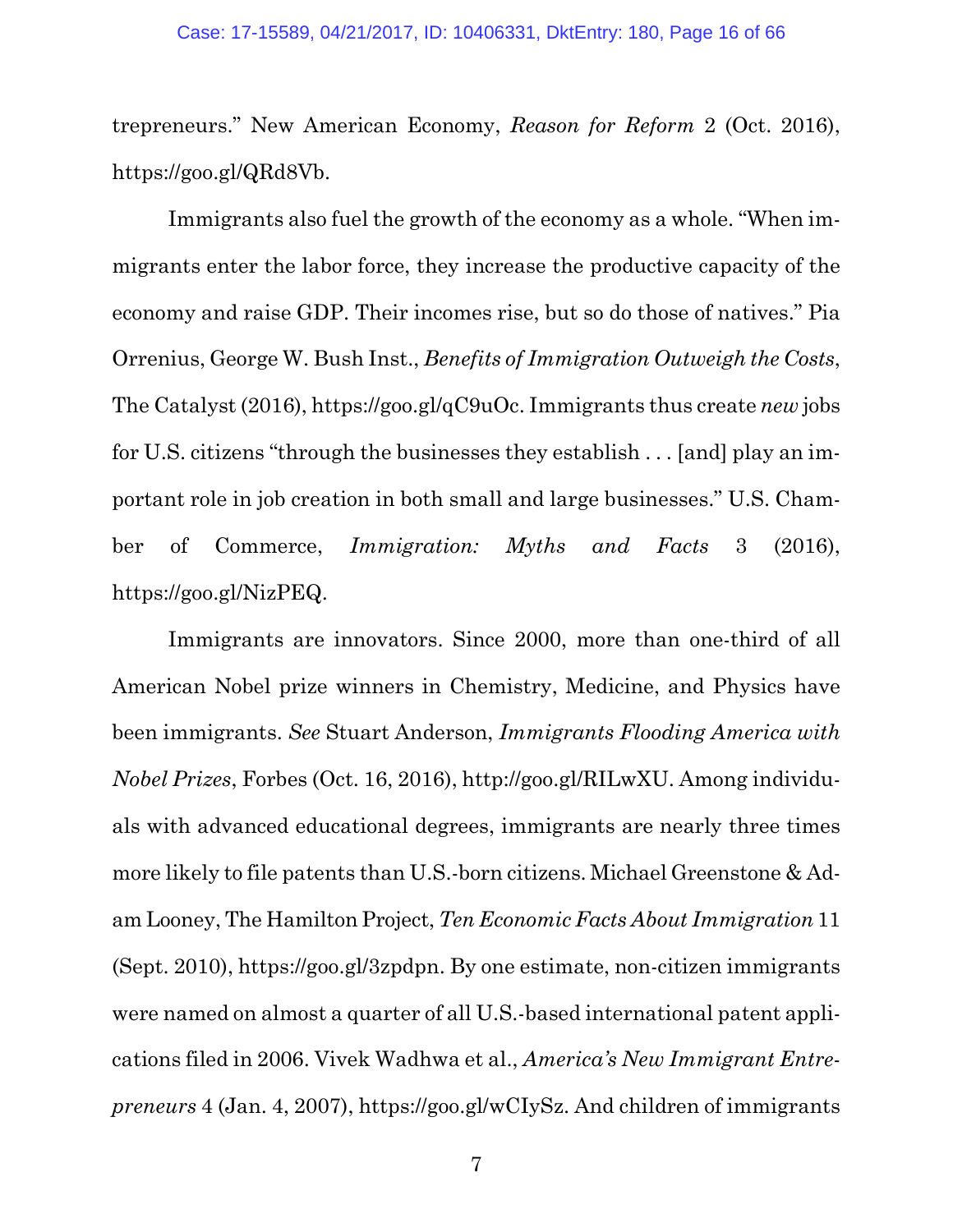made up 83% of the top performing students in the well-known Intel highschool science competition. Stuart Anderson, Nat'l Found. for Am. Pol'y, *The Contributions of the Children of Immigrants to Science in America* 1–3, 5, 12 (2017), https://goo.gl/7noMyC.

Inventions and discoveries by immigrants have profoundly changed our Nation. Some, like alternating current (Nikola Tesla), power our world. Others, like nuclear magnetic resonance (Isidore Rabi) and flame-retardant fiber (Giuliana Tesoro), save lives. And yet others, like basketball (James Naismith), blue jeans (Levi Strauss), and the hot dog (Charles Feltman), are integral to our national identity.

America's success in attracting and incorporating immigrants into our society is unrivaled in the world.

To be sure, America has in the past deviated from this ideal. Woodrow Wilson in 1902 decried the immigration to the United States of "multitudes of men of the lowest class from the south of Italy and men of the meaner sort out of Hungary and Poland, men out of the ranks, where there was neither skill nor energy nor any initiative of quick intelligence; and they came in numbers which increased from year to year, as if the countries of the south of Europe were disburdening themselves of the more sordid and hapless elements of their population." 5 Woodrow Wilson, A History of the American People 212-13 (1902).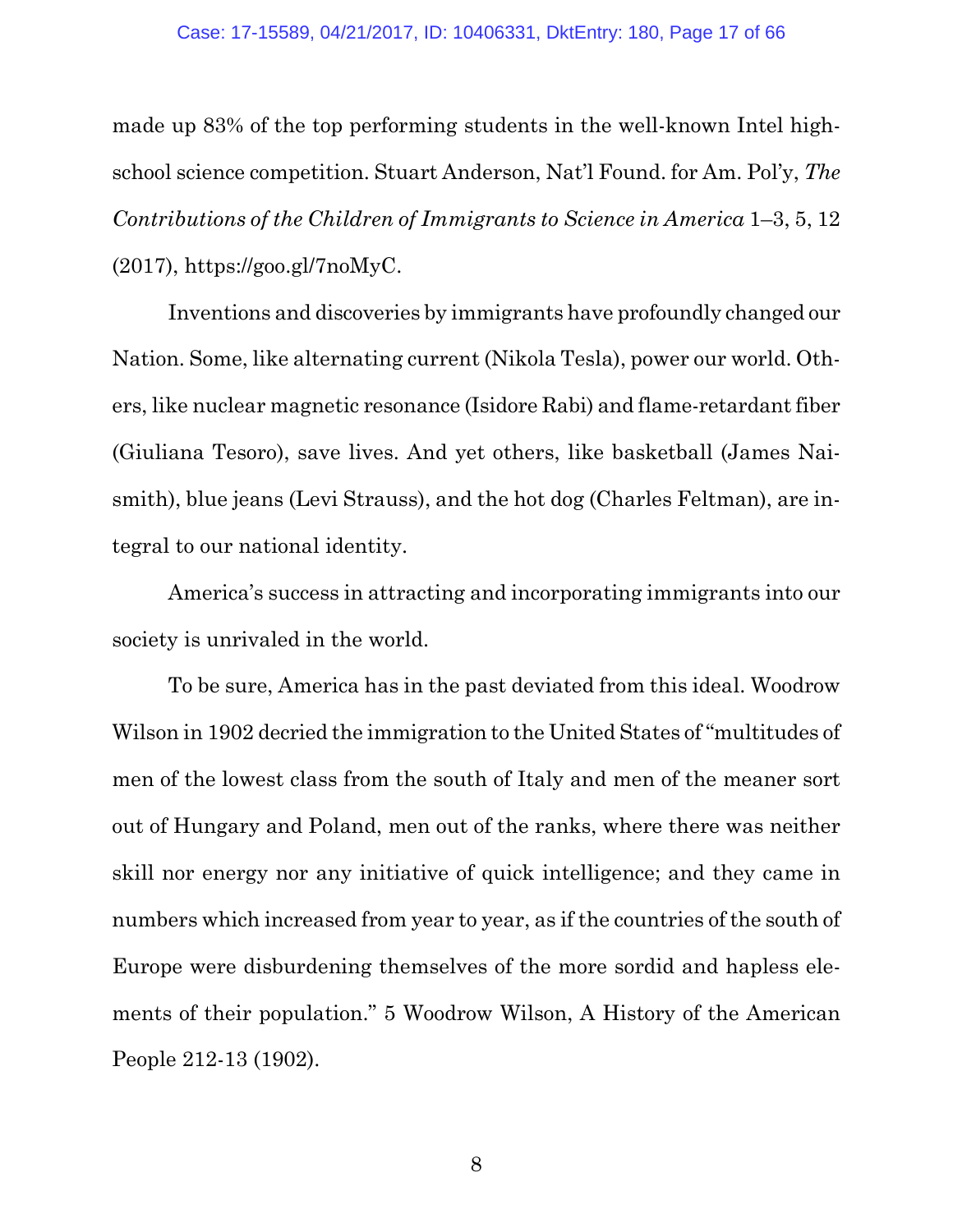The Immigration Act of 1917 (also known as the Literacy Act) barred immigration from parts of Asia. And in 1924, the Johnson-Reed Act significantly restricted Italian and Jewish immigration to the United States in an effort to "preserve the ideal of U.S. homogeneity." U.S. Dep't of State, Office of the Historian, *The Immigration Act of 1924 (The Johnson-Reed Act*), https://goo.gl/5foFNZ; *see also Mojica v. Reno*, 970 F. Supp. 130, 145 (E.D.N.Y. 1997) (Weinstein, J.) ("It is well known that prejudice against the Irish, the Chinese, the Japanese, the Italians, the Jews, and the Mexicans and others emerged as these groups emigrated in substantial numbers.").

But the march of time has discredited these laws and policies. Since World War II, American immigration policy has been one of "tolerance, equality and openness" in which "the United States has revived its traditional rhetoric of welcome—and matched its words with action." *Id.*

In 1965, Congress enacted the Immigration and Nationality Act (INA). That law, which establishes the immigration framework that remains today, eliminated the policy of national quotas. In signing the INA, President Johnson stated:

America was built by a nation of strangers. . . . And from this experience, almost unique in the history of nations, has come America's attitude toward the rest of the world. We, because of what we are, feel safer and stronger in a world as varied as the people who make it up—a world where no country rules another and all countries can deal with the basic problems of human dignity and deal with those problems in their own way.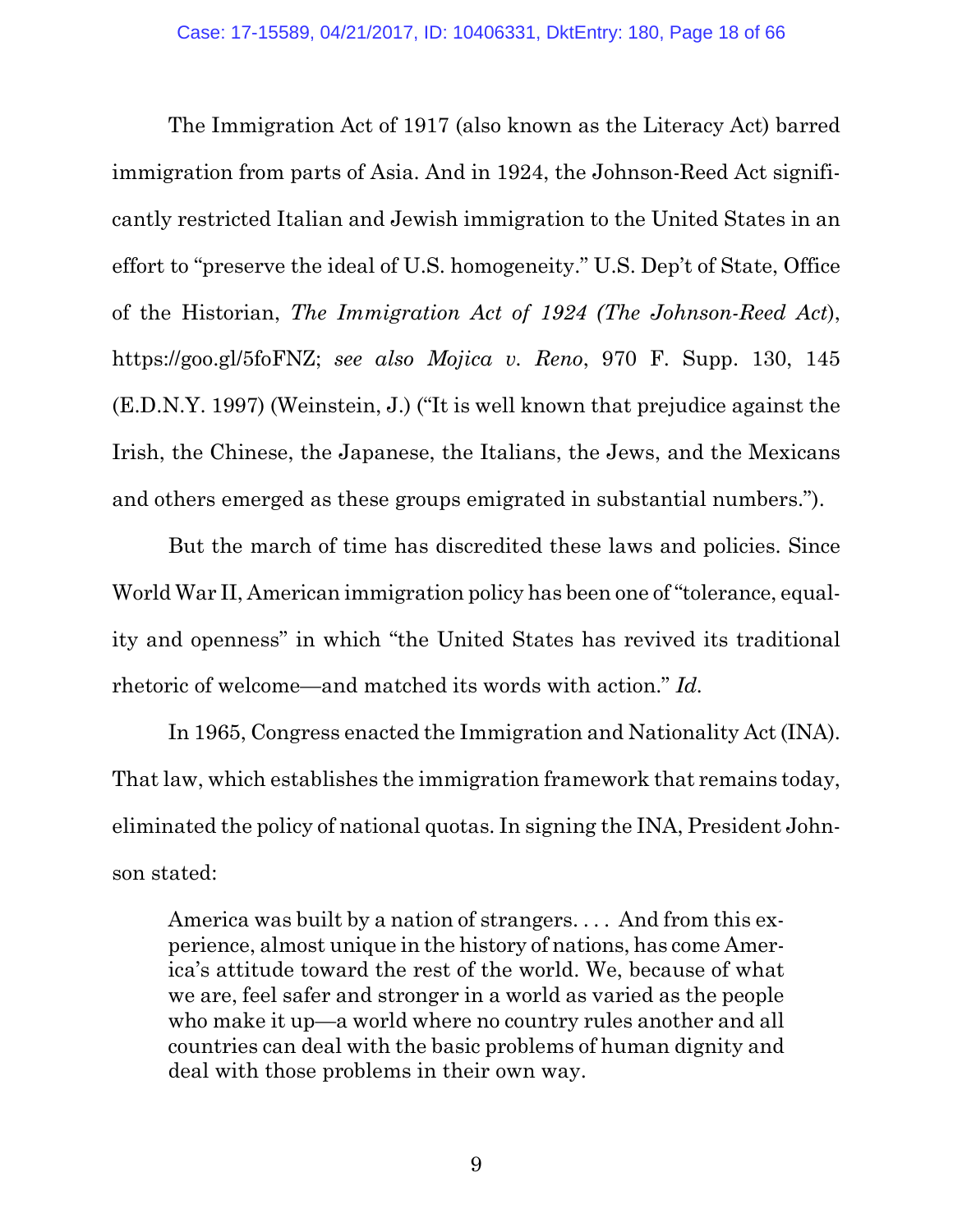Lyndon B. Johnson, Remarks at the Signing of the Immigration Bill (Oct. 3, 1965).

These principles have defined American immigration policy for the past 50 years. The beneficiaries are not just the new immigrants who chose to come to our shores, but American businesses, workers, and consumers, who gain immense advantages from immigrants' infusion of talents, energy, and opportunity.

### **II. THE EXECUTIVE ORDER HARMS THE COMPETITIVENESS OF U.S. COMPANIES.**

Like the First Executive Order, the Second Order abandons the principles that have undergirded U.S. immigration policy for more than half a century—clear, settled standards and constrained discretion. The Order again introduces sudden changes without an opportunity for affected parties to inform decisionmakers of the consequences of those changes before their adoption, provides unclear standards for implementation, and leaves entirely to individual officers' discretion the exercise of case-specific waiver authority.

The Order will make it more difficult and expensive for U.S. companies to recruit, hire, and retain some of the world's best employees. It will disrupt ongoing business operations. And it will inhibit companies' ability to attract talent, business, and investment to the United States. That will inflict significant harm on American business, innovation, and economic growth.<sup>7</sup>

<sup>7</sup> Several major companies reported substantial disruptions from the First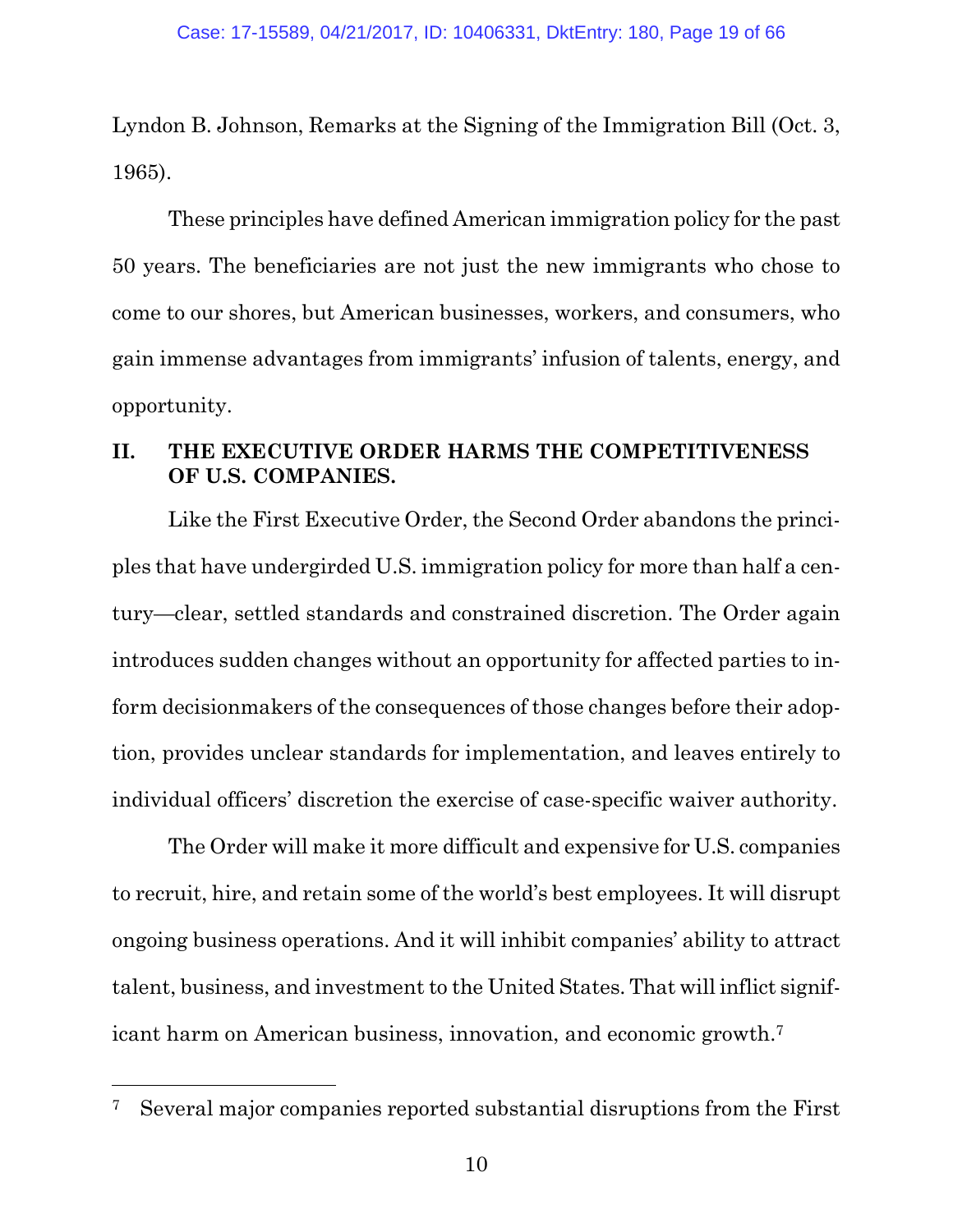1. The Second Executive Order establishes a system of "case-by-case" exceptions from its ban on nationals from six countries, but leaves the application of those exceptions to the discretion of Customs and Border Protection—setting forth a non-exhaustive list of circumstances in which such exceptions "*could be* appropriate." Second Executive Order § 3(c) (emphasis added). Because individual immigration officers retain broad discretion in issuing these individual-by-individual exceptions, it is unclear what exemptions will be actually be given, or why—and whether that authority is being exercised fairly and without discrimination or favoritism.

Even more important, the Order provides that the ban, and accompanying standardless exception process, may be expanded to include an unspecified number of additional countries if those nations do not provide information the Secretary of State deems necessary to approve visas—yet the Order does not specify *what* information those nations must supply. *See* Order § 2(e)-(f). The Department of Homeland Security purportedly "has already identified more than a *dozen* countries whose nationals could be blocked from traveling to the United States" on this basis.<sup>8</sup> Individuals and businesses

Executive Order. *E.g.*, Letter from Bradford L. Smith, President and Chief Legal Officer, Microsoft, to John F. Kelly, Sec'y of Homeland Sec., and Rex W. Tillerson, Sec'y of State, at 5 (Feb. 2, 2017), https://goo.gl/AZtcFV; Jonathan Shieber, *Apple CEO Tim Cook Sent an Email to Employees about the Immigration Ban*, TechCrunch (Jan. 28, 2017), https://goo.gl/qzXDJO. <sup>8</sup> Gopal Ratnam, *Trump's Travel Order Opens Door to Targeting More Coun-*

*tries*, Roll Call (Mar. 15, 2017) (emphasis added), https://goo.gl/6bFYHm.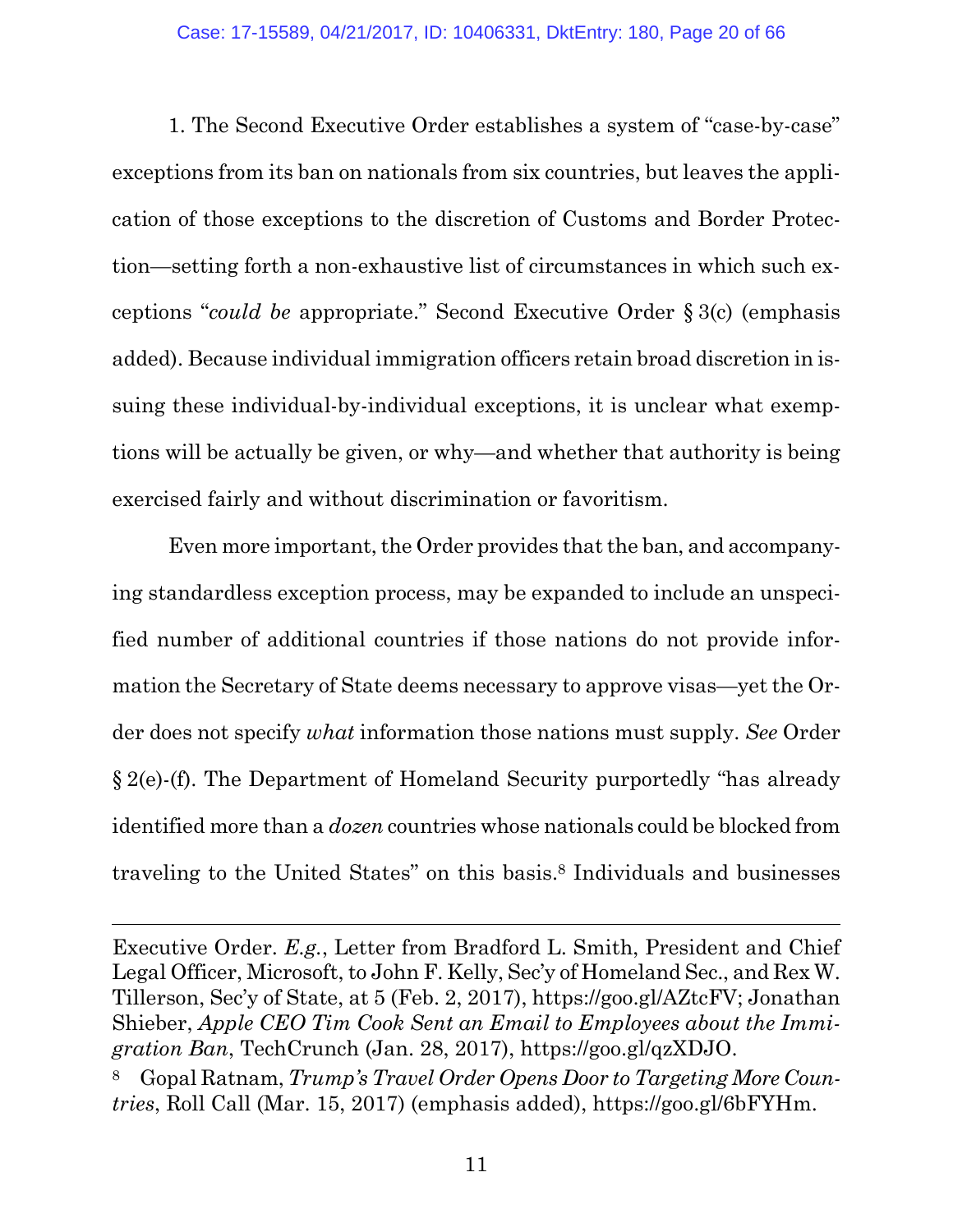thus face the significant risk that new, as-yet unidentified countries will be added to the ban—all without any governing standard. And, given that the Second Executive Order expanded on the time period of the first, nothing prevents further extensions of the ban.

The Order will have the immediate, adverse consequence of making it far more difficult and expensive for U.S. companies to hire some of the world's best talent and impeding them from competing in the global marketplace. Businesses and employees have little incentive to go through the laborious process of sponsoring or obtaining a visa, and relocating to the United States, if an employee may be unexpectedly halted at the border. Skilled individuals will not wish to immigrate to this country if they may be cut off without warning from their spouses, grandparents, relatives, and friends they will not pull up roots, incur significant economic risk, and subject their family to considerable uncertainty to immigrate to the United States in the face of this instability.<sup>9</sup> The Order therefore significantly disadvantages U.S. companies in the global competition for talent.<sup>10</sup>

2. The Order's bans on travel also will significantly impair day-to-day business. The marketplace for today's businesses is global. Companies routinely send employees across borders for conferences, meetings, or job rota-

<sup>9</sup> Seth Fiegerman, *Former Google Exec Calls Trump Travel Ban an 'Enormous Problem*,*'* CNN Tech (Jan. 30, 2017), https://goo.gl/vNVgLt. <sup>10</sup> *See* Brady Huggett, *US Immigration Order Strikes Against Biotech*, Trade

Secrets (Feb. 7, 2017), https://goo.gl/OLHfNl.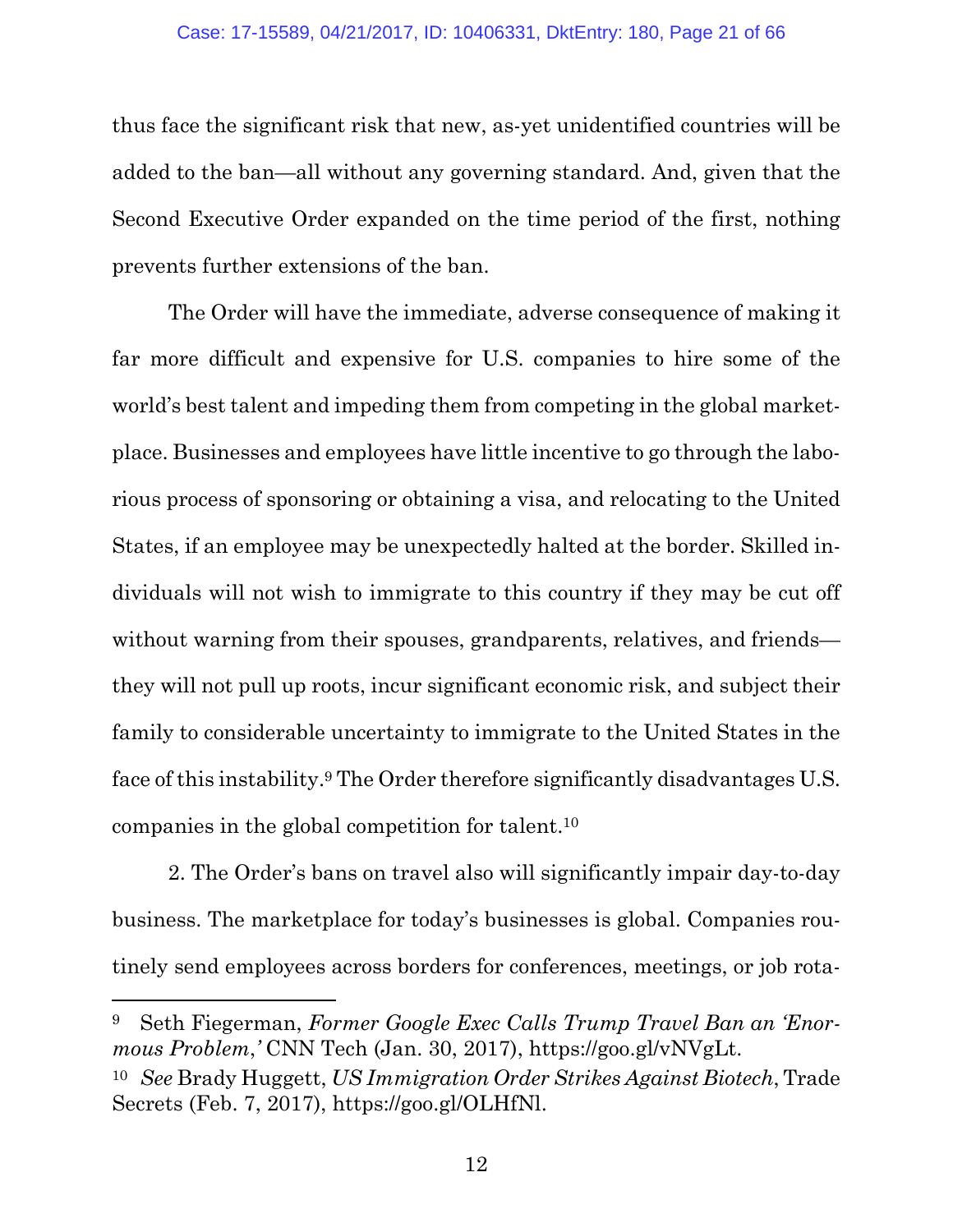#### Case: 17-15589, 04/21/2017, ID: 10406331, DktEntry: 180, Page 22 of 66

tions, and invite customers, clients, or users from abroad. Global mobility is critical to businesses whose customers, suppliers, users, and workforces are spread all around the world.<sup>11</sup>

Global business travel enables employees to develop new skills, take on expanded roles, and stay abreast of new technological or business developments. It also facilitates new markets and business partnerships. Indeed, one study has shown that each additional international business trip increases exports from the United States to the visited country by, on average, over \$36,000 per year.<sup>12</sup>

But the Order will mean that many companies and employees (both inside and outside the United States) would be unable to take advantage of these opportunities. The Order will prevent companies from inviting customers to the U.S. and prevent employees from outside the U.S. from traveling here. That is true even for persons or countries not currently covered by the Order because there is no way to know whether or when a given country may be added to the no-entry list.

<sup>11</sup> *See, e.g.*, BGRS, *Breakthrough to the Future of Global Talent Mobility* (2016), http://goo.gl/ZhIxSr; Harv. Bus. Rev., *Strategic Global Mobility* (2014), http://goo.gl/AV3nhJ.

<sup>12</sup> Maksim Belenkiy & David Riker, *Face-to-Face Exports: The Role of Business Travel in Trade Promotion*, 51 J. Travel Res. 632, 637 (2012); *see also* Nune Hovhannisyan & Wolfgang Keller, *International Business Travel: An Engine of Innovation?*, 20 J. Econ. Growth 75 (2015).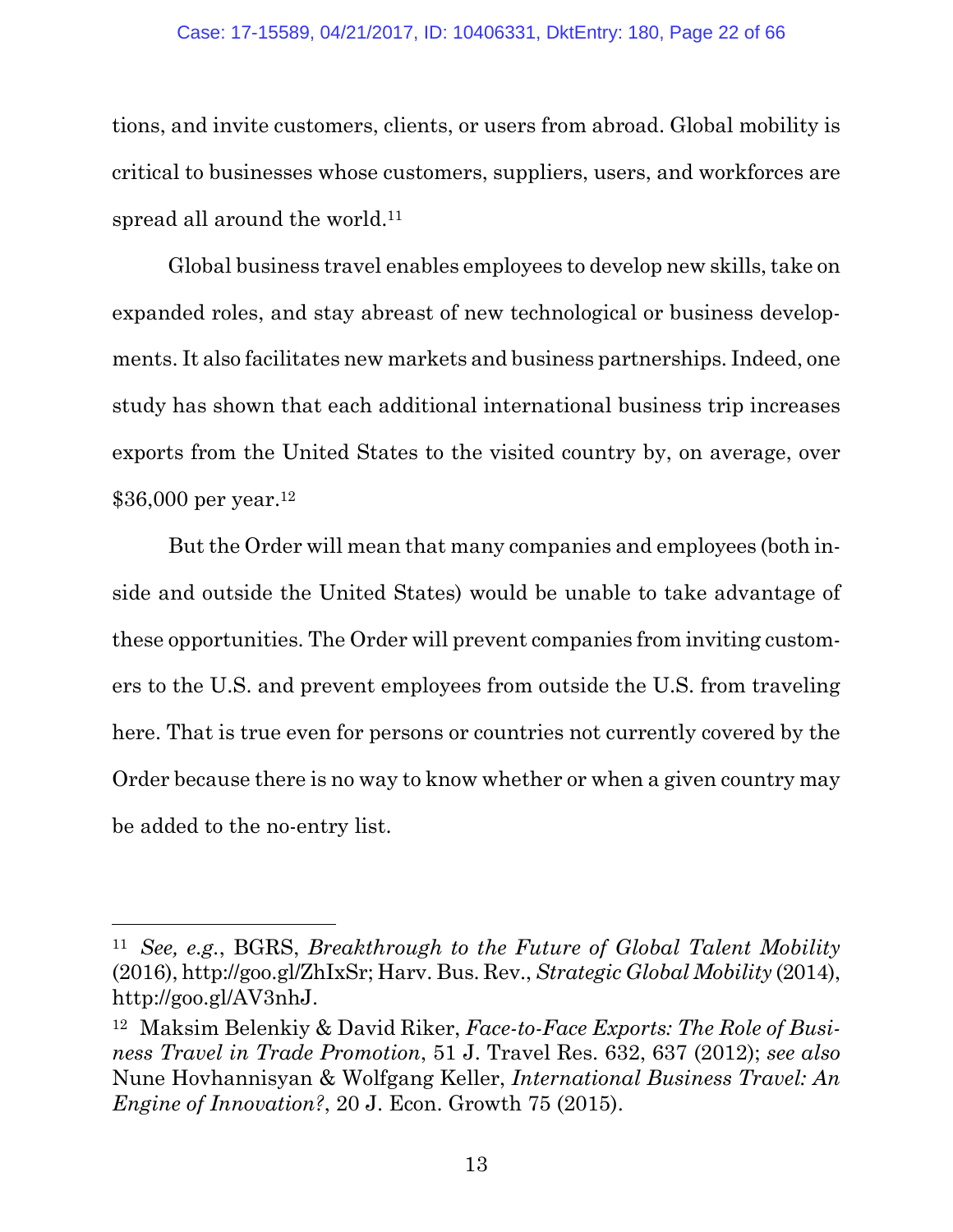The Order also could lead to retaliatory actions by other countries, which would seriously hinder U.S. companies' ability to do business or negotiate business deals abroad. U.S. companies' deals have already been threatened.<sup>13</sup>

3. The same authority invoked to justify the Order may be used in the future to impose additional measures that will harm U.S. businesses. For example, once the 90-day suspension period has ended, foreign travelers could be required "to disclose contacts on their mobile phones, social-media passwords and financial records, and to answer probing questions about their ideology."<sup>14</sup> Such requirements would powerfully discourage travel to the United States, and risk exposing to third parties sensitive business information of U.S. companies contained on travelers' devices.

4. For all of these reasons, the Order will incentivize both immigration to and investment in foreign countries rather than the United States. Highly skilled immigrants will be more interested in working elsewhere, in places where they and their colleagues can travel freely and with assurance that their immigration status will not suddenly be revoked. Multinational compa-

<sup>13</sup> *See, e.g.*, Jeff Daniels*, Trump Immigration Ban Puts \$20 Billion in Boeing Aircraft Sales to Iran, Iraq at Risk*, CNBC (Jan. 30, 2017), https://goo.gl/uT2goG; Tara Palmeri & Bryan Bender, *U.S. Diplomats Warning GE's Major Deals in Iraq at Risk over Travel Ban*, Politico (Feb. 1, 2017), http://goo.gl/nhj9CZ.

<sup>14</sup> Laura Meckler, *Trump Administration Considers Far-Reaching Steps for 'Extreme Vetting*,*'* Wall St. J. (Apr. 4, 2017), https://goo.gl/D3H1tF.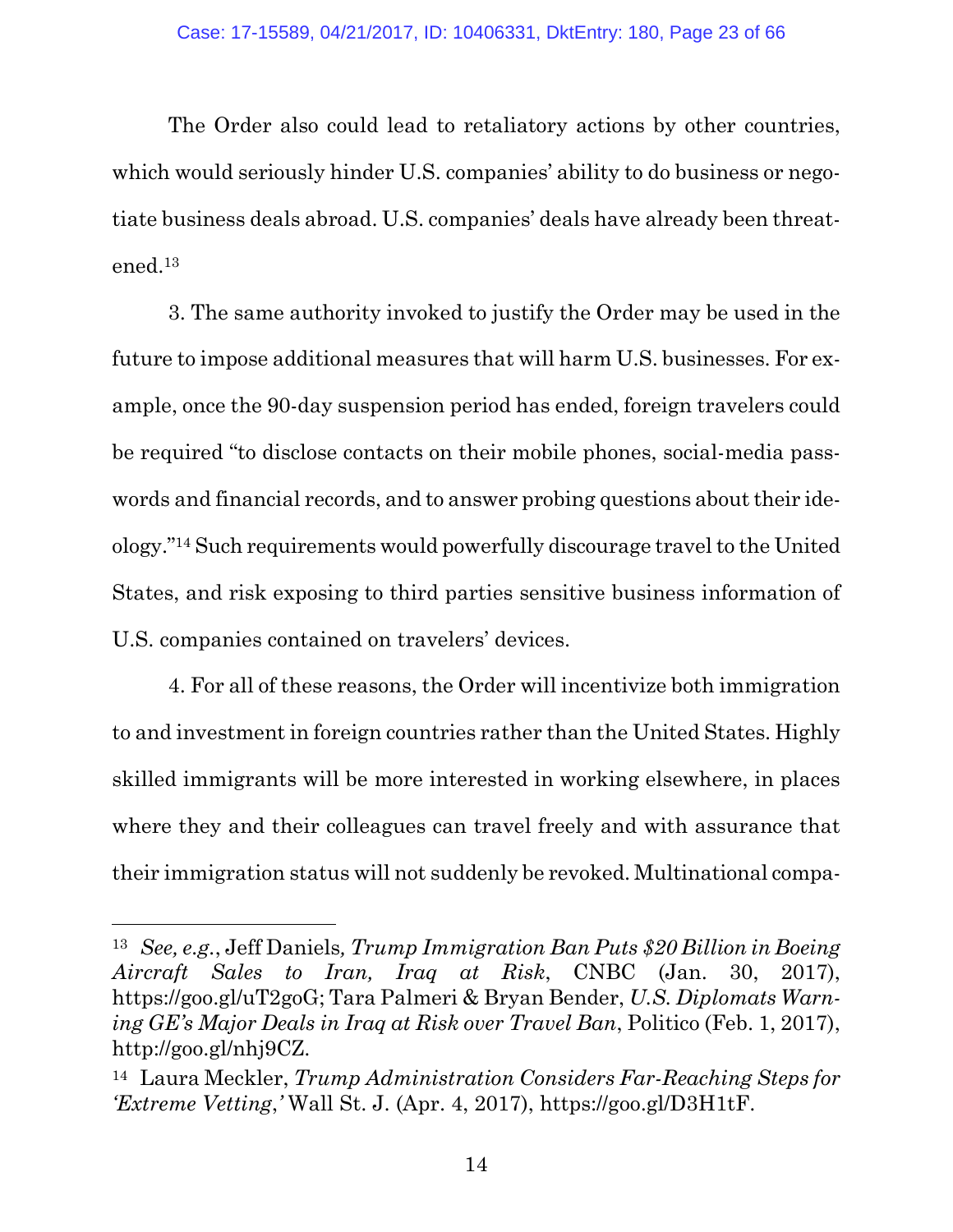nies will have strong incentives, including from their own employees, to base operations outside the United States or to move or hire employees and make investments abroad. Foreign companies will have significantly less incentive to establish operations in the United States and hire American citizens, because the Order will preclude the ability of those companies to employ their world-class talent within their U.S. subsidiaries. Ultimately, American workers and the economy will suffer as a result.

Of course, the federal government can and should implement targeted, appropriate adjustments to our country's immigration system to enhance the Nation's security. But a broad, open-ended ban—together with the indication that the ban could be expanded to other countries without notice—will undermine rather than protect American interests, producing serious, widespread adverse consequences without any reasonable relationship to the goal of making the country more secure.

#### **III. THE SECOND EXECUTIVE ORDER IS UNLAWFUL.**

Nondiscrimination, rational decisionmaking, and predictability are core principles of immigration law specifically and of U.S. law generally. The Second Executive Order violates these fundamental legal norms.

#### **A. The Order Discriminates On The Basis Of Nationality In Violation Of Section 1152.**

The immigration laws confer on the executive branch significant authority to control the admission of immigrants to the United States, but that

15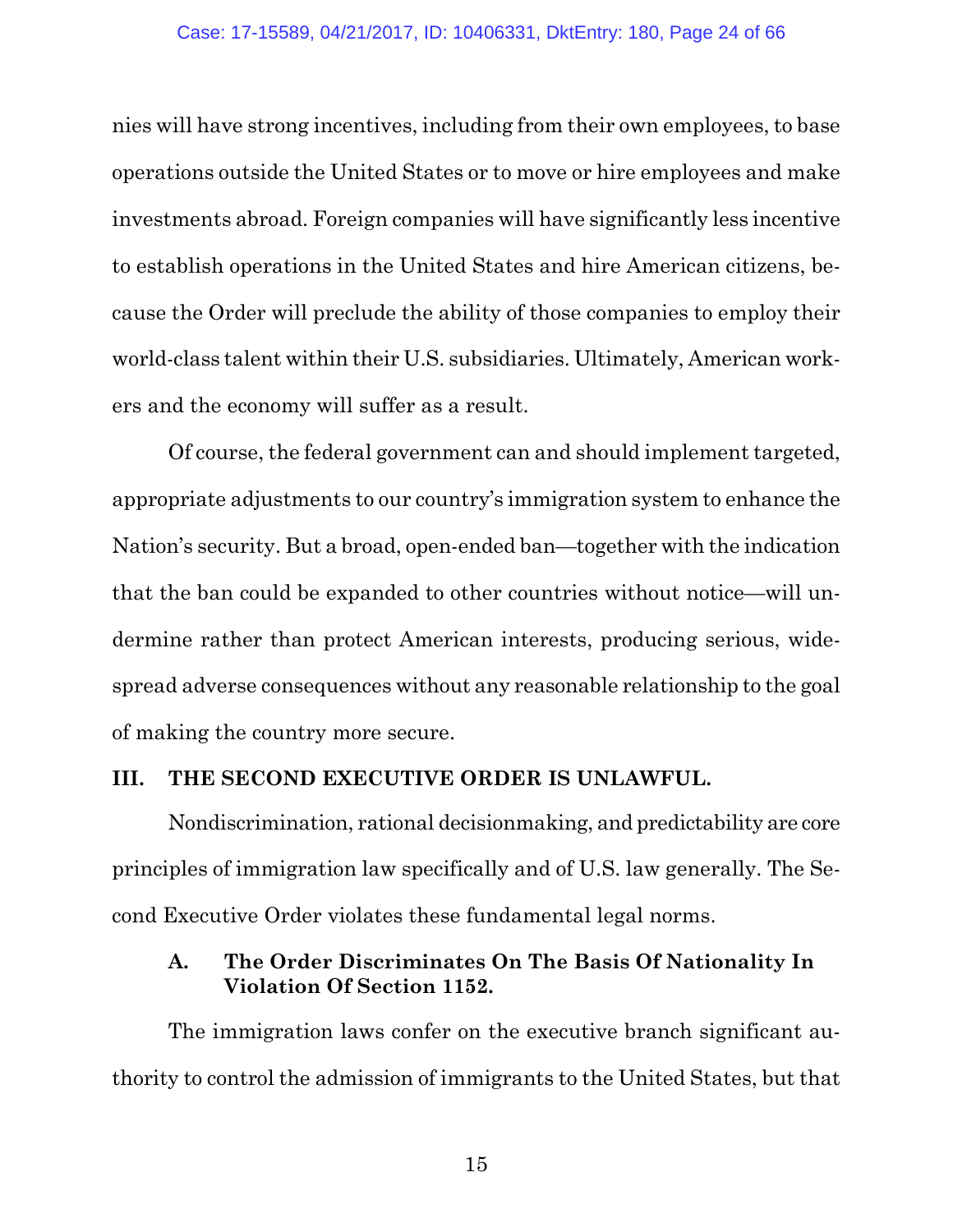authority is subject to an overarching prohibition, codified in 8 U.S.C.  $\S 1152(a)(1)(A)$ , that "no person shall ... be discriminated against in the issuance of an immigrant visa because of the person's race, sex, nationality, place of birth, or place of residence." "Congress could hardly have chosen more explicit language" to "unambiguously direct[] that no nationality-based discrimination" shall occur with respect to immigration. *Legal Assistance for Vietnamese Asylum Seekers v. Dep't of State*, 45 F.3d 469, 473 (D.C. Cir. 1995), *vacated on other grounds*, 519 U.S. 1 (1996).

Congress enacted Section 1152 "expressly to abolish the 'national origins system' imposed by the Immigration Act of 1924," a system that, as President Johnson explained, "was at odds with 'our basic American tradition' that we 'ask not where a person comes from but what are his personal qualities.'" *Int'l Refugee Assistance Project v. Trump*, \_\_ F. Supp. 3d \_\_, 2017 WL 1018235, at \*8 (D. Md. Mar. 16, 2017) ("*IRAP*") (quoting H.R. Rep. No. 89- 745, at 11 (1965)). It replaced the national origins system with "a new system of selection designed to be fair, rational, humane, and in the national interest" (S. Rep. No. 89-748, at 13 (1965)), based largely on "the advantage to the United States of the special talents and skills of the immigrant." H.R. Rep. No. 89-745, at 18.

The Second Executive Order on its face discriminates on the basis of nationality and therefore violates Section 1152. Although the Order purports to bar only the entry of designated foreign nationals, "it would have the spe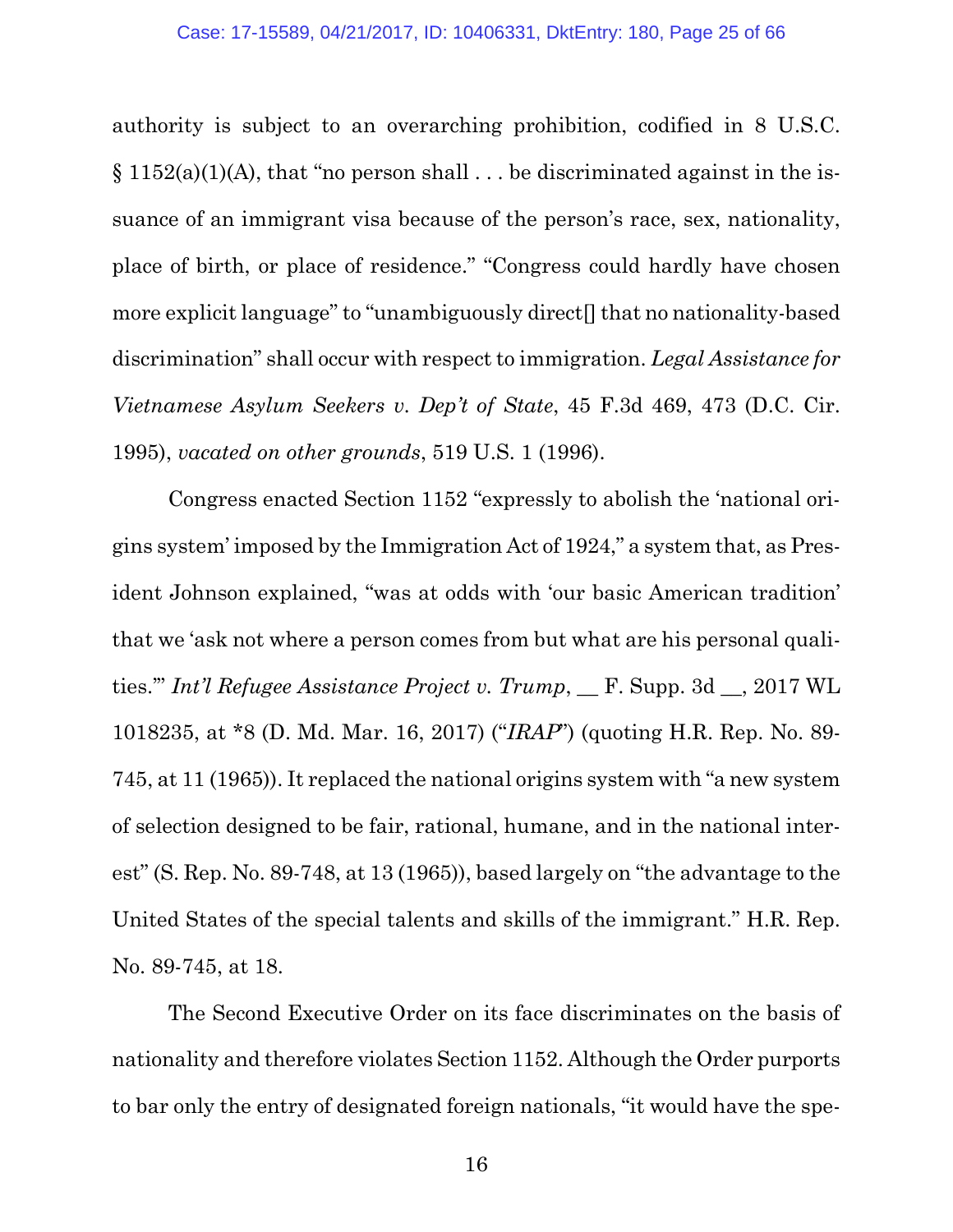cific effect of halting the issuance of visas to nationals of the Designated Countries." *IRAP*, 2017 WL 1018235, at \*9. That is precisely what Section 1152 prohibits. *Id.*; *accord Vayeghan v. Kelly*, 2017 WL 396531, at \*1 (C.D. Cal. Jan. 29, 2017).

The Order cannot be defended as creating "procedures for the processing of immigrant visa applications" (8 U.S.C. § 1152(a)(1)(B)). *Cf.* Gov. Br. 29-30. That provision, by its terms, confers power upon the Secretary of State, not the President. And the Secretary must exercise that authority in conformity with the provisions of the Administration Procedure Act ("APA"), including providing notice and opportunity for comment by interested parties. 5 U.S.C. § 553(b)-(c); *cf. Xie v. Kerry*, 780 F.3d 405 (D.C. Cir. 2015) (applying the APA to the Secretary of State's visa processing).

More importantly, the Secretary's authority is subject to Section 1152's prohibition on discrimination. It therefore—at most—permits the executive branch to regulate the manner in which foreign nationals can receive visas or enter the United States, but does not authorize a sweeping ban on nationals from six countries.

### **B. Sections 1182(f) And 1185(a) Do Not Authorize Discrimination Based On Nationality Or Use Of Executive Orders To Fundamentally—And Permanently—Override The Nation's Immigration Statutes.**

The government relies primarily on the President's power under the INA to "suspend the entry of . . . any class of aliens" whose entry he finds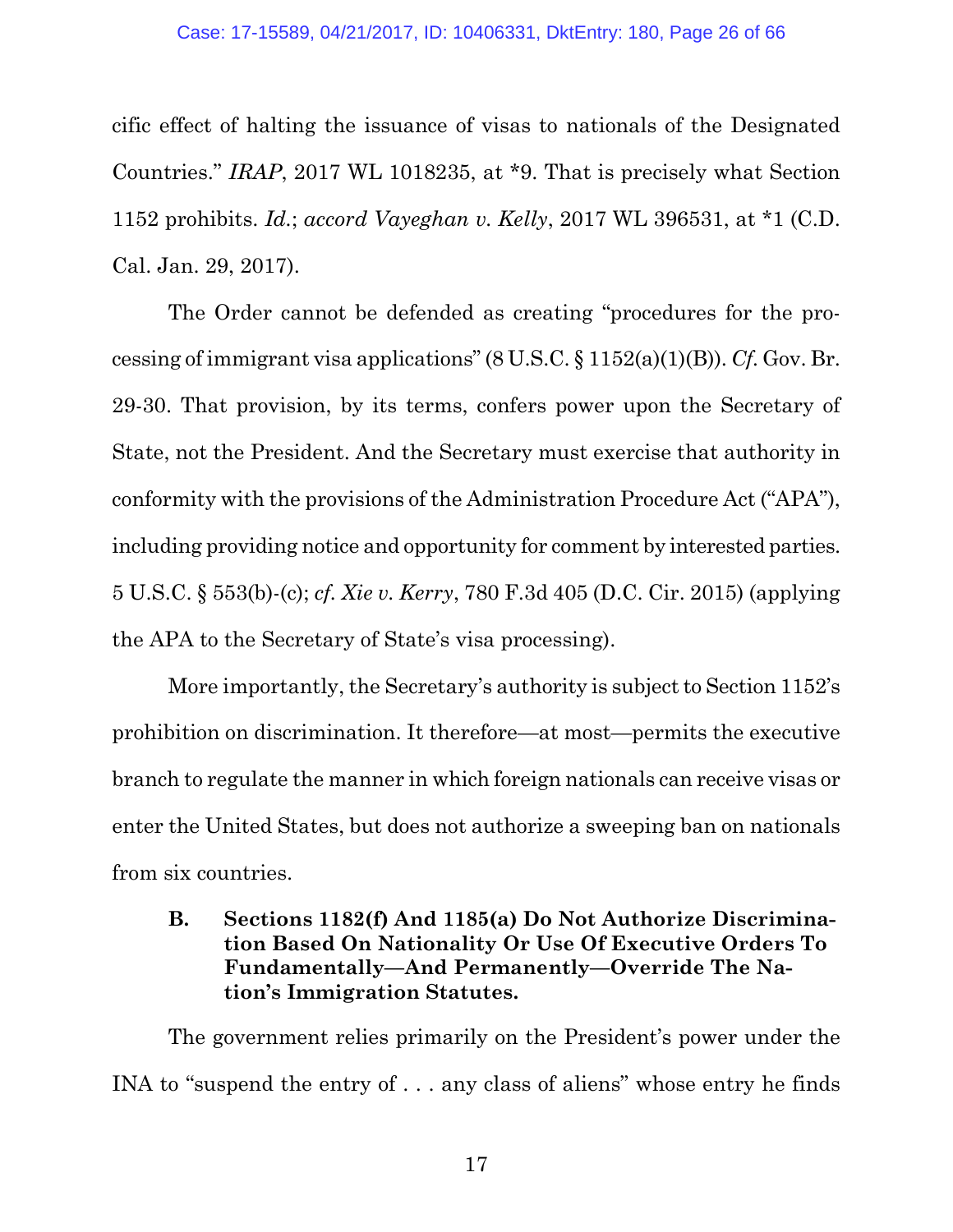"would be detrimental to the interests of the United States." 8 U.S.C. § 1182(f). It also points to Section 1185(a), which permits the President to issue "reasonable rules, regulations, and orders" and "limitations and exceptions" for the entry of immigrants and non-immigrants. Those grants of authority, the government claims, permit the President to override the prohibition against nationality-based discrimination—and, presumably, every other section of the immigration law governing the issuance of visas and the entry of aliens.

But these statutory provisions do not confer unlimited authority. The text and context of Sections 1182(f) and 1185(a) both make clear that an exercise of authority must be reasonable and must be limited to a specific, emergency situation.

The Order exceeds the President's authority. *First*, it is substantively unreasonable in overriding the statutory provisions barring discrimination on the basis of nationality and establishing standards for preventing entry by terrorists without any reasonable justification for displacing those congressionally-enacted standards. *Second*, the Order is the polar opposite of a targeted response to an emergency situation. In sixty-five years, no President has ever invoked Sections 1182(f) and 1185(a) to bar the admission into the United States of tens of millions of people, based solely on their nationality, for months—and perhaps years. *Third*, the Order's broad changes to immigration procedures can only be imposed through the rulemaking process.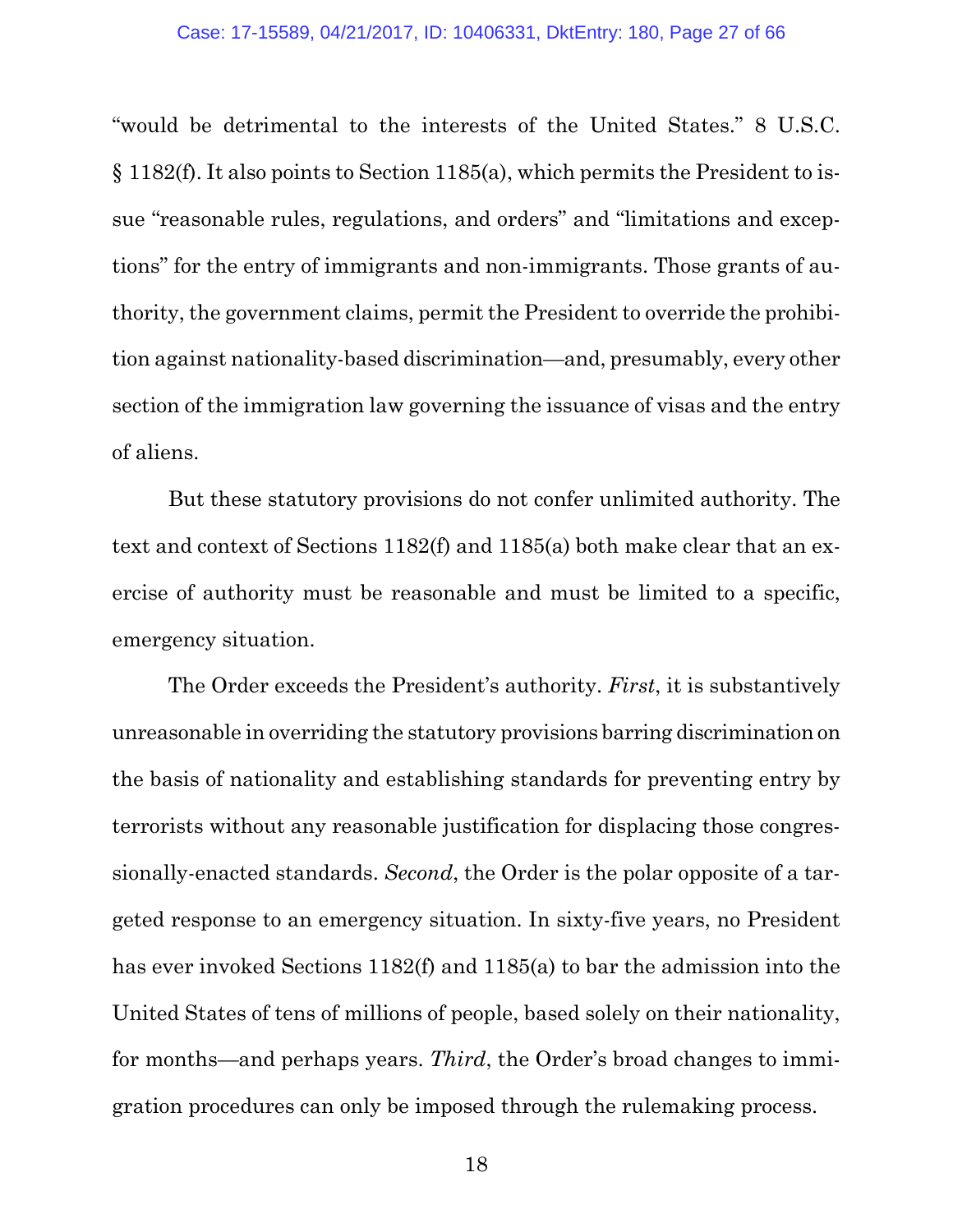**1. Actions under Sections 1182(f) and 1185(a) must be reasonable.** Congress may not delegate unbounded authority to the President. It must provide "an intelligible principle" to guide the exercise of delegated power. *Whitman v. Am. Trucking Ass'ns*, 531 U.S. 457, 472 (2001).

For that reason, the Supreme Court consistently identifies limits on the discretionary authority that Congress has delegated, even when confronted with a clause that seems "limitless" when read "in isolation and literally." *United States v. Witkovich*, 353 U.S. 194, 198-202 (1957); *see Zemel v. Rusk*, 381 U.S. 1, 8, 18 (1965) (holding that the President's unqualified statutory authority to "designate and prescribe" rules was "limited" to actions supported by "prior administrative practice"); *Chamber of Commerce v. Reich*, 74 F.3d 1322, 1330-31 (D.C. Cir. 1996).

Here, the President must act reasonably in exercising his Section 1182(f) authority. *Witkovich*, 353 U.S. at 198-202 (holding that authority to request information that the Attorney General "may deem fit and proper" had an implicit limit of reasonableness). Indeed, Section 1185(a)(1) permits only "*reasonable* rules, regulations, and orders" (emphasis added).

That conclusion accords with the longstanding interpretation of the statute by the Executive Branch. *Immigration Laws and Iranian Students*, 4A Op. O.L.C. 133, 140 (1979) (recognizing that any suspension the President makes under Section 1182(f) "must meet the test of 'reasonableness'").

19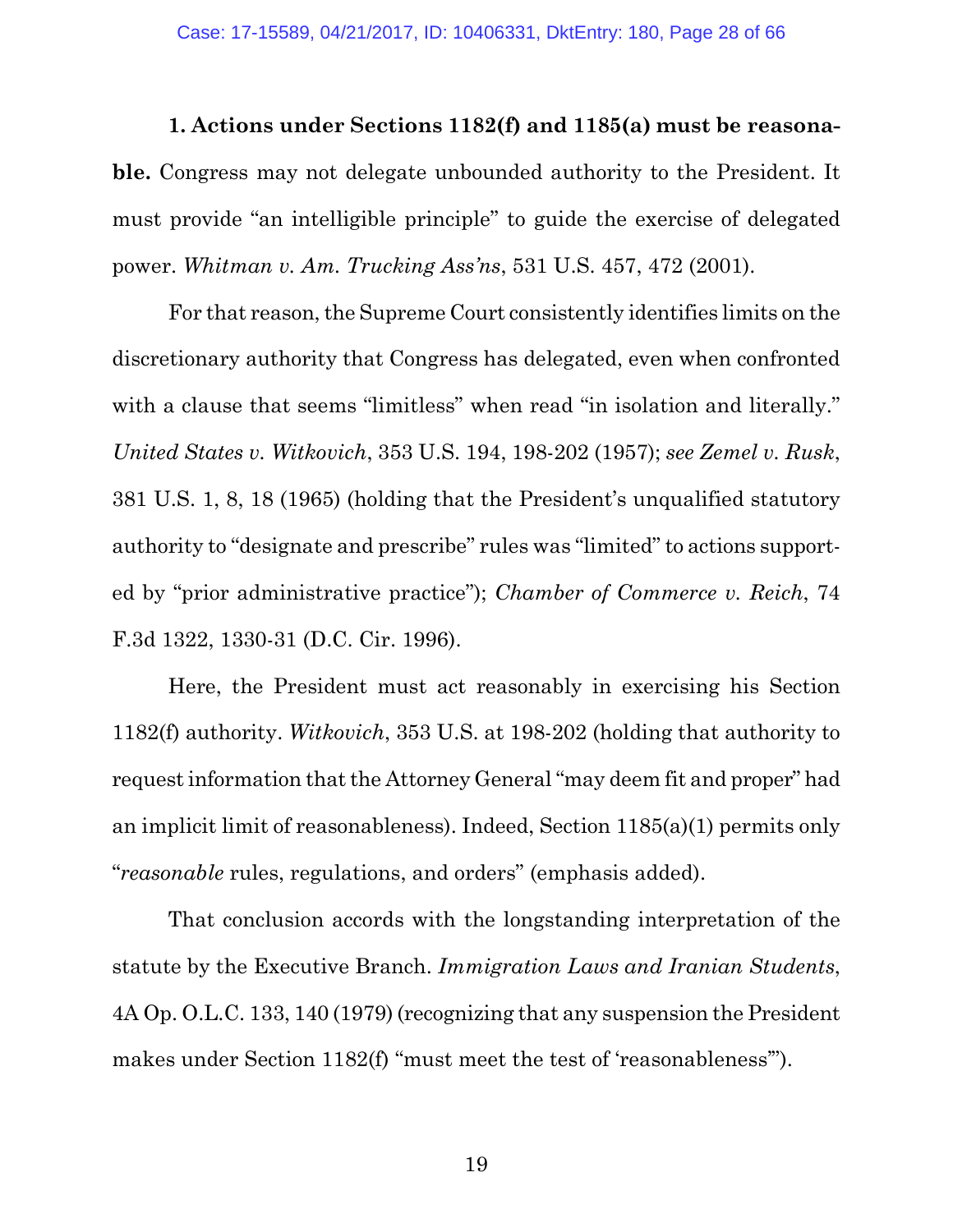**2. The Order is substantively unreasonable**. One obvious means of assessing reasonableness in the immigration context is the standards set forth in statutes enacted by Congress. A Section 1182(f) order (or Section 1185(a) order) that conflicts with statutory provisions addressing the same or similar issues bears a heavy burden—there must be evidence that particular facts make the congressional determination unreasonable, and the new executive rule reasonable, in the circumstances addressed by the order.

The Order here purports to override two provisions of the immigration laws. And there is no indication of a reasonable justification for displacing those standards.

To begin with, the Order conflicts with Section 1152's ban on nationality-based discrimination. Congress could not have intended to prohibit discrimination at the embassy, but permit it at the airport gate. Congress instead commanded "that government must not discriminate against particular individuals because of the color of their skin or the place of their birth," because such discrimination "is unfair and unjustified" wherever it occurs. *Olsen v. Albright*, 990 F. Supp. 31, 39 (D.D.C. 1997).

Indeed, the government recognizes that requiring issuance of a visa to one whom may be barred from entry "would make no sense." Gov. Br. 35; *see also id.* at 32-34 & n.12. The government would address that absurdity by effectively reading Section 1152 out of the INA, asserting that it may decline to issue visas to those barred from entry based on their national origin. But na-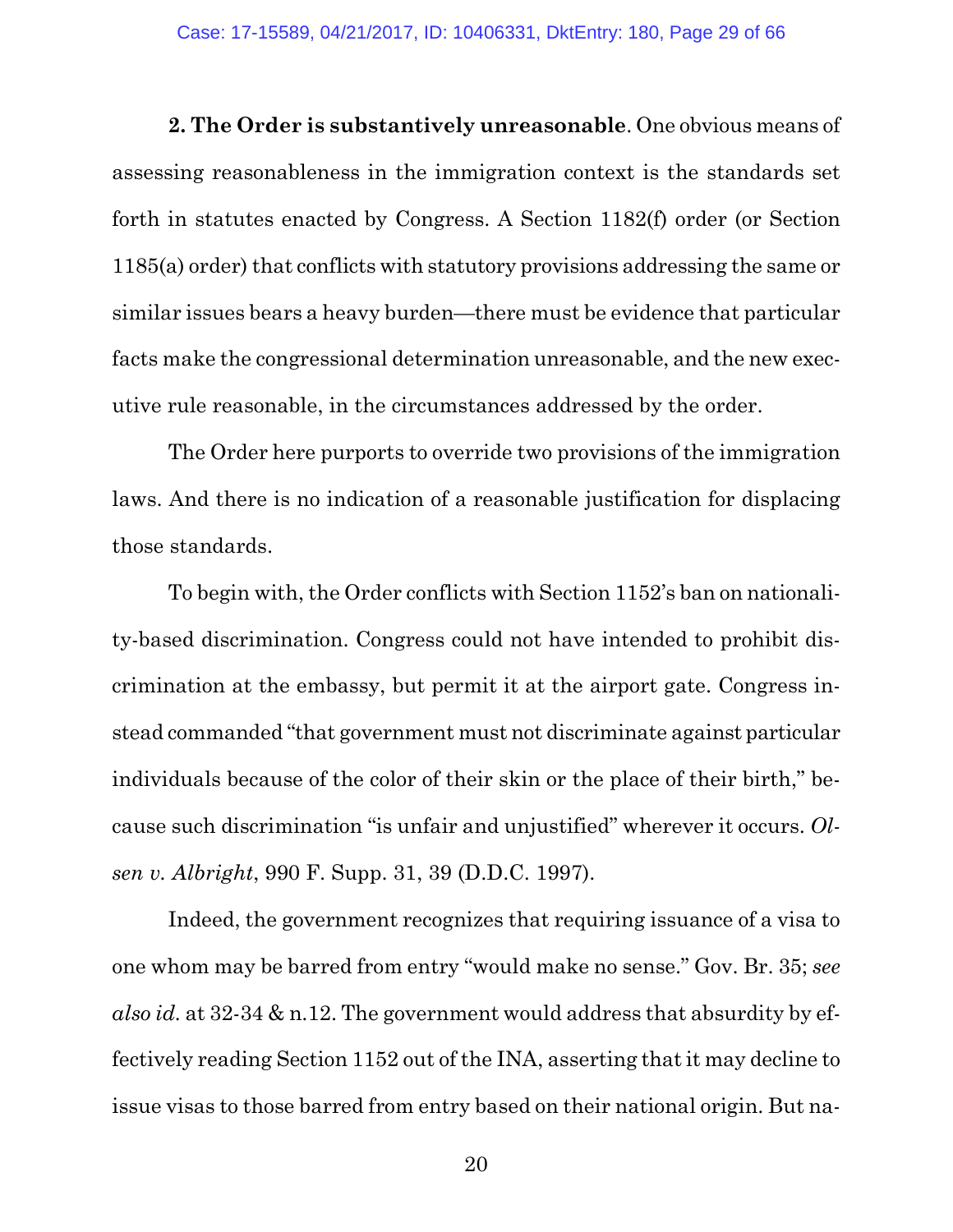tionality-based discrimination one step removed is still nationality-based discrimination. The Order's ad hoc waiver process does nothing to erase that unreasonable baseline.<sup>15</sup>

The Order purports to displace a second provision of the immigration law—the INA's specific requirements for excluding aliens on the basis that they might commit acts of terrorism. *See* 8 U.S.C. § 1182(a)(3)(B). That provision makes exclusion permissible only if the decision "rest[s] on a determination that [the alien] d[oes] not satisfy the statute's requirements." *Kerry v. Din*, 135 S. Ct. 2128, 2140 (2015) (Kennedy, J., concurring). Those requirements, for aliens who have never before engaged in terrorist activities or joined a terrorist organization, include a "reasonable ground to believe" that the alien "is likely to engage after entry in any terrorist activity." 8 U.S.C.  $§ 1182(a)(3)(B)(i)(II).$ 

The Order's system of ad hoc waivers turns that provision on its head. Instead of creating a presumption of *admittance* absent any "reasonable ground" to think an alien will commit terrorist activities—as Section

<sup>15</sup> Section 1152 prohibits discrimination with respect to immigrant visas. But the basic non-discrimination principle that it embodies is reflected throughout U.S. law. *Olsen*, 990 F. Supp. at 33 (addressing non-immigrant visas). Section 1182(f) therefore does not confer authority to discriminate on this basis in the absence of a reasonable justification for displacing this fundamental principle. The conclusion of the court in *Sarsour v. Trump*, 2017 WL 1113305, at \*8 (E.D. Va. Mar. 24, 2017), that the President's Section 1182(f) and 1185(a) authority is not limited by this principle does not address the analysis set forth above.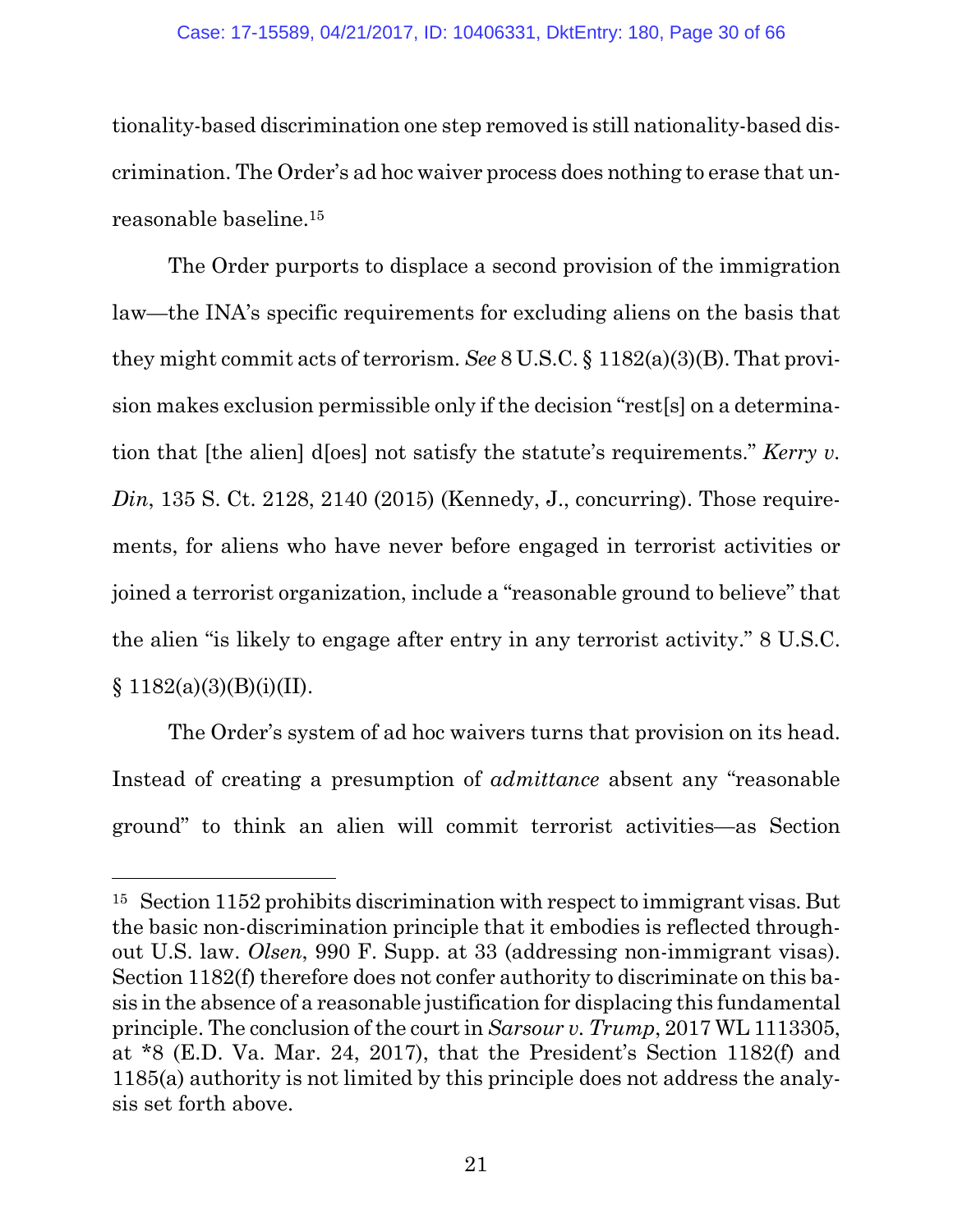1182(a)(3)(B) requires—the Order creates a presumption of *exclusion* and leaves it to Customs and Border Protection to decide whether an alien has demonstrated, "to the officer's satisfaction," that he would not threaten national security. Second Executive Order § 3(c). It thus eliminates Congress's substantive requirement that there be reasonable grounds to exclude an alien on the basis of the threat of future acts of terrorism.

The Order provides no justification for displacing Congress's prohibition against nationality discrimination and Congress's standard for excluding aliens based on the risk of terrorist activity. Its express aim is to "protect the Nation from terrorist activities by foreign nationals." Order, pmbl. Yet the ban applies to literally *millions* of people who could not plausibly be foreign terrorists: hundreds of thousands of students, employees, and family members of citizens who have been previously admitted to the United States, and countless peaceful individuals who are citizens of or born in the targeted countries.

There are no reasonable grounds to conclude that nearly *every* national of Iran, Libya, Somalia, Sudan, Syria, and Yemen, absent specific evidence to the contrary, will commit terrorist activities upon entry to the United States. The text of the Order provides none: it simply recites well-known facts regarding these countries, ignoring that no alien from these countries admitted to the U.S. has engaged in terroristic activity. *See, e.g.,* Br. of Former Nat'l Sec. Officials as *Amici Curiae*, at 3-15; Jordan Fabian, *DHS Analysis Found*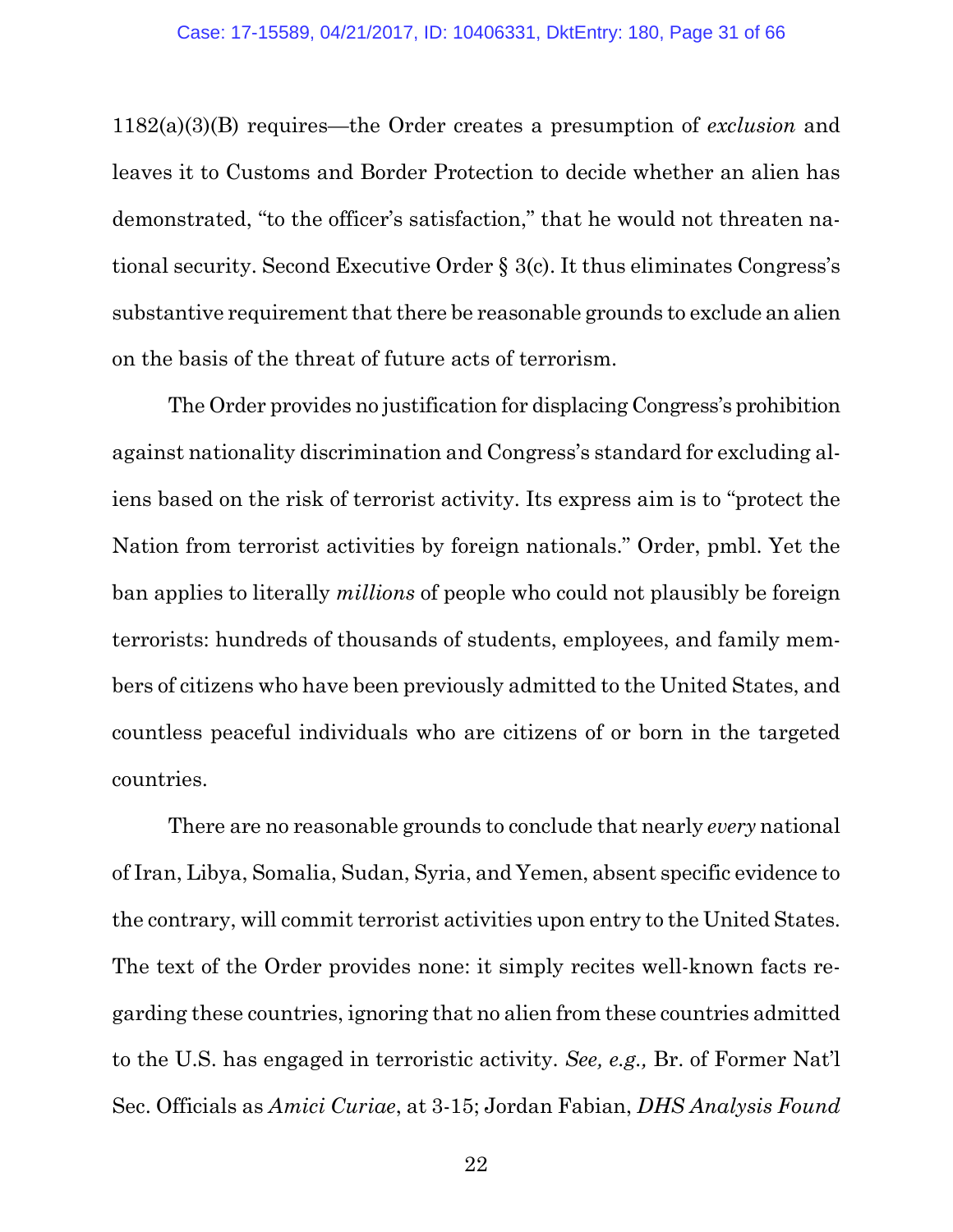*No Evidence of Extra Threat Posed by Travel-Ban Nations: Report*, The Hill (Feb. 24, 2017), https://goo.gl/6jp7FX. No other President has ever used Section 1182(f) to presumptively prohibit the entry of millions of foreign nationals solely on the basis of their nationality.

Section 1182(f) should not be interpreted to allow the President to rewrite at will Congress's detailed rules for when aliens may be excluded—set forth in detail in 1182(a)—at least in the absence of evidence supporting a reasoned conclusion that changed circumstances make Congress's determinations inapplicable and the executive's new standards reasonable. *See Abourezk v. Reagan*, 785 F.2d 1043, 1051 (D.C. Cir. 1986) ("[T]he statute lists thirty-three distinctly delineated categories that conspicuously provide standards to guide the Executive in its exercise of the exclusion power.").

**3. The Order is unreasonable because of its broad scope and unlimited duration**. Section 1182(f) is a gap-filler provision, authorizing the President to take targeted action to respond to an emergency situation. *Abourezk*, 785 F.2d at 1049 n.2 (explaining that Section 1182(f) "provides a safeguard against the danger posed by any particular case or class of cases that is not covered by one of the [inadmissibility] categories in [S]ection  $1182(a)$ ").

That is how past Presidents have employed this authority since 1952, each time issuing a targeted restriction, usually limited to dozens or hundreds of people on the ground that each affected person had engaged in cul-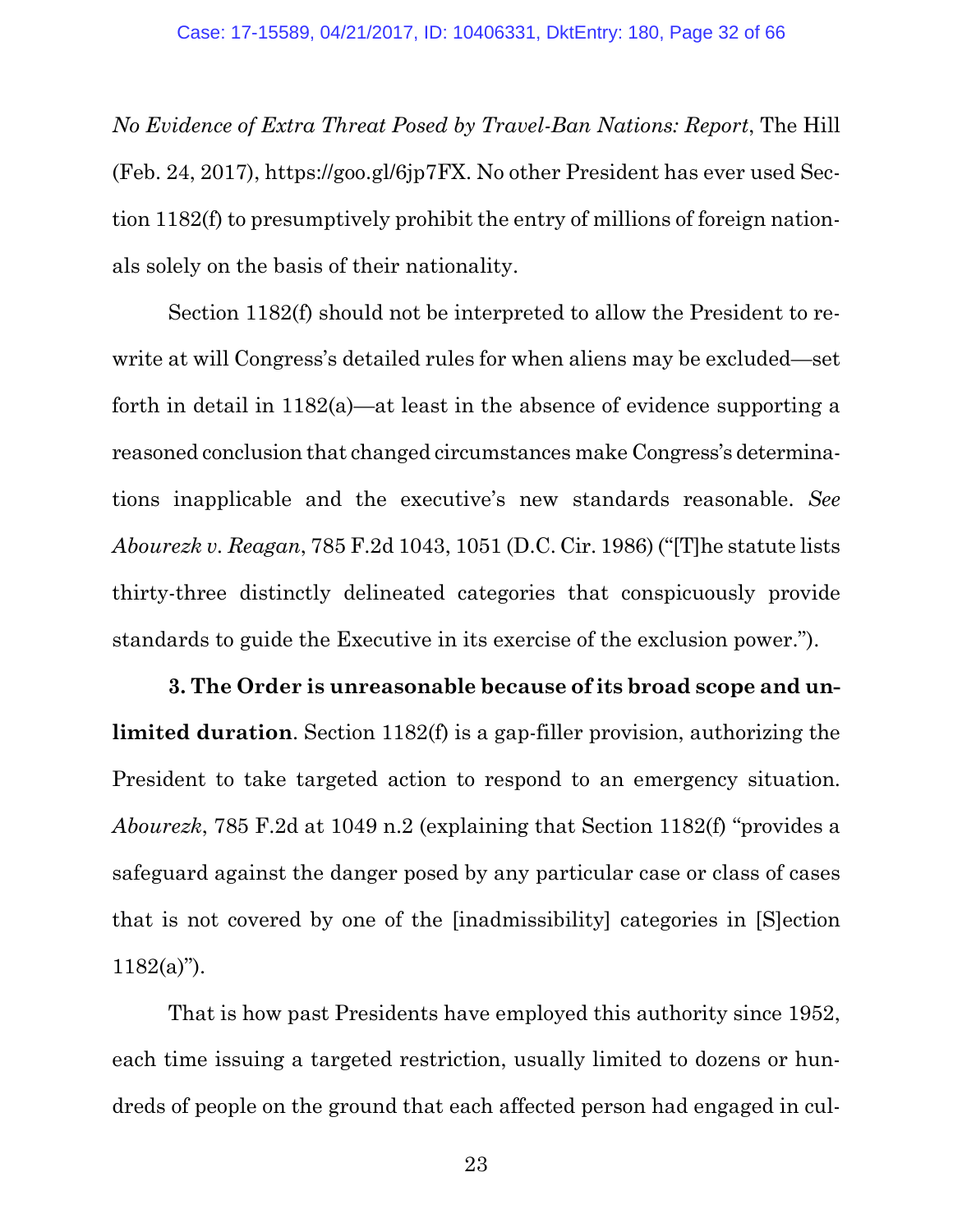pable conduct, such as human trafficking, illegal entry, or corruption. *See* Kate M. Manuel, Cong. Research Serv., *Executive Authority to Exclude Aliens: In Brief* 6-10 (Jan. 23, 2017), https://goo.gl/D0bRkS. That consistent executive branch practice is powerful evidence of the limited reach of the provision, and it is consistent with the context of Section 1182(f)—as one provision in an extraordinarily detailed set of statutory rules, elaborated in administrative regulations, that govern the issuance of visas and entry of aliens.

The Order here deviates from this settled practice. It is broadly applicable—to millions of people; it lasts for at least 90 days, which extends past the time period specified in the initial order, and it may last much longer; and it targets people based on nationality, rather than on the basis of culpable conduct. For this reason as well, the Order is unreasonable and therefore unlawful.

**4. The Order is procedurally unreasonable**. The comprehensive revision of the immigration system effected by the Second Executive Order and the executive orders that apparently will follow—improperly circumvents Congress's directive that significant changes in immigration rules be implemented through notice and comment rulemaking.

Section 2(a)-(f) of the Order effectively creates a new immigration system pursuant to which the Secretary of Homeland Security, the Secretary of State, and the Director of National Intelligence determine what unspecified "information" countries must share with the United States in order to allow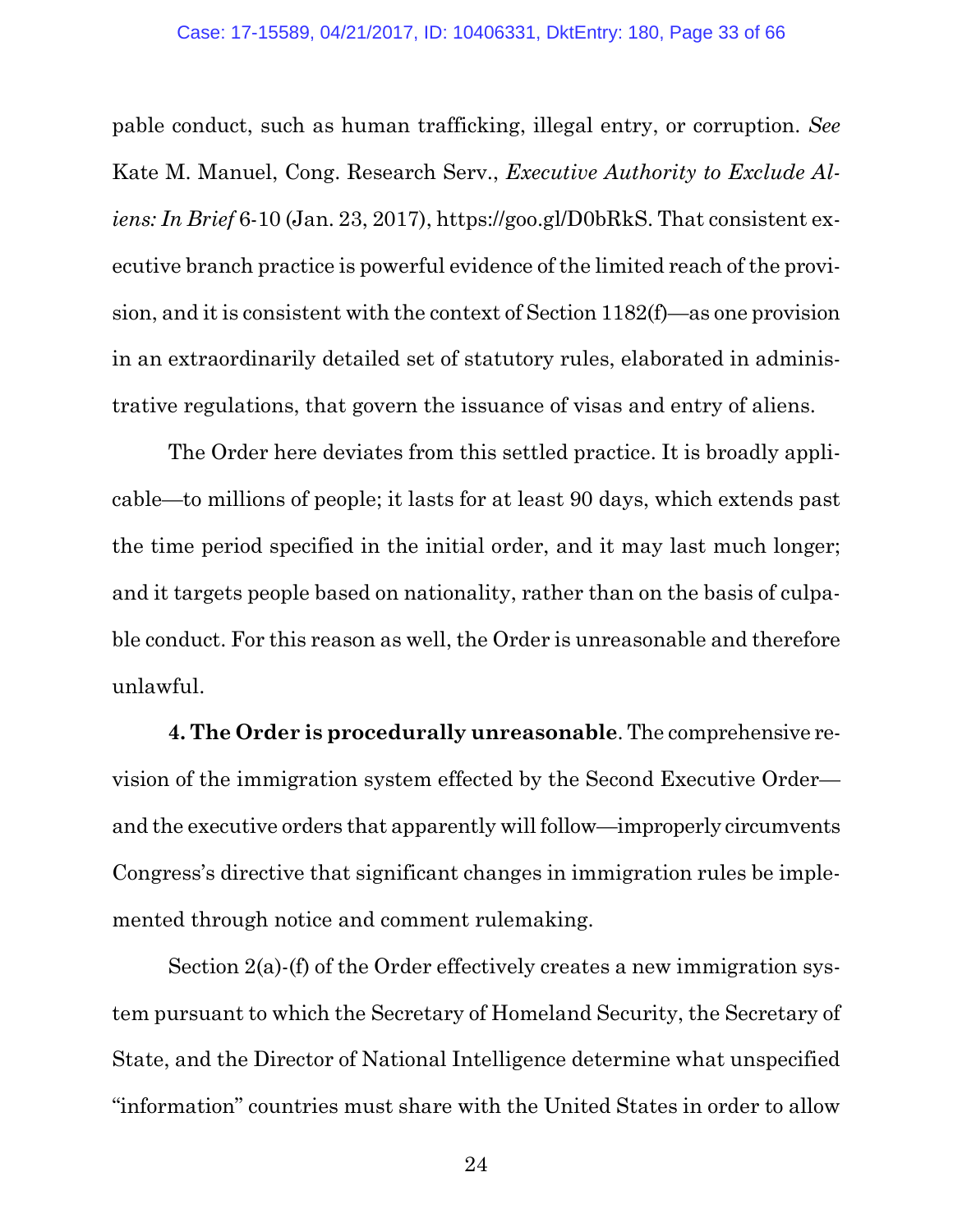their nationals to enter this country. Then, these officials may recommend to the President an expansion or extension of the ban on entry to the United States.

In addition, the Order confers effectively unconstrained discretion on consular officers and customs officials to "decide on a case-by-case basis to authorize the issuance of a visa to, or to permit the entry of, a foreign national for whom entry is otherwise suspended." Order § 3(c). Other than listing a series of non-exclusive considerations, the Order neither proscribes a procedural mechanism for this exercise of discretion, nor establishes substantive guideposts to govern the exercise of this broad discretion.

Congress in the INA expressly identified the need for rulemaking, authorizing the President to impose "reasonable rules, regulations, and orders." 8 U.S.C. § 1185(a). But no such rulemaking occurred here, notwithstanding the Order's broad applicability.

Moreover, while the APA does not generally apply to the President's actions (*see Dalton v. Specter*, 511 U.S. 462, 469 (1994)), it *does* apply to the subsequent conduct of the Departments of State and of Homeland Security, which must ultimately implement the Order.

Rulemaking "foster[s] . . . fairness and deliberation" (*United States v. Mead Corp.*, 533 U.S. 218, 230 (2001)), and gives "interested persons an opportunity to participate in the rule making through submission of written data, views, or arguments." 5 U.S.C. § 553(c); *see also Motor Vehicle Mfrs. Assn.*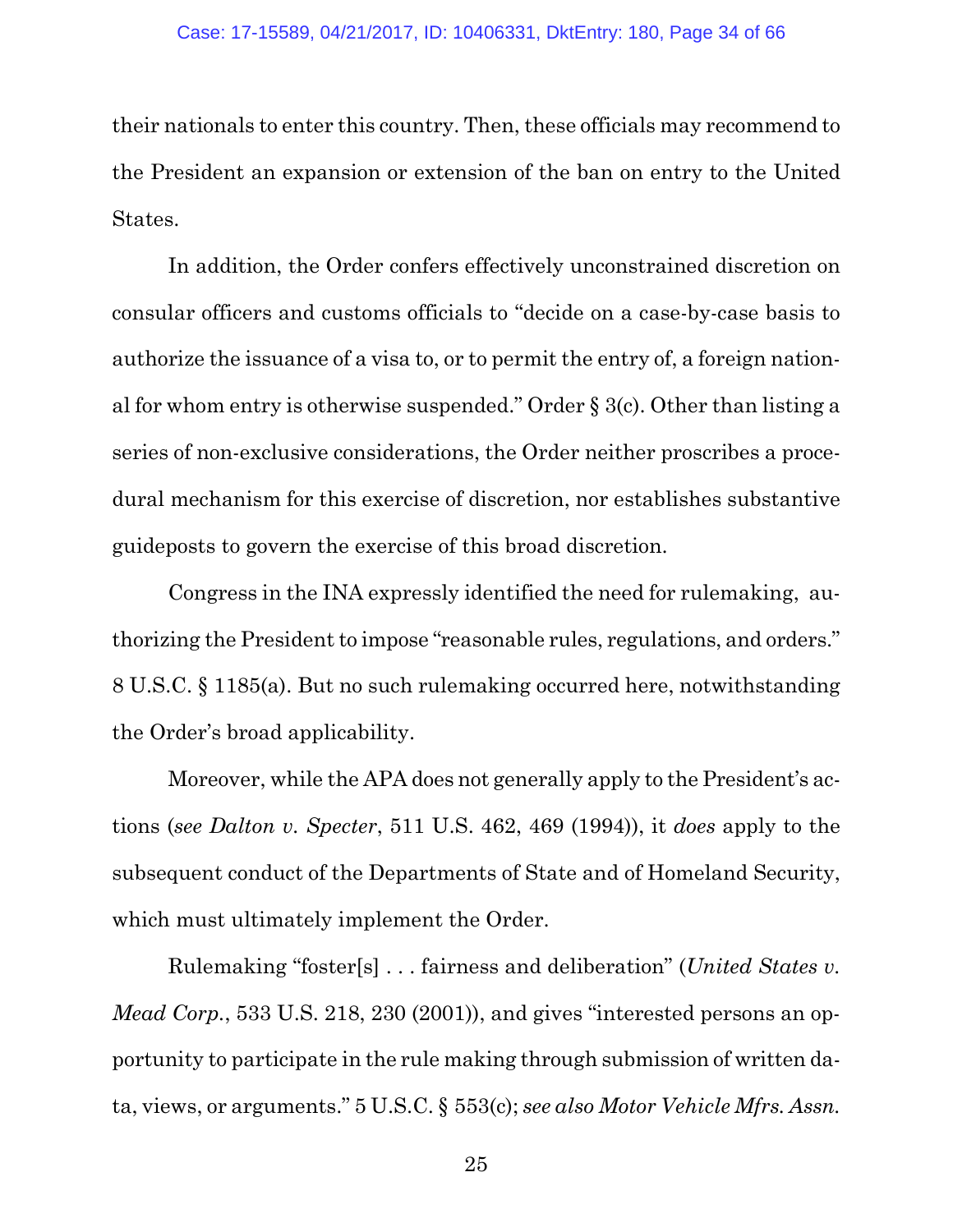*v. State Farm Mut. Auto. Ins. Co.*, 463 U.S. 29, 43 (1983) (rulemaking process ensures that an agency has not "relied on factors which Congress has not intended it to consider, entirely failed to consider an important aspect of the problem, [or] offered an explanation for its decision that runs counter to the evidence before the agency").

Here, the notice-and-comment process is particularly important given the huge range of individuals and entities affected by these rules, such as families seeking to reunite, or even just to have the opportunity to visit one another; businesses wishing to interact with customers, enable employees to obtain experience at their home offices in the United States, or hire individuals with expertise not otherwise available; and cultural institutions planning performances by artists from outside the United States.

For these reasons, Section 1182(f) does not provide a means of circumventing the ordinary rulemaking process for promulgating legal principles of general applicability. *Cf. Texas v. United States*, 809 F.3d 134, 177 (5th. Cir. 2015) (requiring use of notice-and-comment rulemaking in immigration context), *aff'd by an equally divided Court*, 136 S. Ct. 2271 (2016).

### **C. This Court Can, And Must, Determine Whether The President Has Exceeded His Statutory Authority.**

"Congress intends the executive to obey its statutory commands and, accordingly, that it expects the courts to grant relief when an executive agency violates such a command." *Bowen v. Mich. Acad. of Family Physicians*, 476

26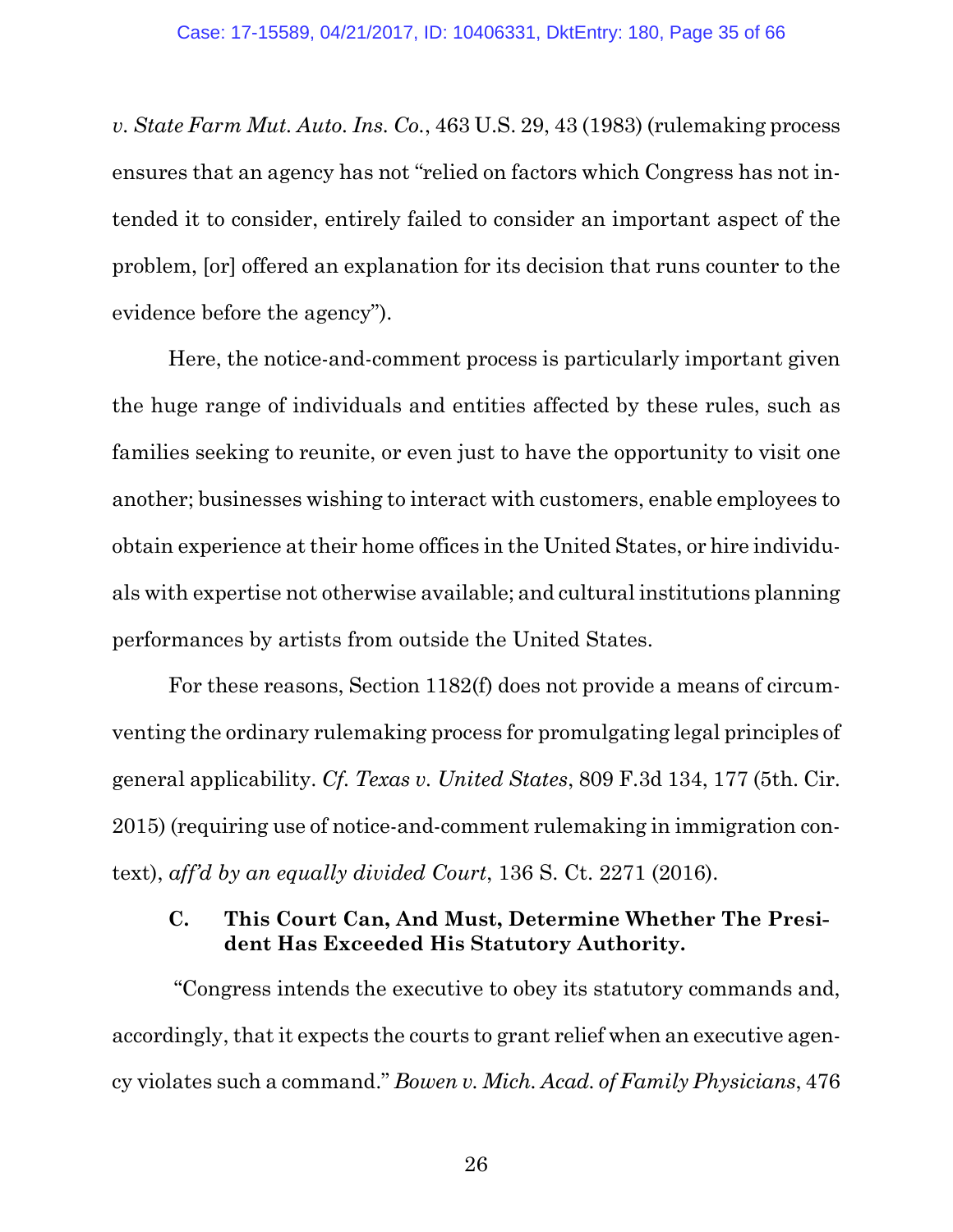U.S. 667, 681 (1986). For this reason, "[r]eview of the legality of Presidential action can ordinarily be obtained in a suit seeking to enjoin the officers who attempt to enforce the President's directive." *Franklin v. Massachusetts*, 505 U.S. 788, 828 (1992) (Scalia, J., concurring) (citing *Youngstown Sheet & Tube Co. v. Sawyer*, 343 U.S. 579 (1952)).

In *Dames & Moore v. Regan*, the Supreme Court addressed claims that President Reagan's executive order suspending certain claims against Iran exceeded the President's statutory powers, holding that the order fell within that authority. 453 U.S. 654, 666-67 (1981). Appellees here raise a similar claim, arguing that the Order exceeds the President's limited authority under Section 1182(f).

To be sure, there is a narrow exception to judicial review where a statute gives the President unlimited discretion to make a discrete and specific decision. *See Dalton*, 511 U.S. at 477. This rule reflects the general principle that review is unavailable when a statute is "drawn in such broad terms that in a given case there is *no* law to apply." *Texas v. United States*, 787 F.3d 733, 759 (5th Cir. 2015) (emphasis added) (quoting *Perales v. Casillas*, 903 F.2d 1043, 1047 (5th Cir. 1990)). But the President's discretion under Section 1182(f) is not unlimited, as in *Dalton*. Instead, the President's authority is constrained by the requirement that he act reasonably. *Accord Sale v. Haitian Ctrs. Council, Inc.*, 509 U.S. 155, 187-88 (1993) (assessing legality of President's exercise of Section 1182(f) authority).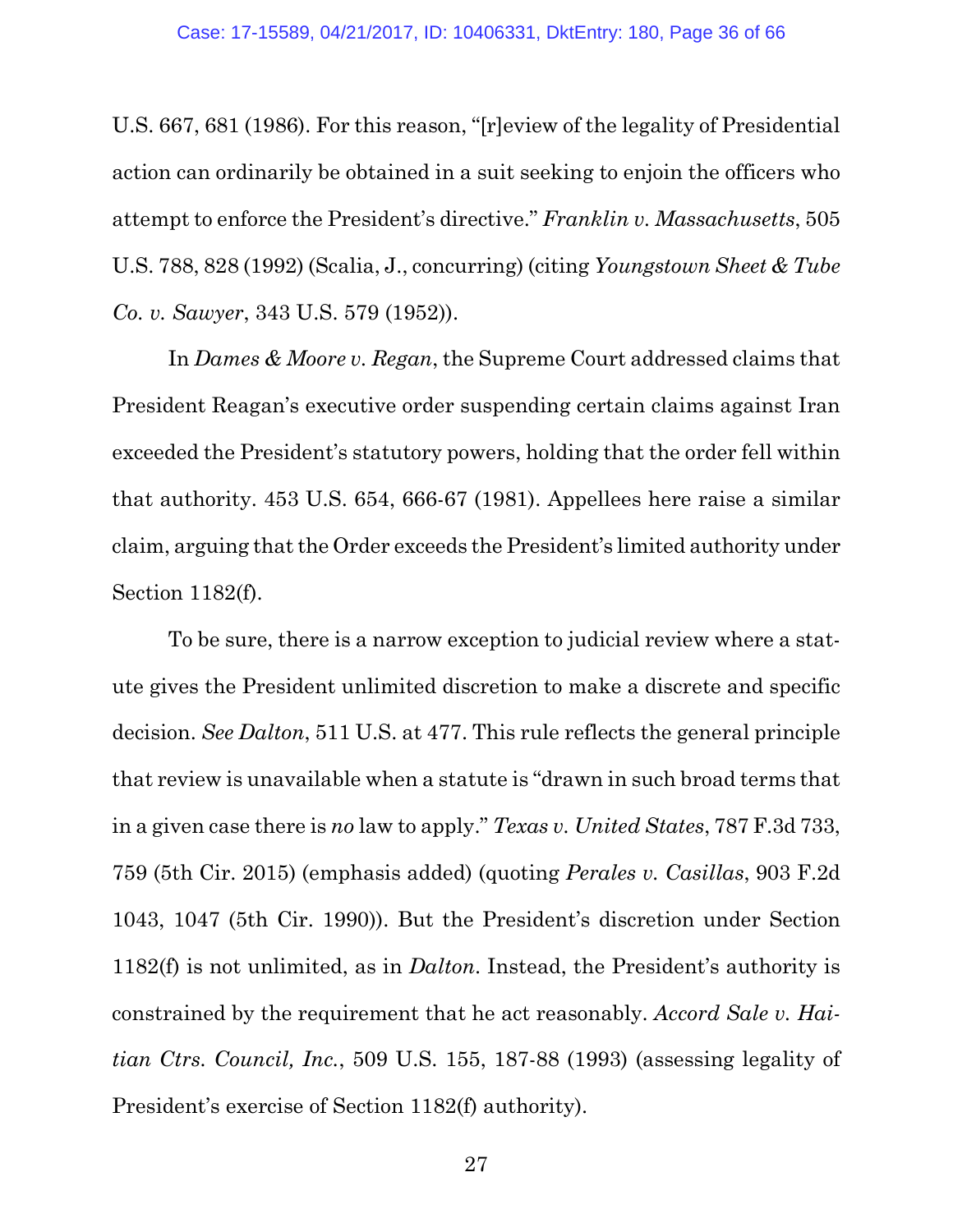In passing, the government suggests that principles of consular nonreviewability bar this Court from deciding this case. Gov. Br. 26-27. The government's position is meritless. For one, appellees are not challenging a typical, one-off visa denial of the sort that the doctrine addresses. *See Saavedra Bruno v. Albright*, 197 F.3d 1153, 1163 (D.C. Cir. 1999) (recognizing that claims raising statutory and constitutional challenges, as here, are reviewable). And second, courts have long decided challenges on the merits to the exclusion of aliens. *See, e.g.*, *Sale*, 509 U.S. at 187-88 (reaching the merits of a challenge to the President's exclusion of aliens under Section 1182(f)); *Abourezk*, 785 F.2d at 1050 (holding that exclusion of aliens under Section 1182(a) is reviewable).

#### **CONCLUSION**

The Court should affirm the District Court's decision enjoining enforcement of the Order.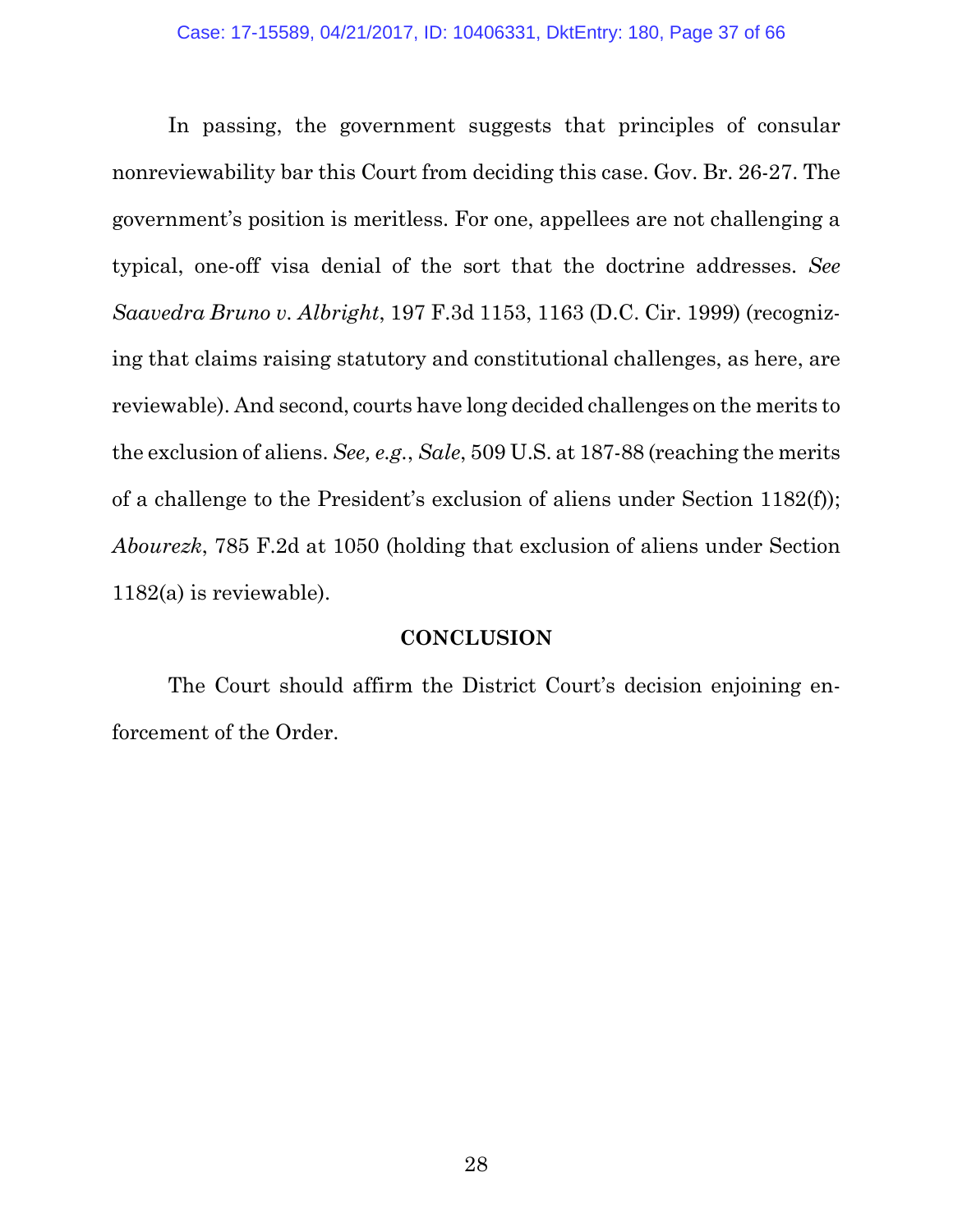Respectfully submitted,

### */s/ Andrew J. Pincus*

Andrew J. Pincus Paul W. Hughes MAYER BROWN LLP 1999 K Street, N.W. Washington, D.C. 20006 (202) 263-3000 apincus@mayerbrown.com phughes@mayerbrown.com

*Counsel for* Amici Curiae

Dated: April 21, 2017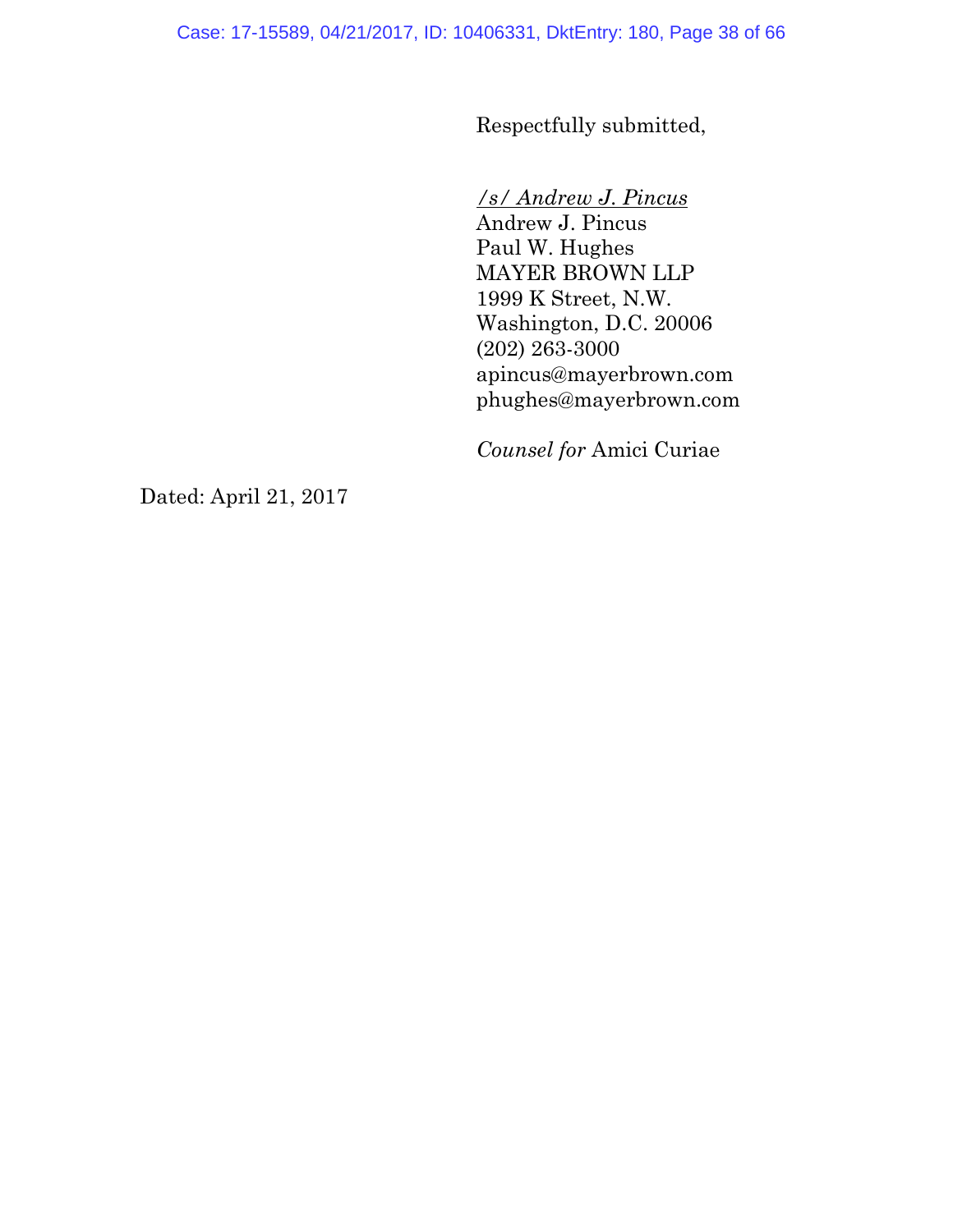#### **CERTIFICATE OF COMPLIANCE**

Pursuant to Federal Rule of Appellate Procedure 32(a)(7)(C), undersigned counsel certifies that this brief:

(i) complies with the type-volume limitation of Rule  $32(a)(7)(B)$  because it contains 6,495 words, including footnotes and excluding the parts of the brief exempted by Rule  $32(a)(7)(B)(iii)$ ; and

(ii) complies with the typeface requirements of Rule  $32(a)(5)$  and the type style requirements of Rule 32(a)(6) because it has been prepared using Microsoft Office Word 2007 and is set in Century Schoolbook font in a size equivalent to 14 points or larger.

Dated: April 21, 2017 /s/ *Andrew J. Pincus*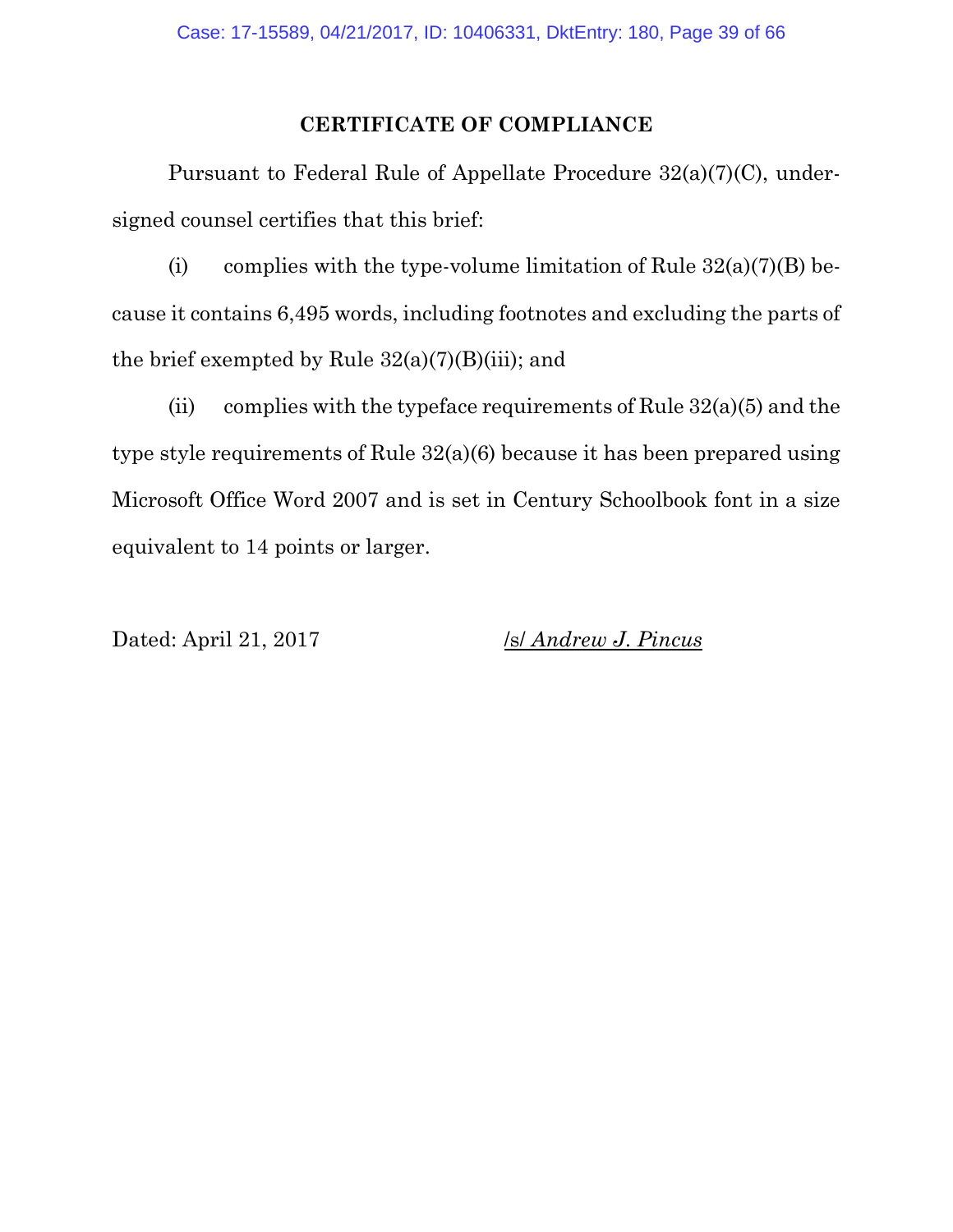#### **CERTIFICATE OF SERVICE**

I hereby certify that that on April 21, 2017, I filed the foregoing Brief of Technology Companies and Other Businesses As *Amici Curiae* in Support of Appellees via the CM/ECF system and served the foregoing via the CM/ECF system on all counsel who are registered CM/ECF users.

Dated: April 21, 2017 /s/ *Andrew J. Pincus*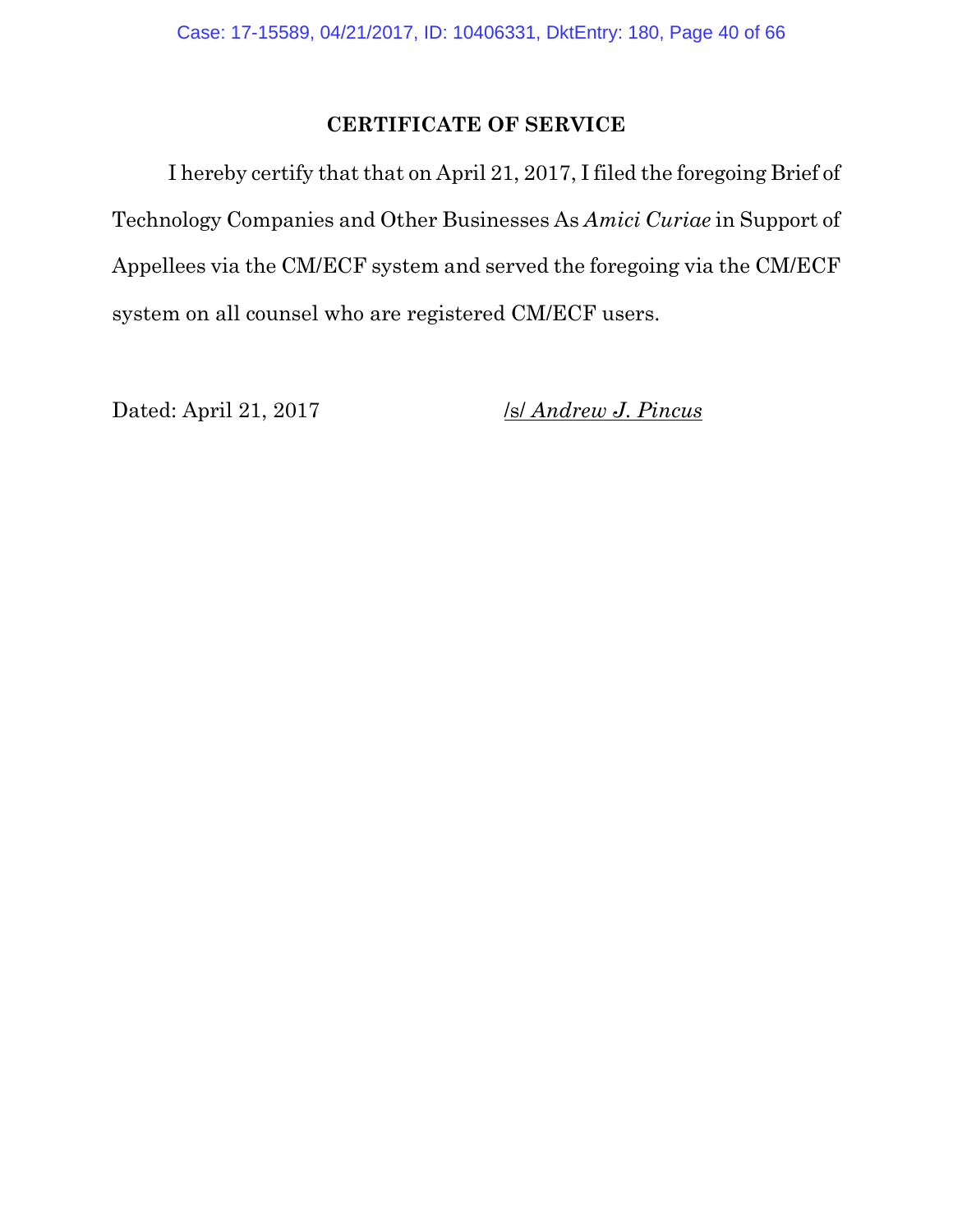### **APPENDIX A**

### **LIST OF** *AMICI CURIAE*

- 1. 6sense
- 2. A Medium Corporation
- 3. Adobe Systems Incorporated
- 4. AdRoll, Inc.
- 5. Affirm, Inc.
- 6. Airbnb, Inc.
- 7. Akamai Technologies, Inc.
- 8. AltSchool, PBC
- 9. Amazon
- 10. Ampush LLC
- 11. Ancestry.com, LLC
- 12. Appboy, Inc.
- 13. AppDynamics, Inc.
- 14. AppNexus, Inc.
- 15. Asana, Inc.
- 16. Atlassian Corp Plc
- 17. Autodesk, Inc.
- 18. Automattic Inc.
- 19. Ayla Networks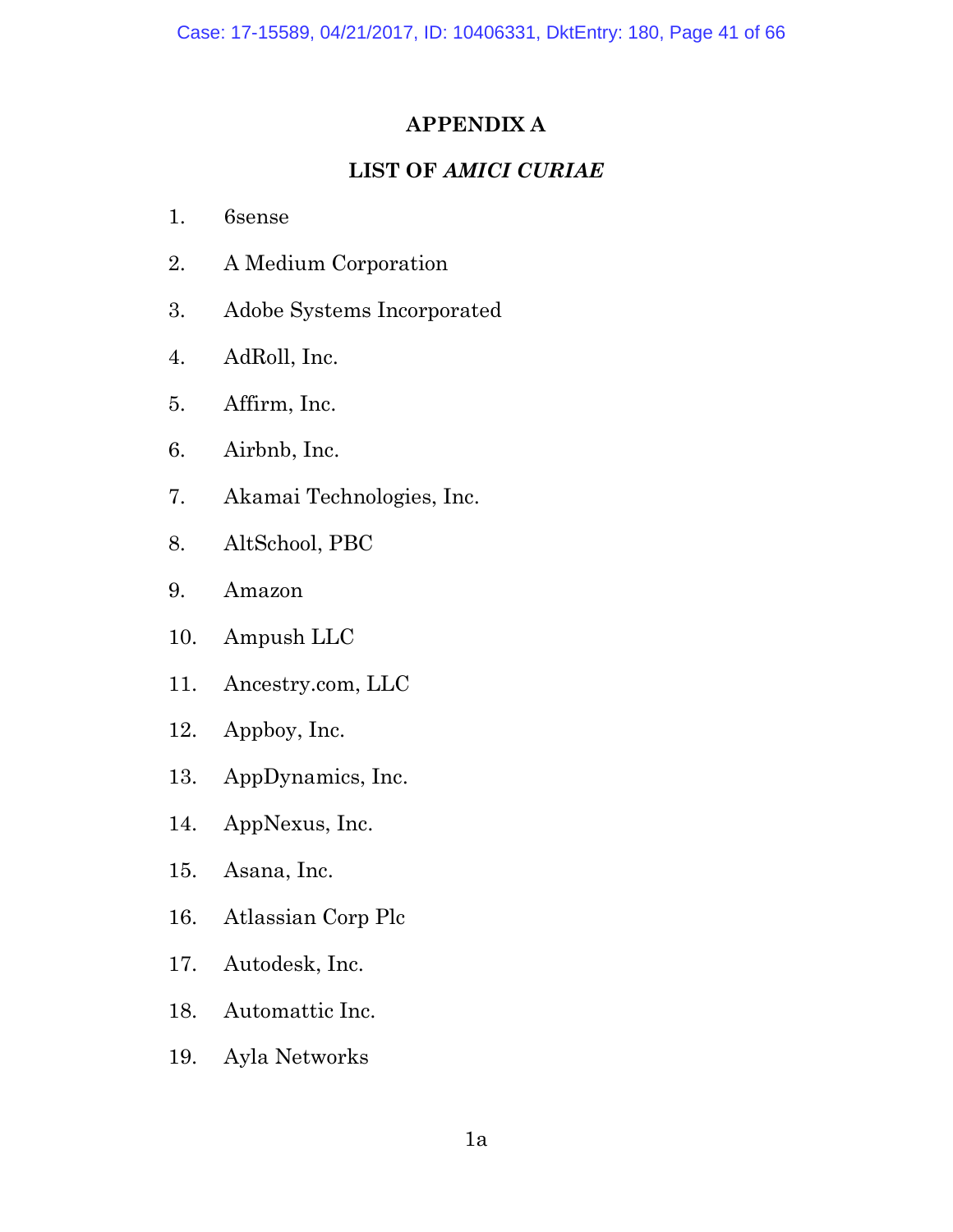- 20. Azavea Inc.
- 21. Bitly, Inc.
- 22. Box, Inc.
- 23. Brightcove Inc.
- 24. Brocade Communications Systems, Inc.
- 25. Bungie, Inc.
- 26. CareZone Inc.
- 27. Casper Sleep Inc.
- 28. Castlight Health
- 29. Cavium, Inc.
- 30. Checkr, Inc.
- 31. Chegg, Inc.
- 32. Chobani, LLC
- 33. Citrix Systems, Inc.
- 34. ClassPass Inc.
- 35. Cloudera, Inc.
- 36. Cloudflare, Inc.
- 37. Codecademy
- 38. Color Genomics, Inc.
- 39. Copia Institute
- 40. Credit Karma, Inc.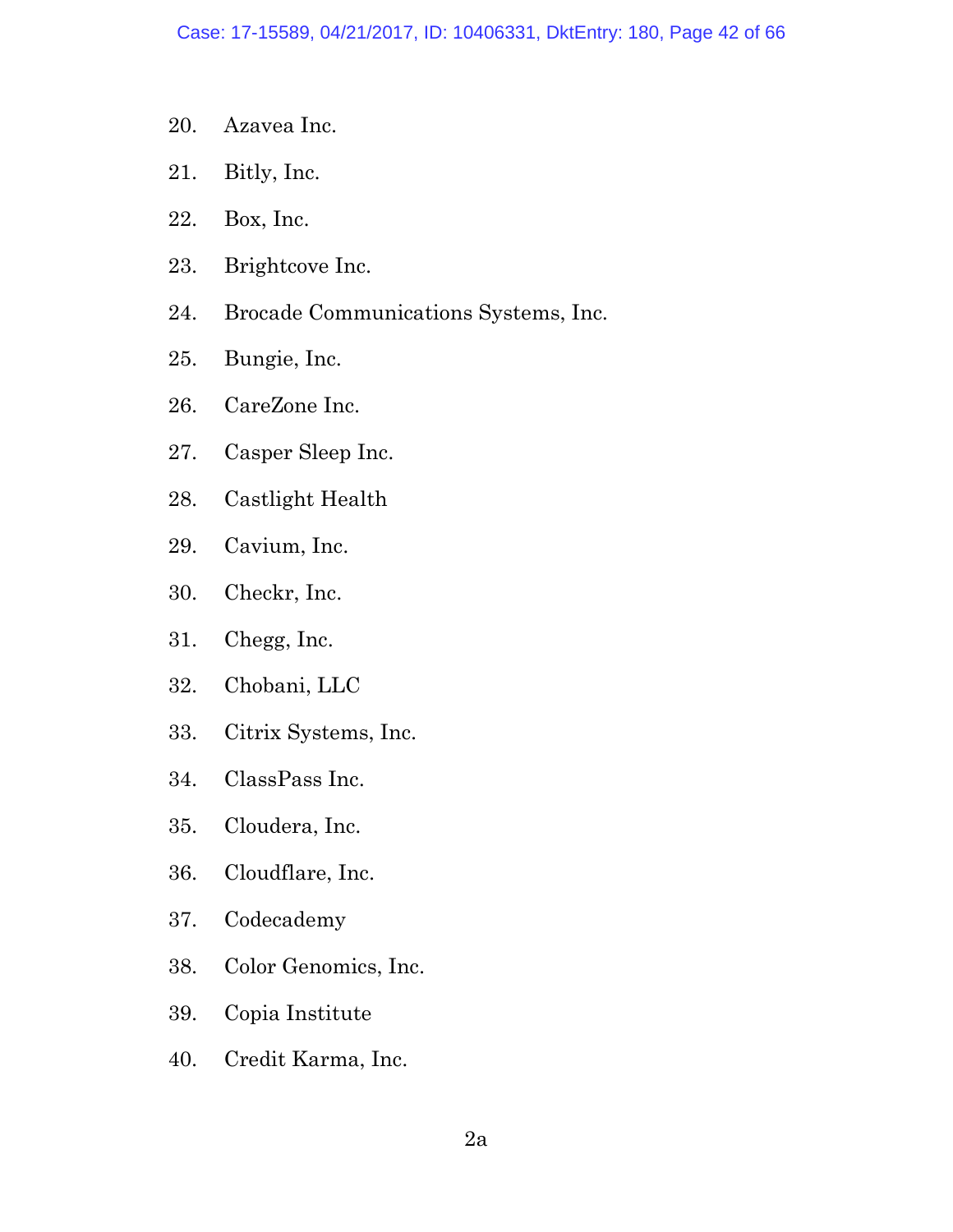- 41. DocuSign, Inc.
- 42. DoorDash, Inc.
- 43. Dropbox, Inc.
- 44. eBay Inc.
- 45. Edmodo, Inc.
- 46. Electronic Arts Inc.
- 47. Engine Advocacy
- 48. EquityZen Inc.
- 49. Etsy Inc.
- 50. Eventbrite, Inc.
- 51. Evernote
- 52. Facebook, Inc.
- 53. Fastly, Inc.
- 54. Fitbit, Inc.
- 55. Flipboard, Inc.
- 56. Fuze, Inc.
- 57. General Assembly Space, Inc.
- 58. GitHub, Inc.
- 59. Glassdoor, Inc.
- 60. Google Inc.
- 61. GoPro, Inc.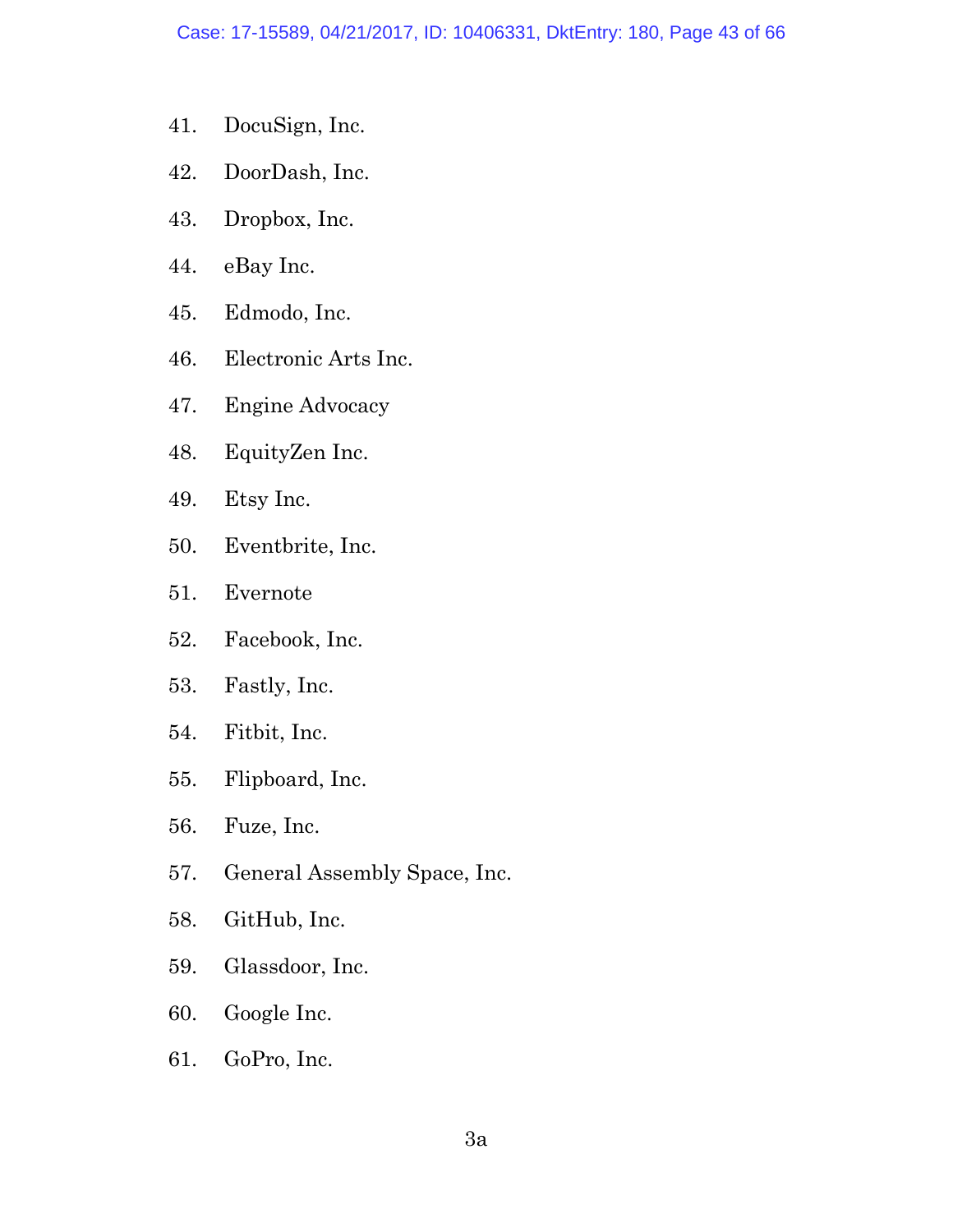- 62. Greenhouse Software, Inc.
- 63. Greenough Consulting Group
- 64. Gusto
- 65. Harmonic Inc.
- 66. Hewlett Packard Enterprise
- 67. Hipmunk, Inc.
- 68. IDEO
- 69. Imgur, Inc.
- 70. Indiegogo, Inc.
- 71. Intel Corporation
- 72. Kargo
- 73. Kickstarter, PBC
- 74. Knotel, Inc.
- 75. Lam Research Corp.
- 76. Light Labs Inc.
- 77. Linden Research, Inc.
- 78. LinkedIn Corporation
- 79. Lithium Technologies, Inc.
- 80. Lyft, Inc.
- 81. Lytro, Inc.
- 82. Managed By Q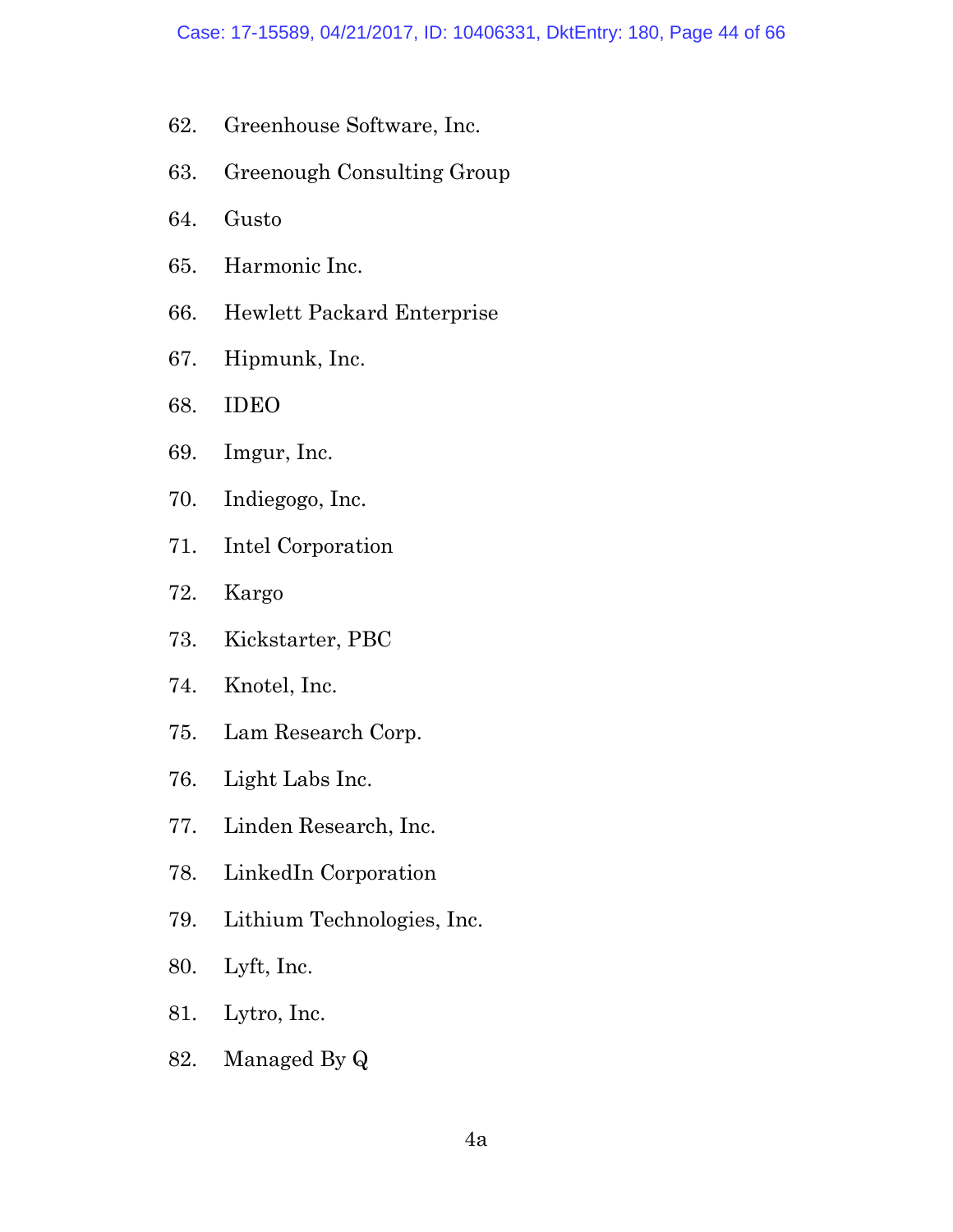- 83. Mapbox, Inc.
- 84. Maplebear Inc. d/b/a Instacart
- 85. Marin Software Inc.
- 86. Medallia, Inc.
- 87. Medidata Solutions, Inc.
- 88. Meetup, Inc.
- 89. Memebox Corporation
- 90. Microsoft Corporation
- 91. Minted
- 92. Molecule Software, Inc.
- 93. MongoDB, Inc.
- 94. Motivate International Inc.
- 95. Mozilla
- 96. MPOWERD Inc.
- 97. NetApp, Inc.
- 98. Netflix, Inc.
- 99. NETGEAR
- 100. New Relic, Inc.
- 101. Nextdoor.com, Inc.
- 102. NIO
- 103. NY Tech Alliance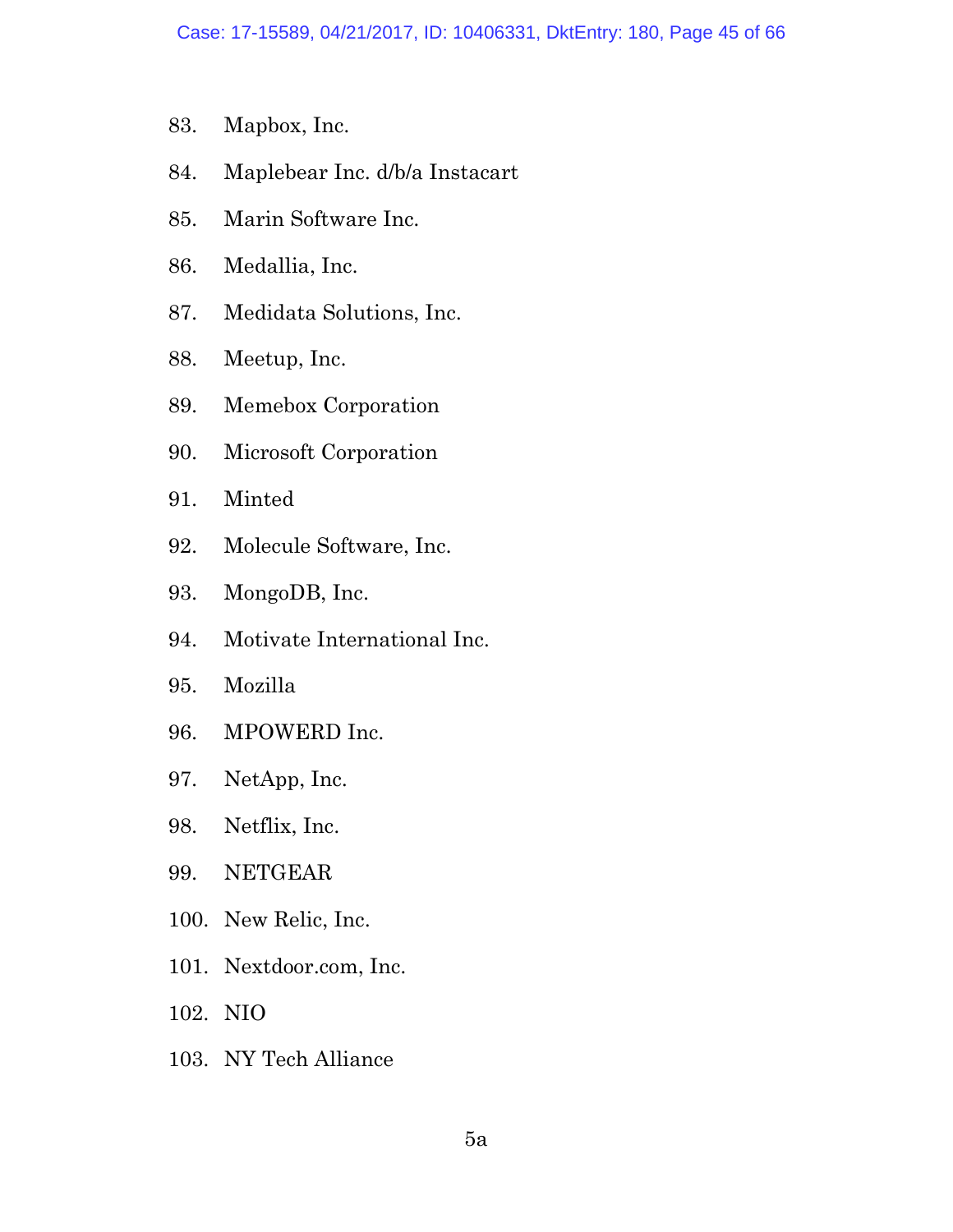- 104. Optimizely, Inc.
- 105. Pandora Media, Inc.
- 106. Patreon, Inc.
- 107. PayPal Holdings, Inc.
- 108. Pinterest, Inc.
- 109. Pixability, Inc.
- 110. Postmates Inc.
- 111. Quantcast Corp.
- 112. Quora, Inc.
- 113. RealNetworks, Inc.
- 114. Red Hat, Inc.
- 115. Reddit, Inc.
- 116. Redfin Corp.
- 117. Rocket Fuel Inc.
- 118. RPX Corporation
- 119. SaaStr Inc.
- 120. Salesforce.com, Inc.
- 121. Shift Technologies, Inc.
- 122. Shutterstock, Inc.
- 123. Sift Science, Inc.
- 124. Sindeo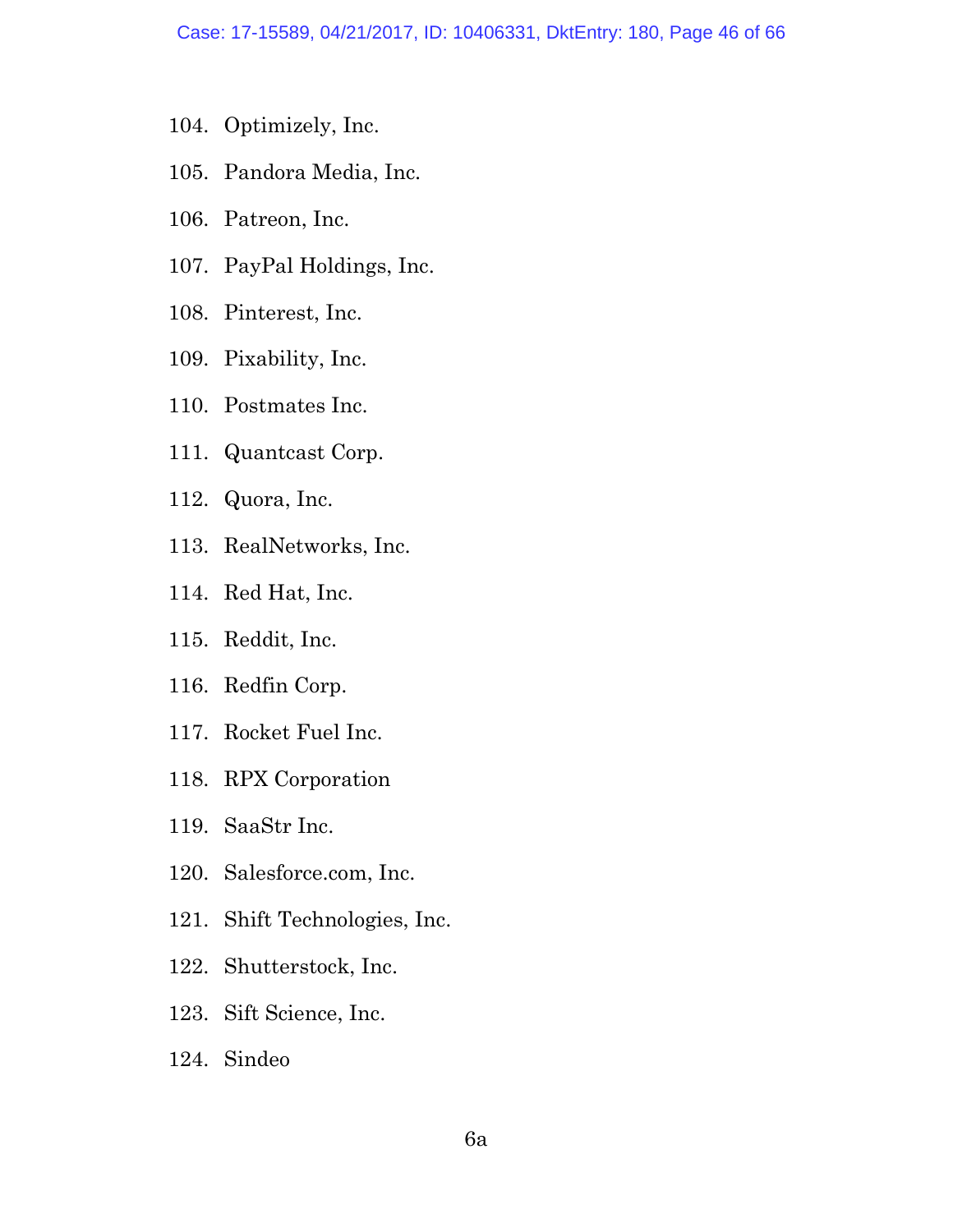- 125. Snap Inc.
- 126. SpaceX
- 127. Spokeo, Inc.
- 128. SpotHero, Inc.
- 129. Spotify USA Inc.
- 130. Square, Inc.
- 131. Strava, Inc.
- 132. Stripe, Inc.
- 133. SugarCRM
- 134. Sunrun, Inc.
- 135. SurveyMonkey Inc.
- 136. TaskRabbit, Inc.
- 137. Tech:NYC
- 138. Tesla, Inc.
- 139. Thumbtack, Inc.
- 140. TransferWise Inc.
- 141. TripAdvisor, Inc.
- 142. Tumblr, Inc.
- 143. Turbonomic, Inc.
- 144. Turn Inc.
- 145. Turo, Inc.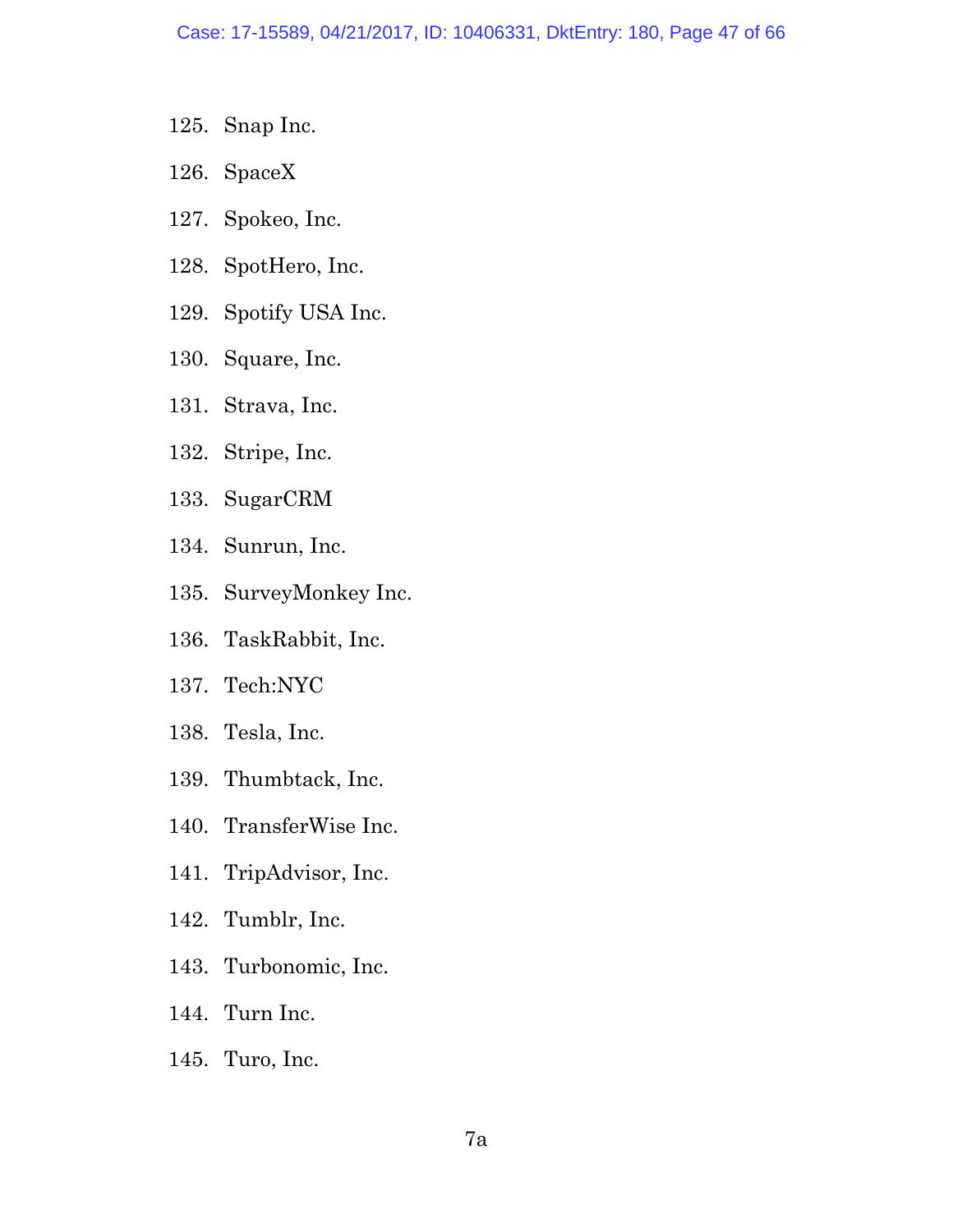- 146. Twilio Inc.
- 147. Twitter Inc.
- 148. Uber Technologies, Inc.
- 149. Udacity, Inc.
- 150. Udemy, Inc.
- 151. Upwork Inc.
- 152. Via
- 153. Warby Parker
- 154. Wikimedia Foundation, Inc.
- 155. Work & Co.
- 156. Workday, Inc.
- 157. Y Combinator Management, LLC
- 158. Yahoo! Inc.
- 159. Yelp Inc.
- 160. Yext
- 161. Zendesk, Inc.
- 162. Zymergen Inc.
- 163. Zynga Inc.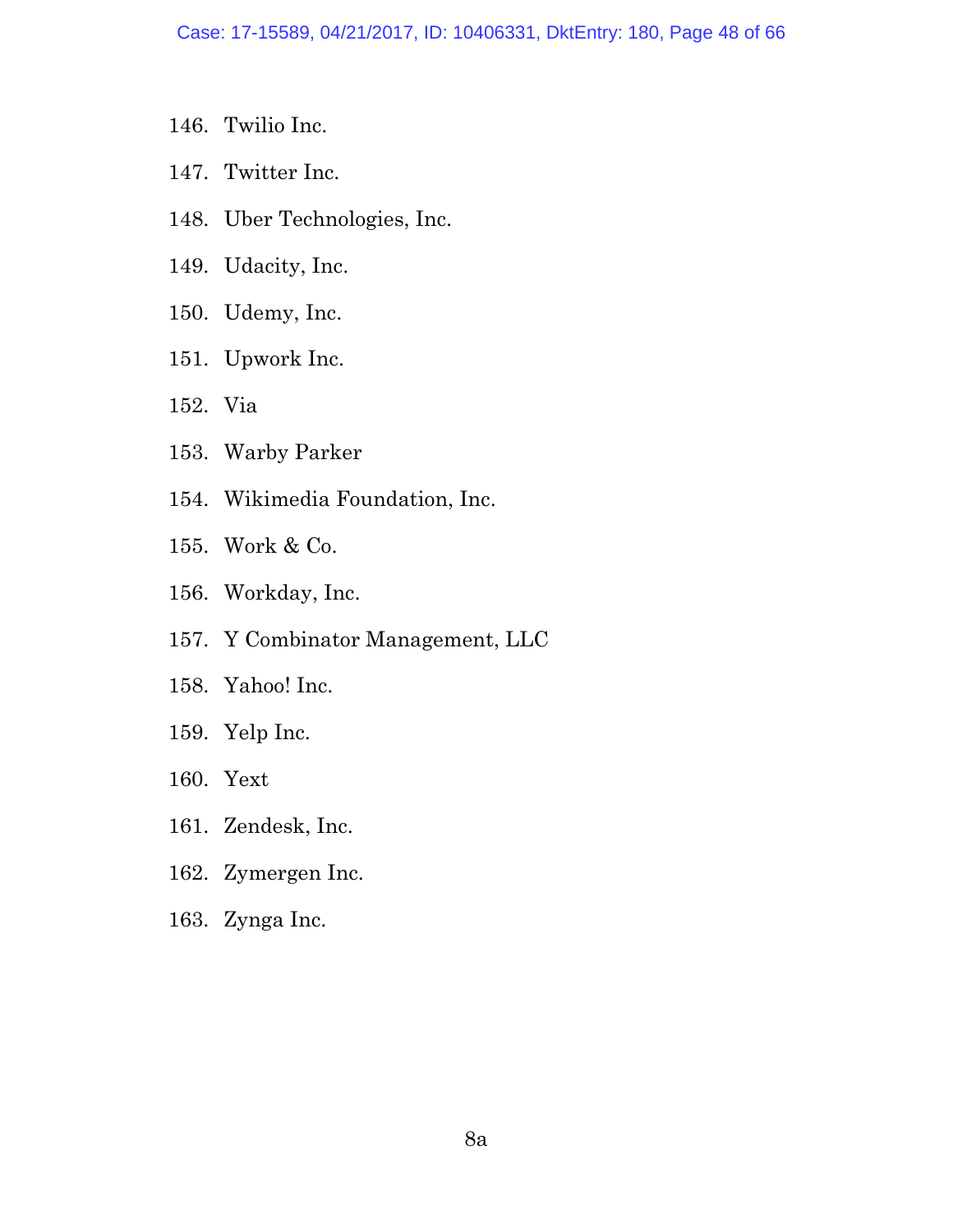#### **APPENDIX B**

#### **CORPORATE DISCLOSURE FOR** *AMICI CURIAE*

1. 6Sense Insights, Inc. has no parent corporation and no publicly held corporation owns 10% or more of its stock.

2. A Medium Corporation has no parent corporation and no publicly held corporation owns 10% or more of its stock.

3. Adobe Systems Incorporated has no parent corporation and no publicly held corporation owns 10% or more of its stock.

4. AdRoll, Inc. has no parent corporation and no publicly held corporation owns 10% or more of its stock.

5. Affirm, Inc. has no parent corporation and no publicly held corporation owns 10% or more of its stock.

6. Airbnb, Inc. has no parent corporation and no publicly held corporation owns 10% or more of Airbnb's stock.

7. Akamai Technologies, Inc. has no parent corporation and no publicly held corporation owns 10% or more of its stock.

8. AltSchool, PBC has no parent corporation and no publicly held corporation owns 10% or more of its stock.

9. Amazon.com, Inc. has no parent corporation and no publicly held corporation owns 10% or more of its stock.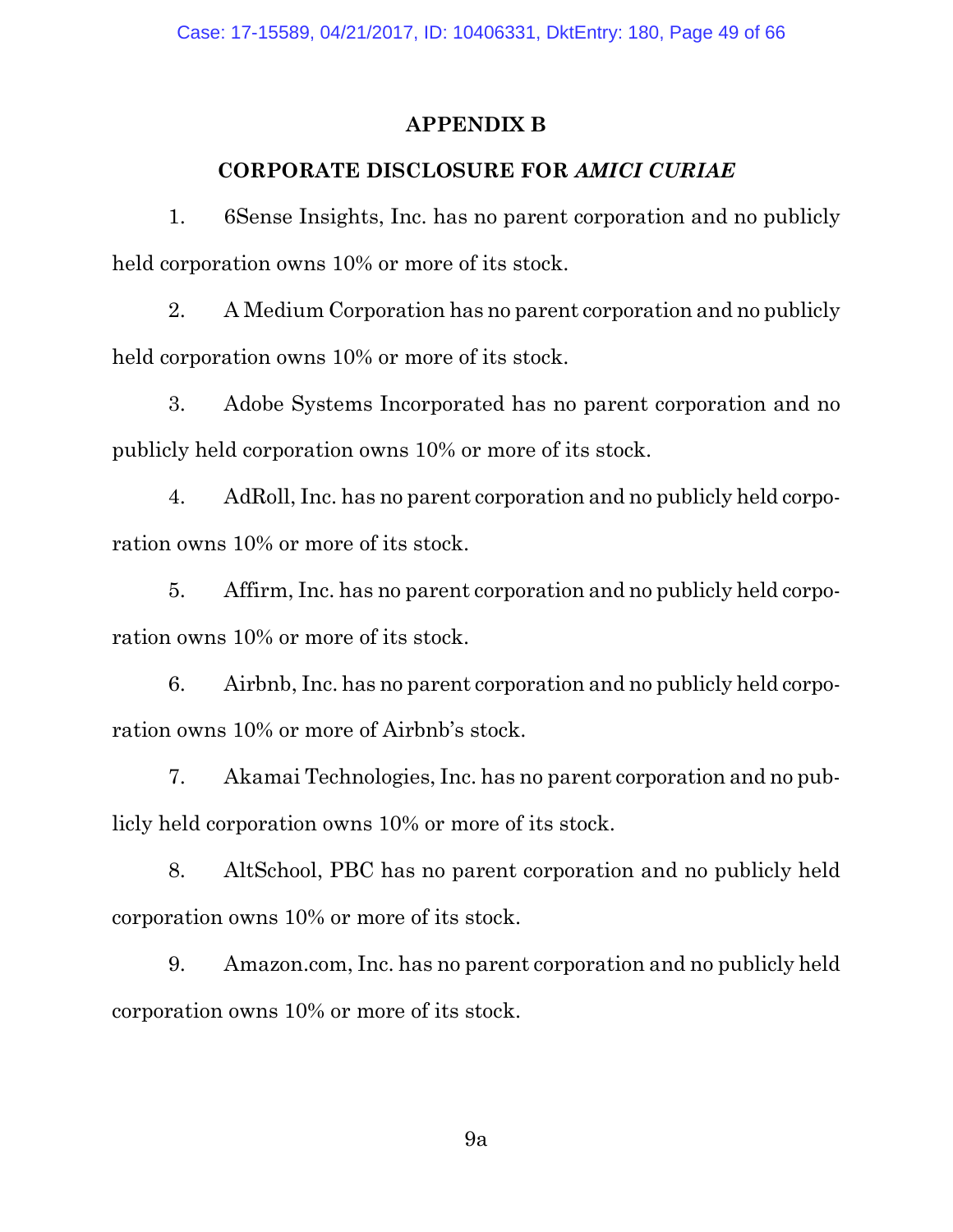10. Ampush LLC has no parent corporation and no publicly held corporation owns 10% or more of its stock.

11. Ancestry.com, LLC has no parent corporation and no publicly held corporation owns 10% or more of its stock.

12. Appboy, Inc. has no parent corporation and no publicly held corporation owns 10% or more of its stock.

13. AppDynamics, Inc. is a wholly owned subsidiary of Cisco Systems, Inc. Cisco Systems, Inc. does not have a parent corporation and no publicly held corporation owns 10% or more of its stock.

14. AppNexus Inc. has no parent corporation and the following publicly held corporations own 10% or more of its stock: Microsoft Corporation and WPP Luxembourg Gamma Three S.à r.l.

15. Asana, Inc. has no parent corporation and no publicly held corporation owns 10% or more of its stock.

16. Atlassian Corp. Plc has no parent corporation and no publicly held corporation owns 10% or more of its stock

17. Autodesk, Inc. has no parent corporation and no publicly held corporation owns 10% or more of its stock.

18. Automattic Inc. has no parent corporation and no publicly held corporation owns 10% or more of its stock.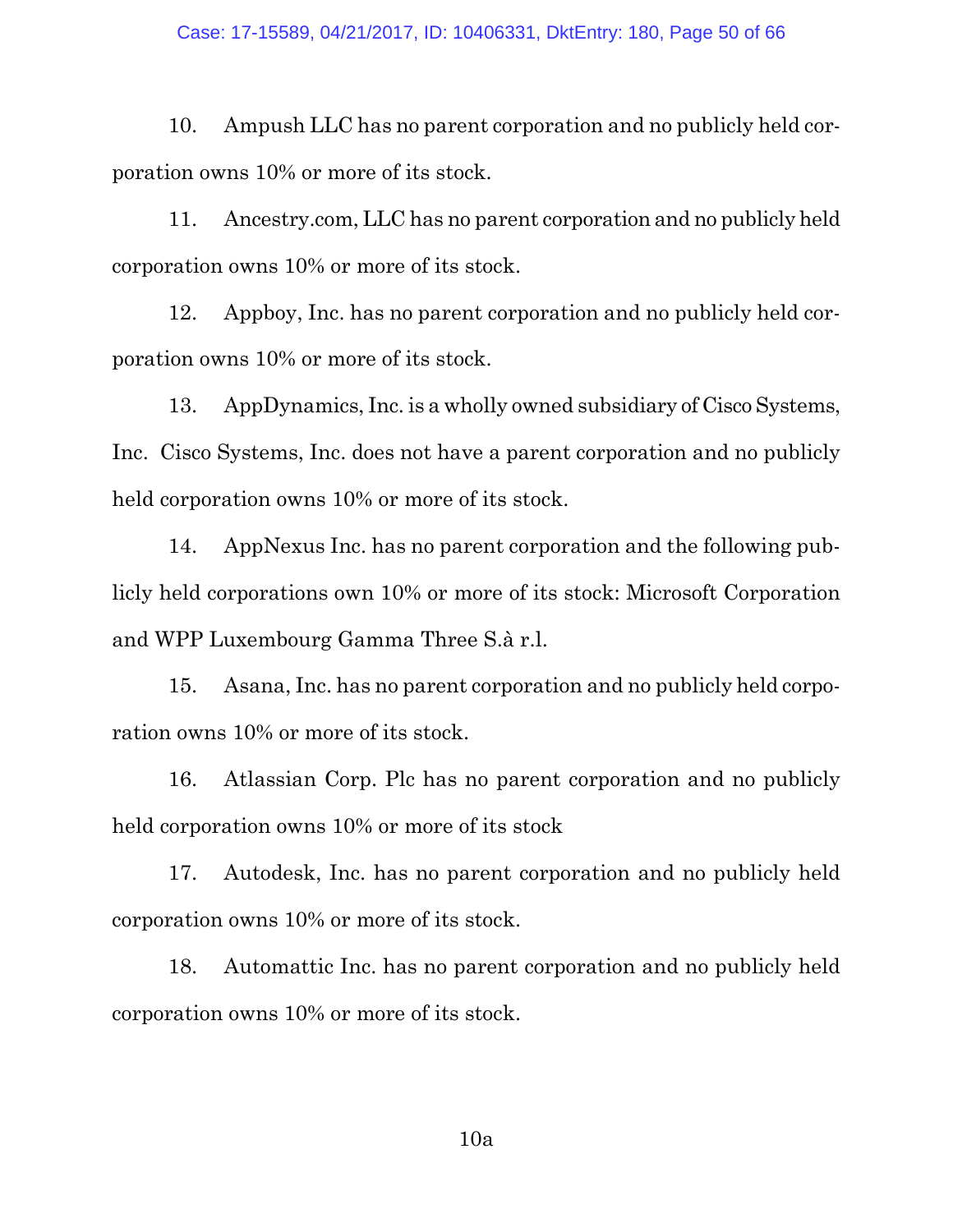#### Case: 17-15589, 04/21/2017, ID: 10406331, DktEntry: 180, Page 51 of 66

19. Ayla Networks, Inc. has no parent corporation and no publicly held corporation owns 10% or more of its stock.

20. Azavea Inc. has no parent corporation and no publicly held corporation owns 10% or more of its stock.

21. Bitly, Inc. has no parent corporation and no publicly held corporation owns 10% or more of its stock.

22. Box, Inc. has no parent corporation and no publicly held corporation owns 10% or more of its stock.

23. Brightcove Inc. has no parent corporation and no publicly held corporation owns 10% or more of its stock.

24. Brocade Communications Systems, Inc. has no parent corporation and no publicly held corporation owns 10% or more of its stock.

25. Bungie, Inc. has no parent corporation and the following publicly held corporation owns 10% or more of its stock: Microsoft Corporation.

26. CareZone Inc. has no parent corporation and no publicly held corporation owns 10% or more of its stock.

27. Casper Sleep Inc. has no parent corporation and no publicly held corporation owns 10% or more of its stock.

28. Castlight Health has no parent corporation and no publicly held corporation owns 10% or more of its stock.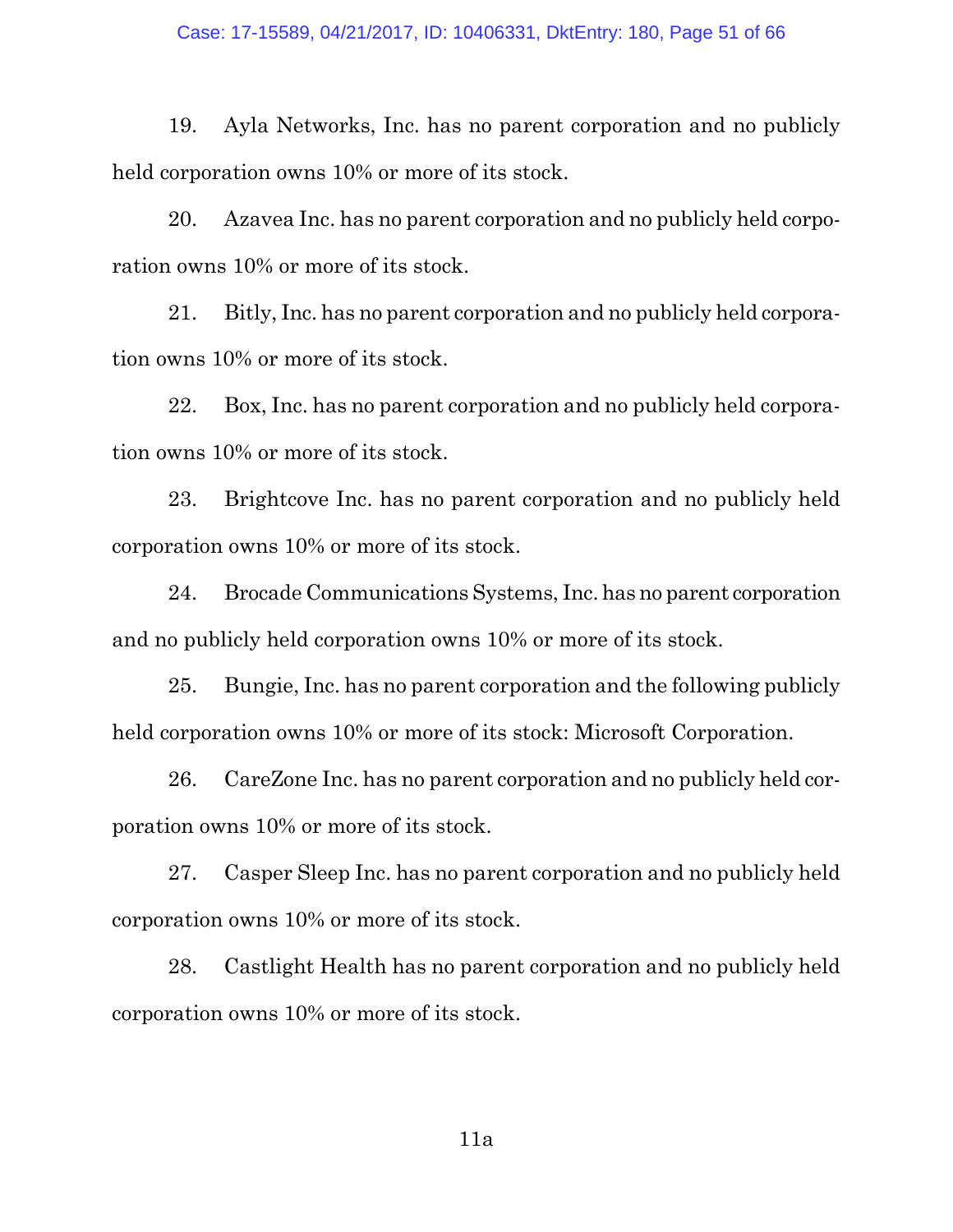29. Cavium, Inc. has no parent corporation and no publicly held corporation owns 10% or more of its stock.

30. Checkr, Inc. has no parent corporation, and no publicly held corporation owns 10% or more of its stock.

31. Chegg, Inc. has no parent corporation and no publicly held corporation owns 10% or more of its stock.

32. Chobani Global Holdings, LLC is the sole member of Chobani, LLC and no publicly held corporation owns 10% or more of the membership interest in either entity.

33. Citrix Systems, Inc. has no parent corporation and no publicly held corporation owns 10% or more of its stock.

34. ClassPass Inc. has no parent corporation and no publicly held corporation owns 10% or more of its stock.

35. Cloudera, Inc. has no parent corporation and the following publicly held corporation own 10% or more of its stock: Intel Corporation.

36. Cloudflare, Inc. has no parent corporation and no publicly held corporation owns 10% or more of its stock.

37. Color Genomics, Inc. has no parent corporation and no publicly held corporation owns 10% or more of its stock.

38. Copia Institute has no parent corporation and no publicly held corporation owns 10% or more of its stock.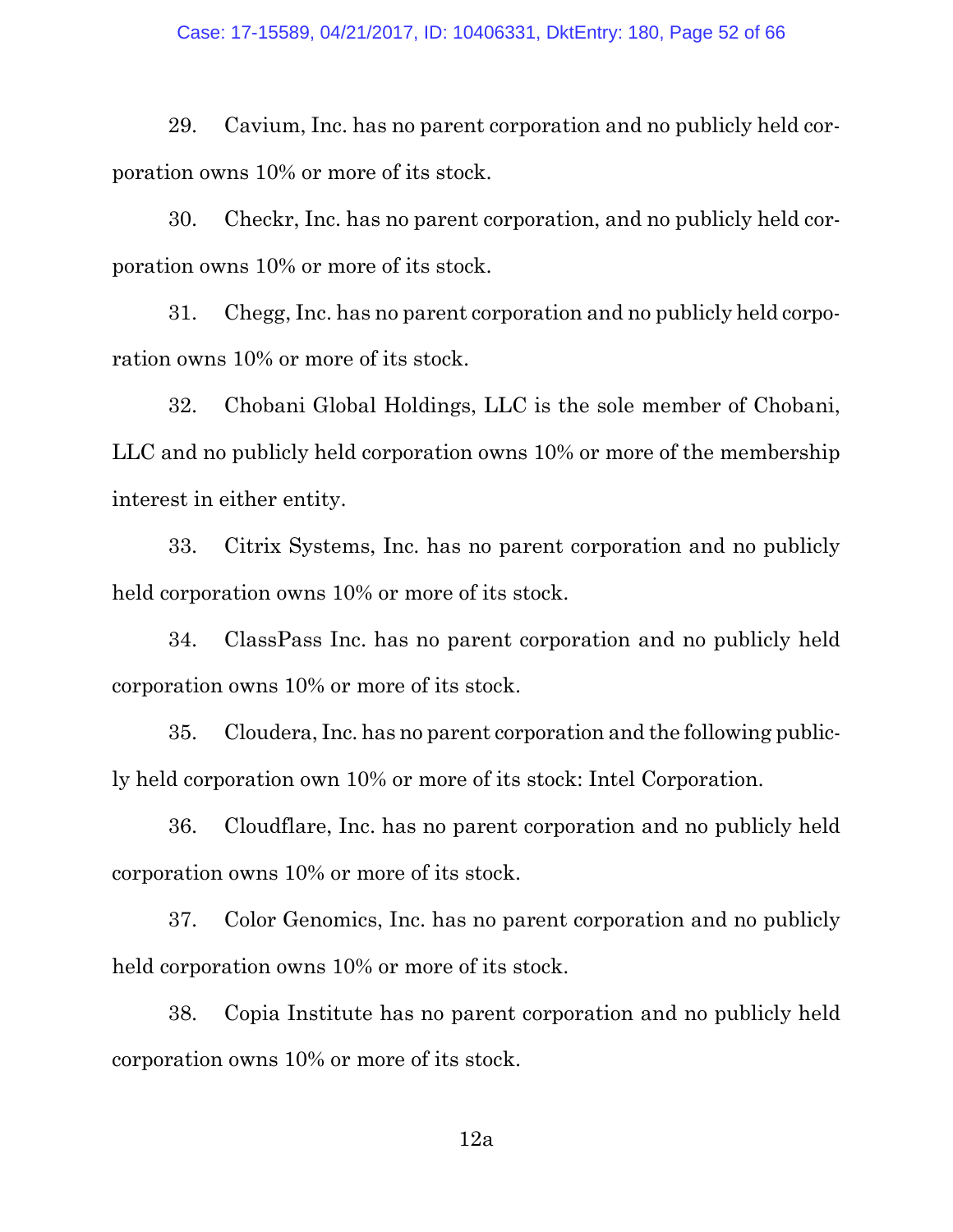39. Credit Karma, Inc. has no parent corporation and no publicly held corporation owns 10% or more of its stock.

40. DocuSign, Inc. has no parent corporation and no publicly held corporation owns 10% or more of its stock.

41. DoorDash has no parent corporation and no publicly held corporation owns 10% or more of its stock.

42. Dropbox, Inc. has no parent corporation and no publicly held corporation owns 10% or more of its stock.

43. eBay Inc. has no parent corporation and no publicly held corporation owns 10% or more of its stock.

44. Edmodo, Inc. has no parent corporation and no publicly held corporation owns 10% or more of its stock.

45. Electronic Arts Inc. has no parent corporation and no publicly held corporation owns 10% or more of its stock.

46. Engine Advocacy has no parent corporation and no publicly held corporation owns 10% or more of its stock.

47. EquityZen Inc. has no parent corporation and no publicly held corporation owns 10% or more of its stock.

48. Etsy Inc. has no parent corporation and no publicly held corporation owns 10% or more of its stock.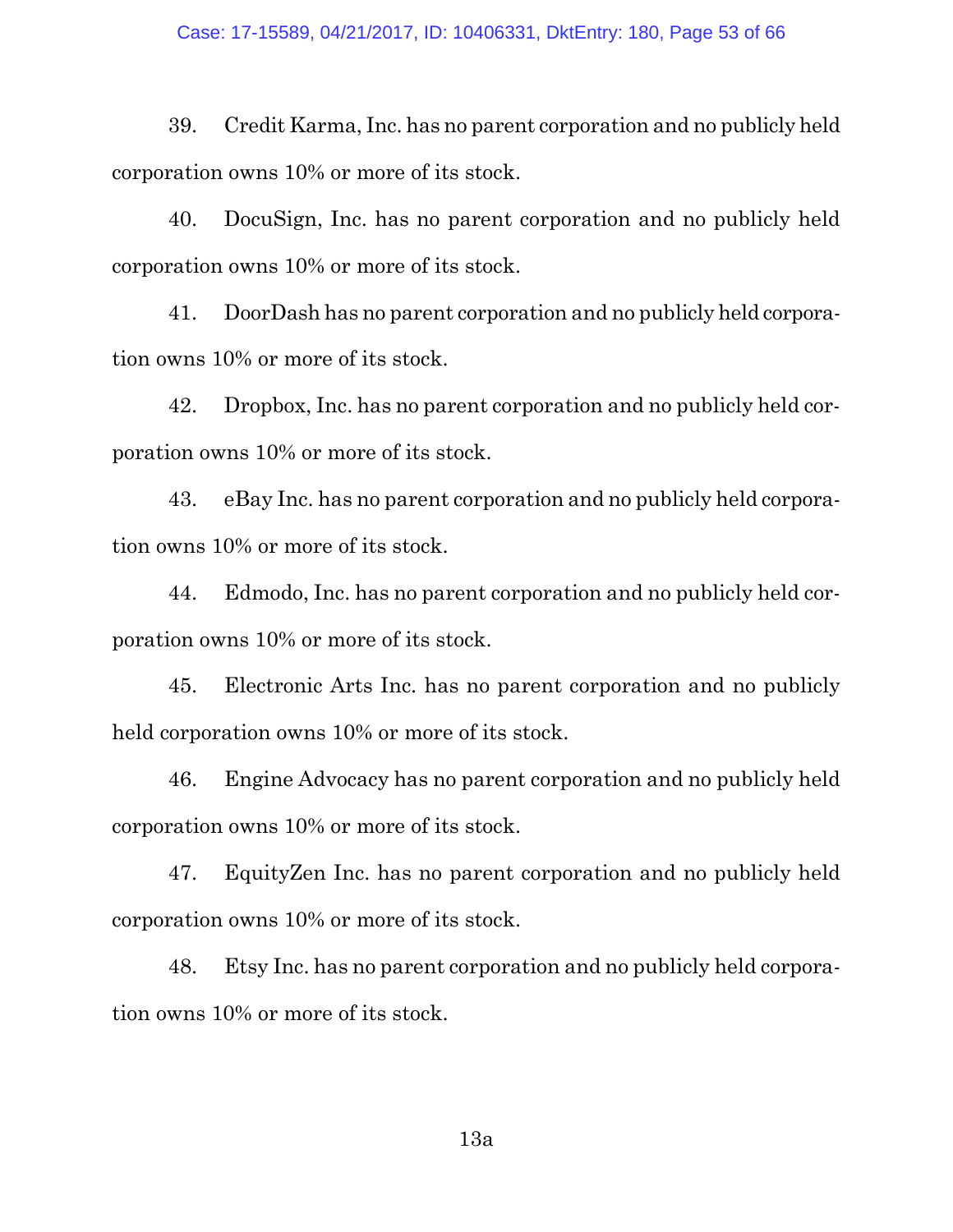49. Eventbrite Inc. has no parent corporation and no publicly held corporation owns 10% or more of its stock.

50. Evernote Corporation has no parent corporation and no publicly held corporation owns 10% or more of its stock.

51. Facebook, Inc. has no parent corporation and no publicly held corporation owns 10% or more of its stock.

52. Fastly, Inc. has no parent corporation and no publicly held corporation owns 10% or more of its stock.

53. Fitbit, Inc. has no parent corporation and no publicly held corporation owns 10% or more of its stock.

54. Flipboard, Inc. has no parent corporation and no publicly held corporation owns 10% or more of its stock.

55. Fuze, Inc. has no parent corporation and no publicly held corporation owns 10% or more of its stock.

56. General Assembly Space, Inc. has no parent corporation and no publicly held corporation owns 10% or more of its stock.

57. GitHub, Inc. has no parent corporation and no publicly held corporation owns 10% or more of its stock.

58. Glassdoor, Inc. has no parent corporation and no publicly held corporation owns 10% or more of its stock.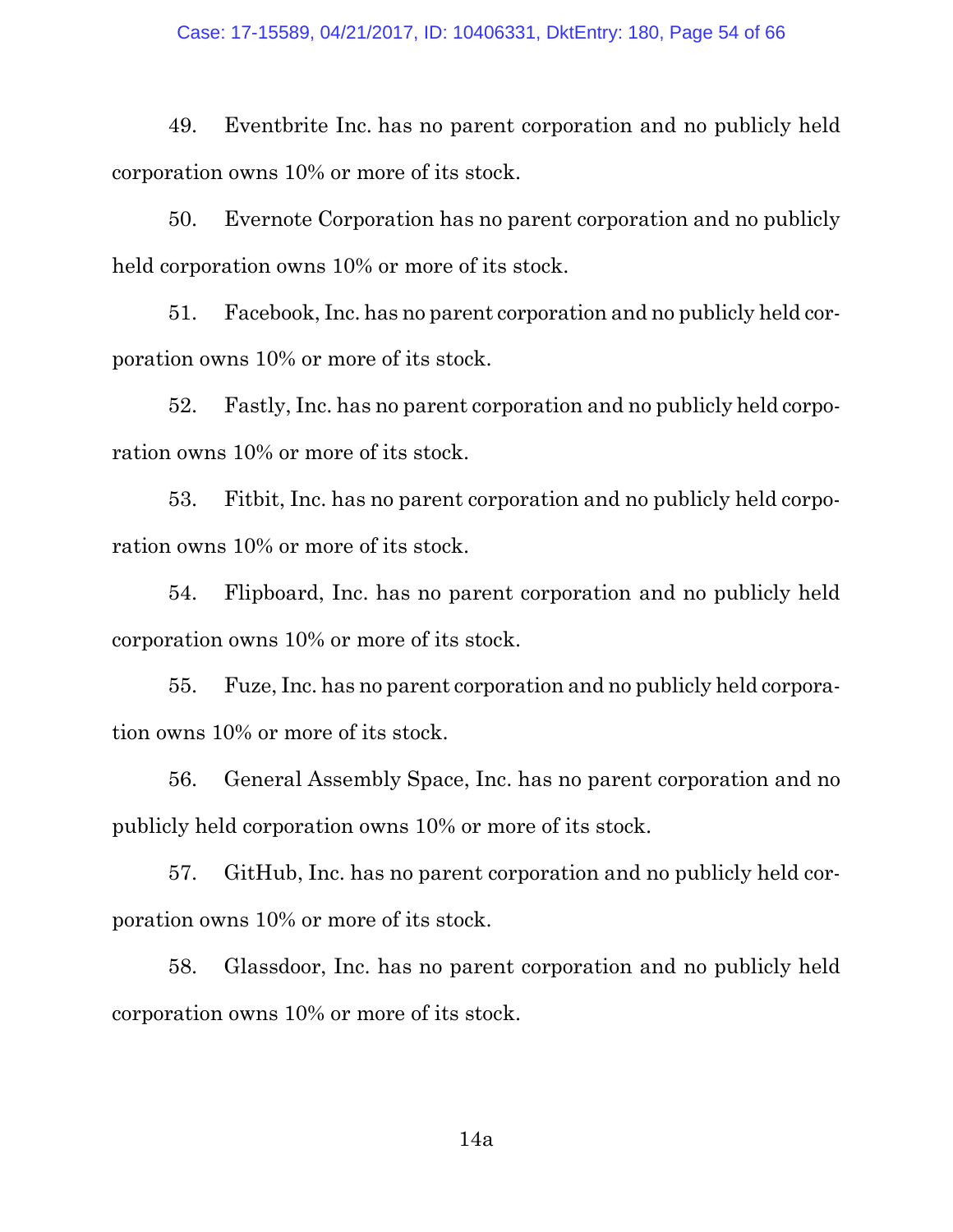59. Google Inc. is a wholly owned subsidiary of Alphabet Inc. Alphabet Inc. has no parent corporation and no publicly held corporation owns 10% or more of its stock.

60. GoPro, Inc. has no parent corporation and no publicly held corporation owns 10% or more of its stock.

61. Greenhouse Software, Inc. has no parent corporation and no publicly held corporation owns 10% or more of its stock.

62. Greenough Consulting Group has no parent corporation and no publicly held corporation owns 10% or more of its stock.

63. Harmonic Inc. has no parent corporation and the following publicly held corporations own 10% or more of its stock: investment funds affiliated with BlackRock hold more than 10% of Harmonic common stock; investment funds affiliated with T Rowe Price hold more than 10% of Harmonic common stock.

64. Hewlett Packard Enterprise has no parent corporation and no publicly held corporation owns 10% or more of its stock.

65. Hipmunk's parent corporation is Concur (a division of SAP), and the following publicly held corporation owns 10% or more of its stock: SAP.

66. IDEO has no parent corporation and the following publicly held corporation owns 10% or more of its stock: Steelcase, Inc.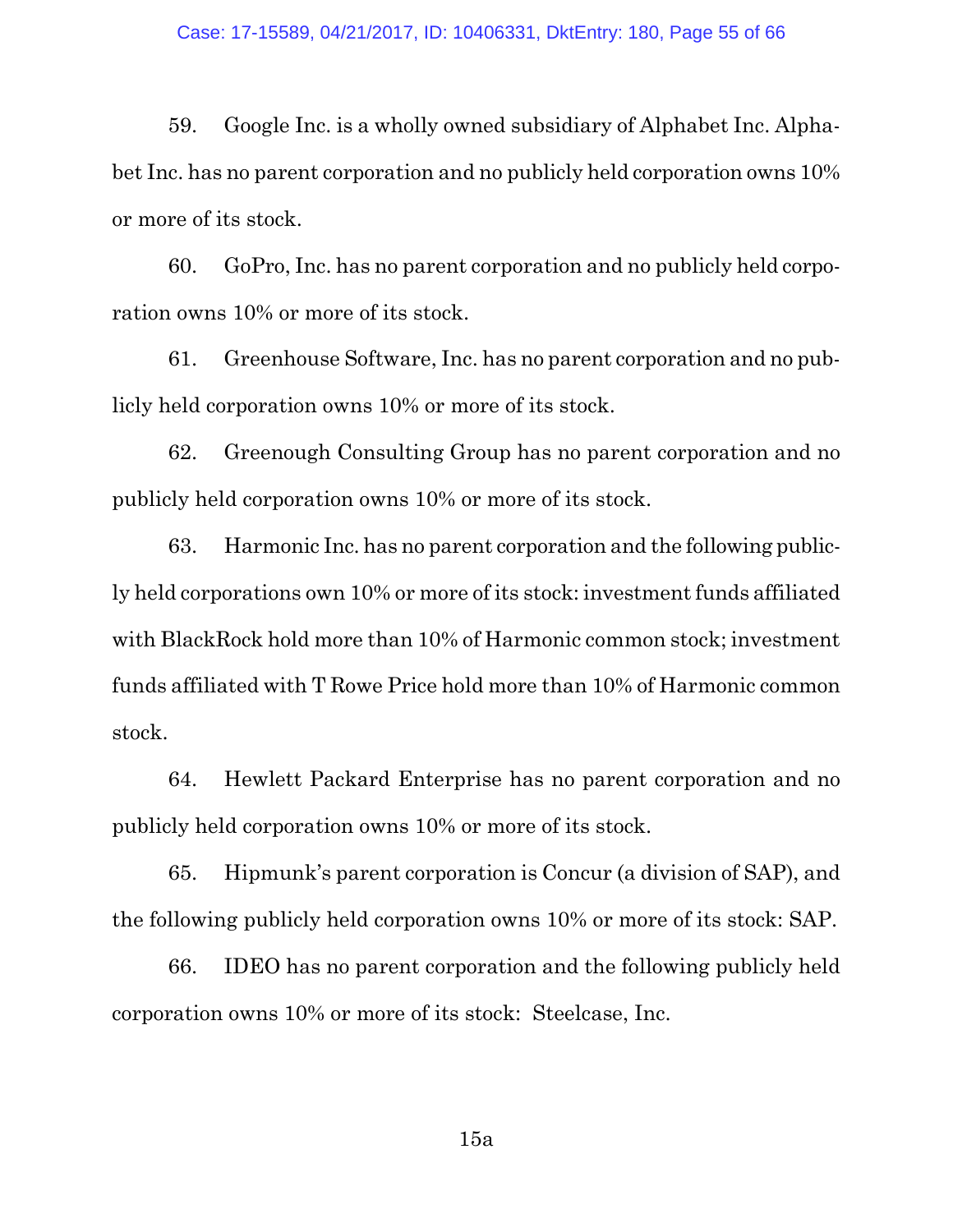67. Imgur, Inc. is a privately-held Delaware corporation. No public corporation owns 10% or more of its stock.

68. Indiegogo, Inc. has no parent corporation and no publicly held corporation owns 10% or more of its stock.

69. Intel Corporation has no parent corporation and no publicly held corporation owns 10% or more of its stock.

70. JAND, Inc. d/b/a Warby Parker has no parent corporation and no publicly held corporation owns 10% or more of its stock.

71. Kargo Global, Inc. has no parent corporation and no publicly held corporation owns 10% or more of its stock.

72. Kickstarter, PBC has no parent corporation and no publicly held corporation owns 10% or more of its stock.

73. Knotel has no parent corporation and no publicly held corporation owns 10% or more of its stock.

74. Lam Research Corporation has no parent corporation and no publicly held corporation owns 10% or more of its stock.

75. Light Labs Inc. has no parent corporation and no publicly held corporation owns 10% or more of its stock.

76. Linden Research, Inc. d/b/a Linden Lab has no parent corporation and no publicly held corporation owns 10% or more of its stock.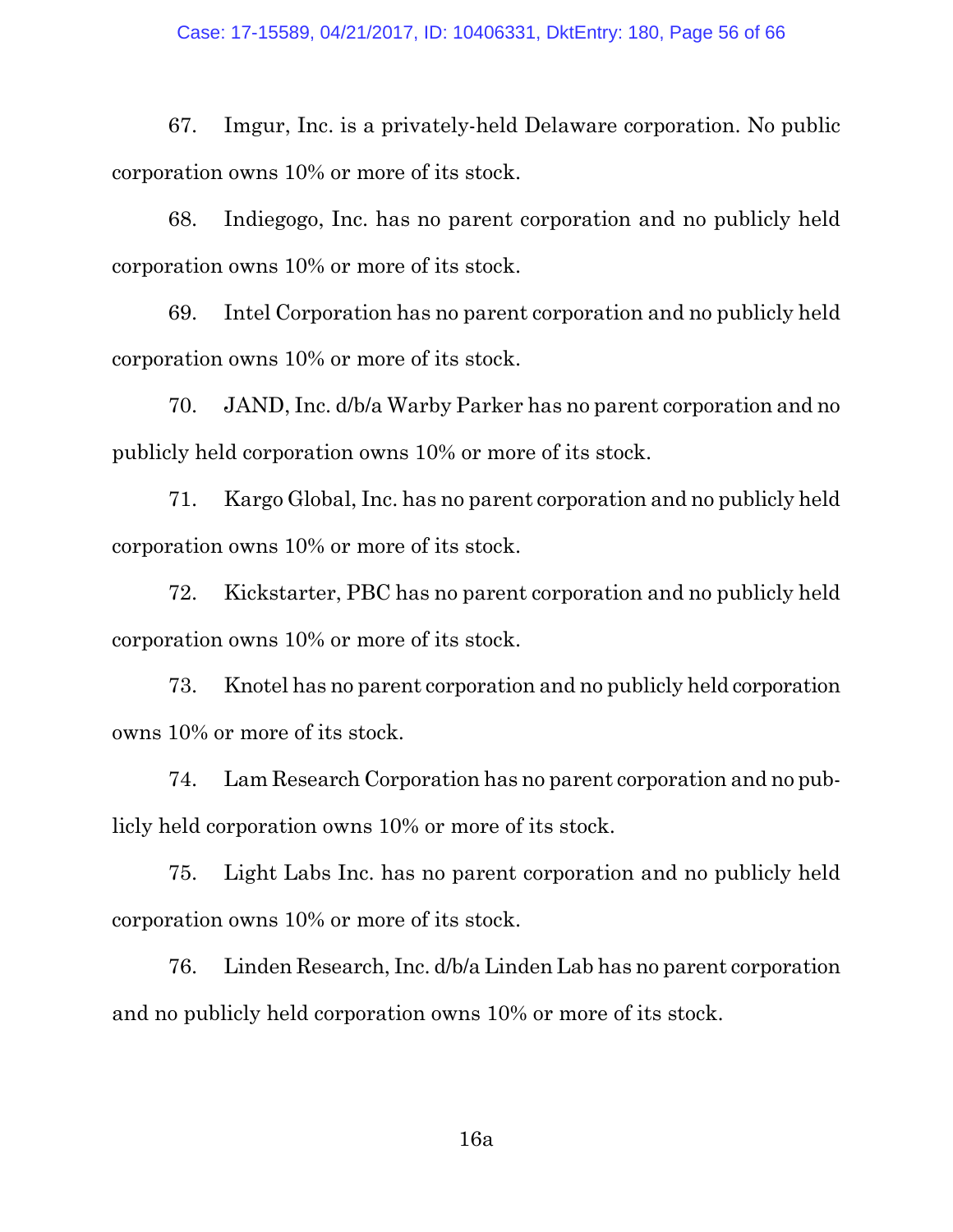#### Case: 17-15589, 04/21/2017, ID: 10406331, DktEntry: 180, Page 57 of 66

77. LinkedIn Corporation's parent corporation is Microsoft Corporation, and the following publicly held corporation owns 10% or more of its stock: Microsoft Corporation.

78. Lithium Technologies, Inc. has no parent corporation and no publicly held corporation owns 10% or more of its stock.

79. Lyft, Inc. has no parent corporation and the following publicly held corporation own 10% or more of its stock: Rakuten, Inc., a publicly held corporation traded on the Tokyo Stock Exchange, and General Motors Company, a publicly held corporation traded on the New York Stock Exchange, each own more than ten percent of Lyft's outstanding stock, in each case through a subsidiary.

80. Lytro, Inc. has no parent corporation and no publicly held corporation owns 10% or more of its stock.

81. Managed By Q Inc. has no parent corporation and no publicly held corporation owns 10% or more of its stock.

82. Mapbox, Inc. has no parent corporation and no publicly held corporation owns 10% or more of its stock.

83. Maplebear Inc. d/b/a Instacart has no parent corporation and no publicly held corporation owns 10% or more of its stock.

84. Marin Software Incorporated has no parent corporation and no publicly held corporation owns 10% or more of its stock.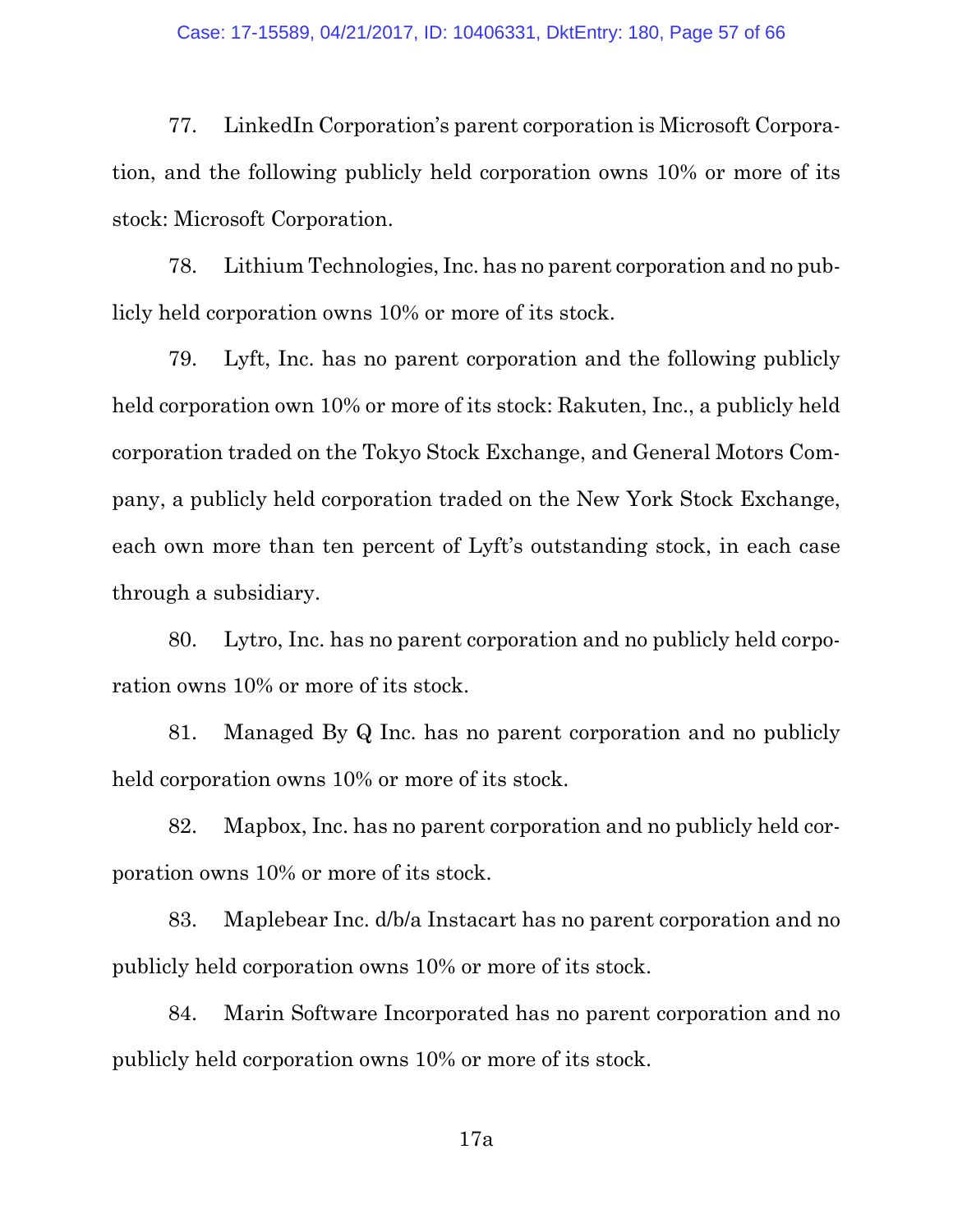85. Medallia, Inc. has no parent corporation and no publicly held corporation owns 10% or more of its stock.

86. Medidata Solutions, Inc. has no parent corporation and no publicly held corporation owns 10% or more of its stock.

87. Meetup, Inc. has no parent corporation and no publicly held corporation owns 10% or more of its stock.

88. Memebox Corporation has no parent corporation and no publicly held corporation owns 10% or more of its stock.

89. Microsoft Corporation has no parent corporation and no publicly held corporation owns 10% or more of its stock.

90. Minted, Inc. has no parent corporation and no publicly held corporation owns 10% or more of its stock.

91. Molecule Software, Inc. has no parent corporation and no publicly held corporation owns 10% or more of its stock.

92. MongoDB, Inc. has no parent corporation and no publicly held corporation owns 10% or more of its stock.

93. Motivate International Inc.'s parent corporation is Bikeshare Holdings, LLC and no publicly held corporation owns 10% or more of its stock.

94. Mozilla Corporation's parent corporation is Mozilla Foundation and no publicly held corporation owns 10% or more of its stock.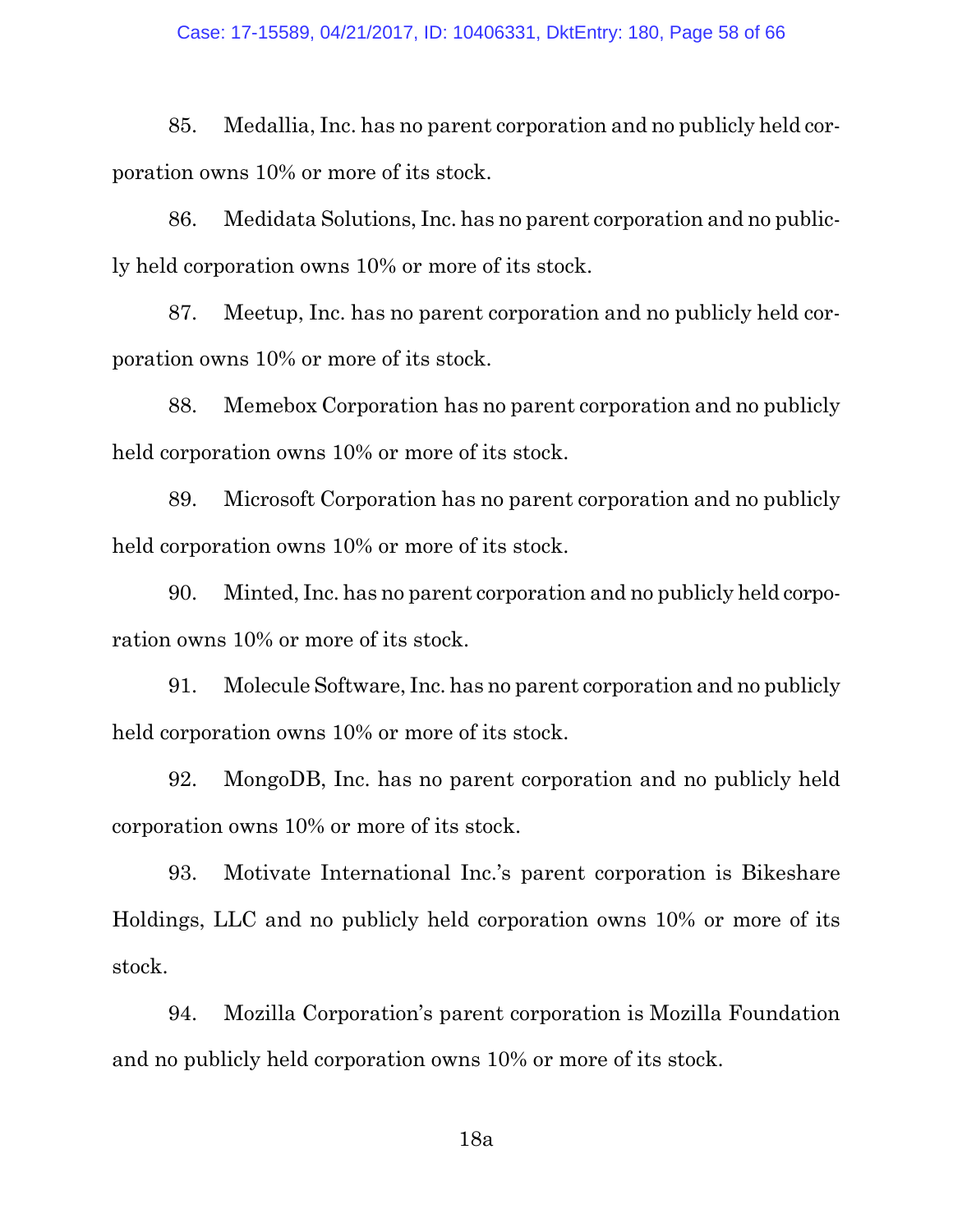95. MPOWERD Inc. has no parent corporation and no publicly held corporation owns 10% or more of its stock.

96. NetApp, Inc. has no parent corporation and no publicly held corporation owns 10% or more of its stock.

97. Netflix, Inc. has no parent corporation and no publicly held corporation owns 10% or more of its stock.

98. NETGEAR, Inc. has no parent corporation and no publicly held corporation owns 10% or more of its stock.

99. New Relic, Inc. has no parent corporation and no publicly held corporation owns 10% or more of its stock.

100. Nextdoor.com, Inc. has no parent corporation and no publicly held corporation owns 10% or more of its stock.

101. NEXTEV USA, INC. d/b/a NIO is a wholly-owned subsidiary of Nextev Limited, a Hong Kong company, which is a wholly-owned subsidiary of Nextev Inc., a Cayman company.

102. NY Tech Alliance has no parent corporation and no publicly held corporation owns 10% or more of its stock.

103. Optimizely, Inc. has no parent corporation and no publicly held corporation owns 10% or more of its stock.

104. Pandora Media, Inc. has no parent corporation and no publicly held corporation owns 10% or more of its stock.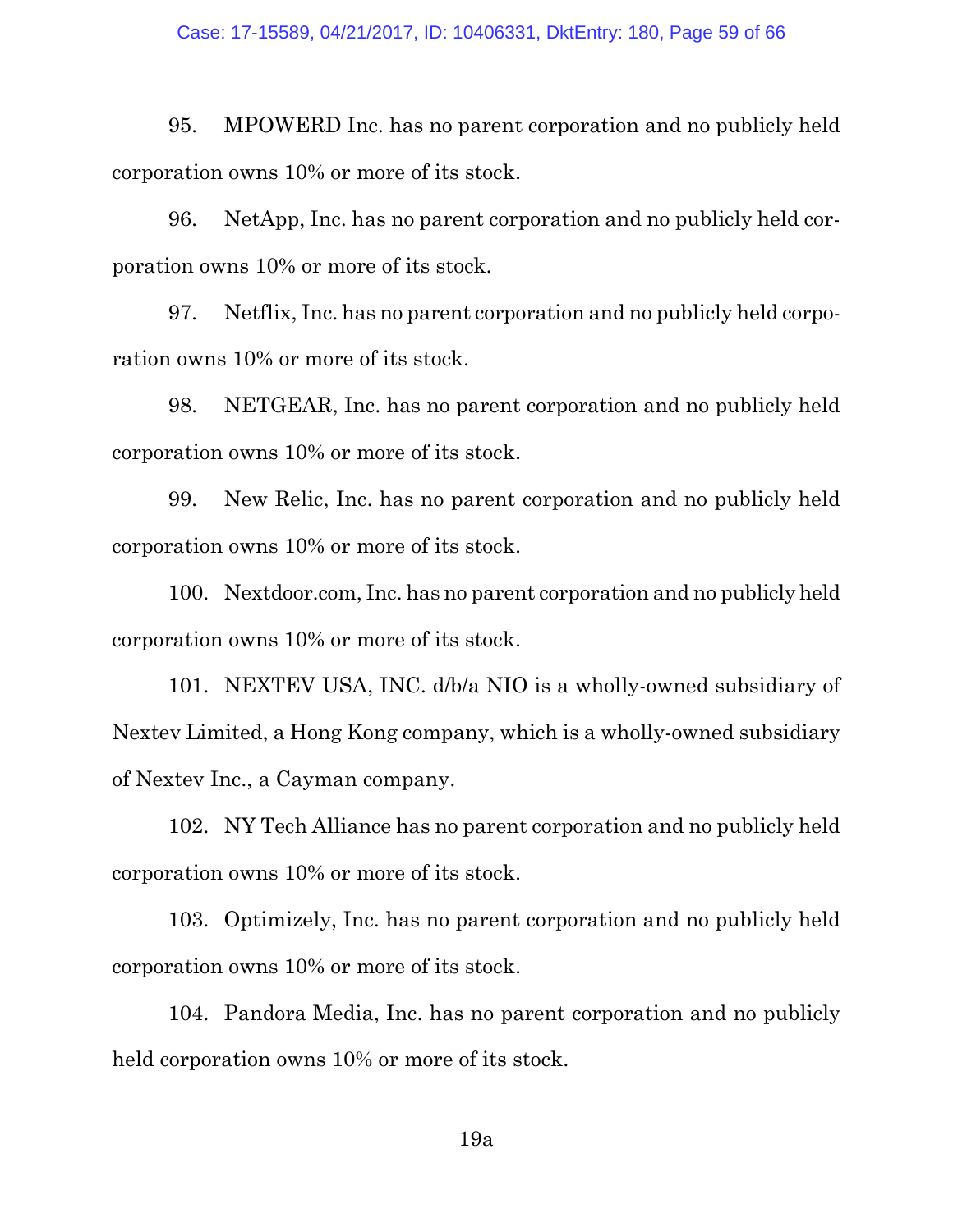105. Patreon, Inc. has no parent corporation and no publicly held corporation owns 10% or more of its stock.

106. PayPal Holdings, Inc. has no parent corporation and no publicly held corporation owns 10% or more of its stock.

107. Pinterest, Inc. has no parent corporation and no publicly held corporation owns 10% or more of its stock.

108. Pixability, Inc. has no parent corporation and no publicly held corporation owns 10% or more of its stock.

109. Postmates Inc. has no parent corporation and no publicly held corporation owns 10% or more of its stock.

110. Quantcast Corp. has no parent company and no publicly held corporation owns 10% or more of its stock.

111. Quora, Inc. has no parent corporation and no publicly held corporation owns 10% or more of its stock.

112. RealNetworks, Inc. has no parent corporation and no publicly held corporation owns 10% or more of its stock.

113. Red Hat, Inc. has no parent corporation, and more than 10% of its Common Stock is held by T. Rowe Price Associates, Inc. (a subsidiary of publicly held corporation T. Rowe Price Group, Inc.).

114. Reddit, Inc. has no parent corporation and no publicly held corporation owns 10% or more of its stock.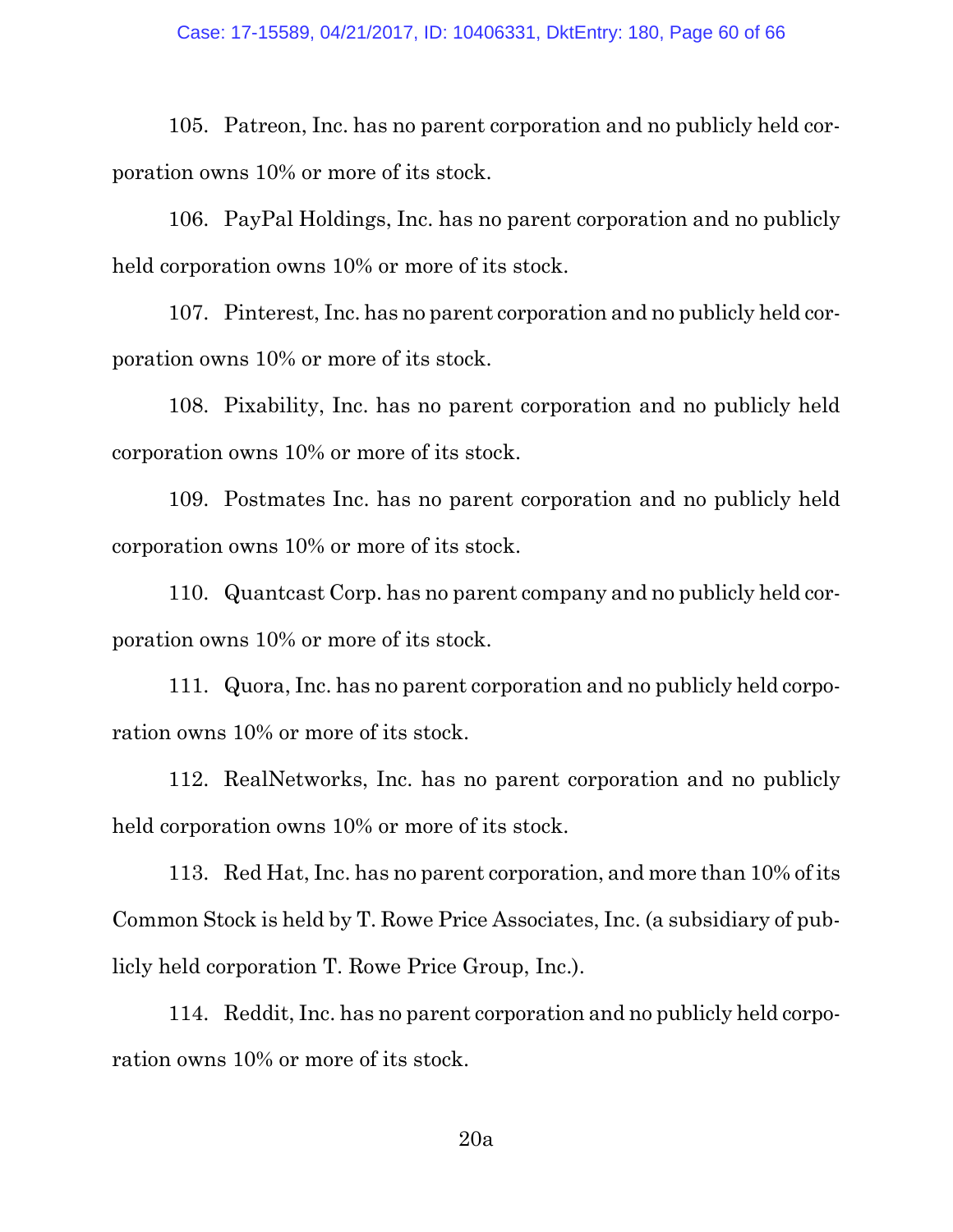115. Redfin Corporation has no parent corporation and no publicly held corporation owns 10% or more of its stock.

116. Rocket Fuel Inc. has no parent corporation and no publicly held corporation owns 10% or more of its stock.

117. Ryzac, Inc. d/b/a Codecademy has no parent corporation and Naspers, Ltd., a publicly held corporation, indirectly owns 10% or more of its stock.

118. RPX Corporation has no parent corporation and no publicly held corporation owns 10% or more of its stock.

119. SaaStr Inc. has no parent corporation and no publicly held corporation owns 10% or more of its stock.

120. Salesforce.com, Inc. has no parent corporation and no publicly held corporation owns 10% or more of its stock.

121. Shift Technologies, Inc. d/b/a Shift has no parent corporation and the following publicly held corporation owns 10% or more of its stock: investment funds affiliated with Goldman Sachs Group Inc.

122. Shutterstock, Inc. has no parent corporation and no publicly held corporation owns 10% or more of its stock.

123. Sift Science, Inc. has no parent corporation and no publicly held corporation owns 10% or more of its stock.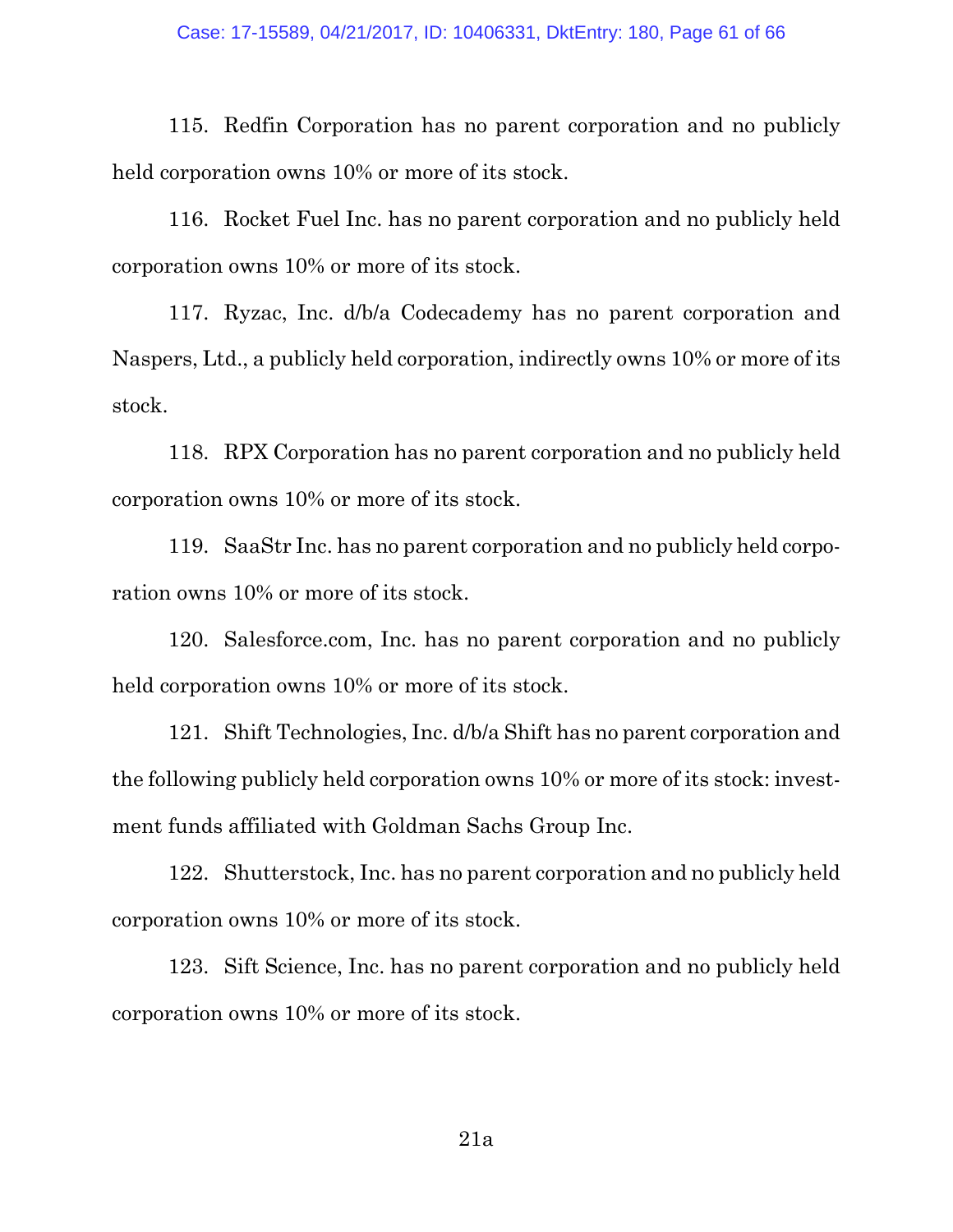#### Case: 17-15589, 04/21/2017, ID: 10406331, DktEntry: 180, Page 62 of 66

124. Sindeo has no parent corporation and no publicly held corporation owns 10% or more of its stock.

125. Snap Inc. has no parent corporation and no publicly held corporation owns 10% or more of its stock.

126. Space Exploration Technologies Corp. has no parent corporation and no publicly held corporation owns 10% or more of its stock.

127. Spokeo, Inc. has no parent corporation and there are no publiclyheld corporations that own 10% or more of Spokeo, Inc.'s stock.

128. SpotHero, Inc. has no parent company and no publicly held corporation owns 10% or more of its stock.

129. Spotify USA Inc. is a wholly-owned subsidiary of Spotify AB, a company organized under the laws of Sweden. Spotify AB is a wholly-owned subsidiary of Spotify Technology S.A., a company organized under the laws of the Grand Duchy of Luxembourg. Spotify Technology S.A. does not have a parent corporation and no publicly held corporation owns 10% or more of its stock.

130. Square, Inc. has no parent corporation and no publicly held corporation owns 10% or more of its stock.

131. Strava, Inc. has no parent corporation and no publicly held corporation owns 10% or more of its stock.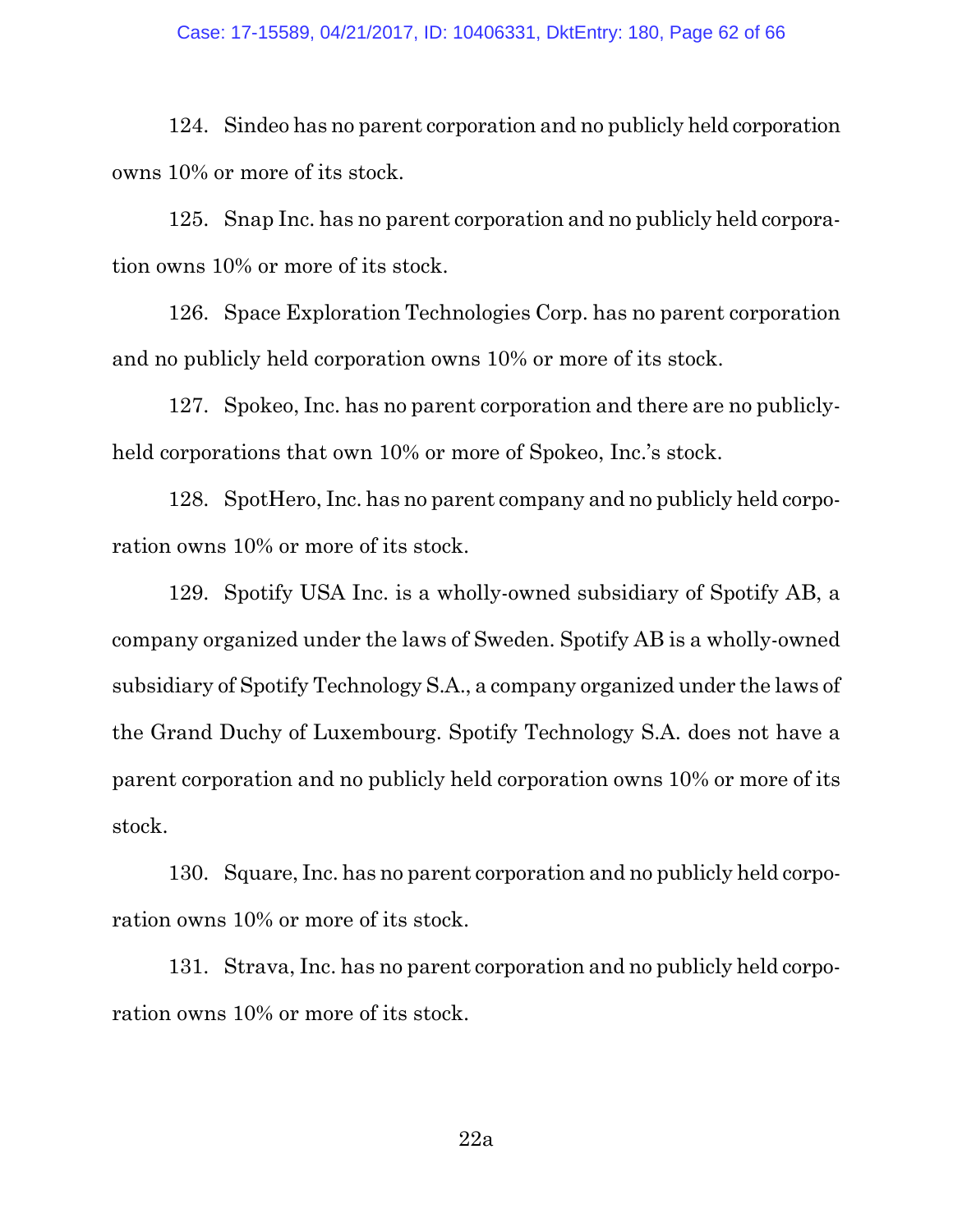132. Stripe, Inc. has no parent corporation and no publicly held corporation owns 10% or more of its stock.

133. SugarCRM has no parent corporation and no publicly held corporation owns 10% or more of its stock.

134. Sunrun, Inc. has no parent corporation and no publicly held corporation owns 10% or more of its stock.

135. SurveyMonkey Inc.'s parent corporation is SVMK Inc. and no publicly held corporation owns 10% or more of its stock.

136. TaskRabbit, Inc. has no parent corporation and no publicly held corporation owns 10% or more of its stock.

137. Tech:NYC has no parent corporation and no publicly held corporation owns 10% or more of its stock.

138. Tesla, Inc. has no parent corporation and no publicly held corporation owns 10% or more of its stock.

139. Thumbtack, Inc. has no parent corporation and no publicly held corporation owns 10% or more of its stock.

140. TransferWise Inc.'s parent corporation is TransferWise Ltd., and no publicly held corporation owns 10% or more of its stock.

141. TripAdvisor, Inc. has no parent corporation and the following publicly held corporation owns 10% or more of its stock: Liberty TripAdvisor Holdings, Inc.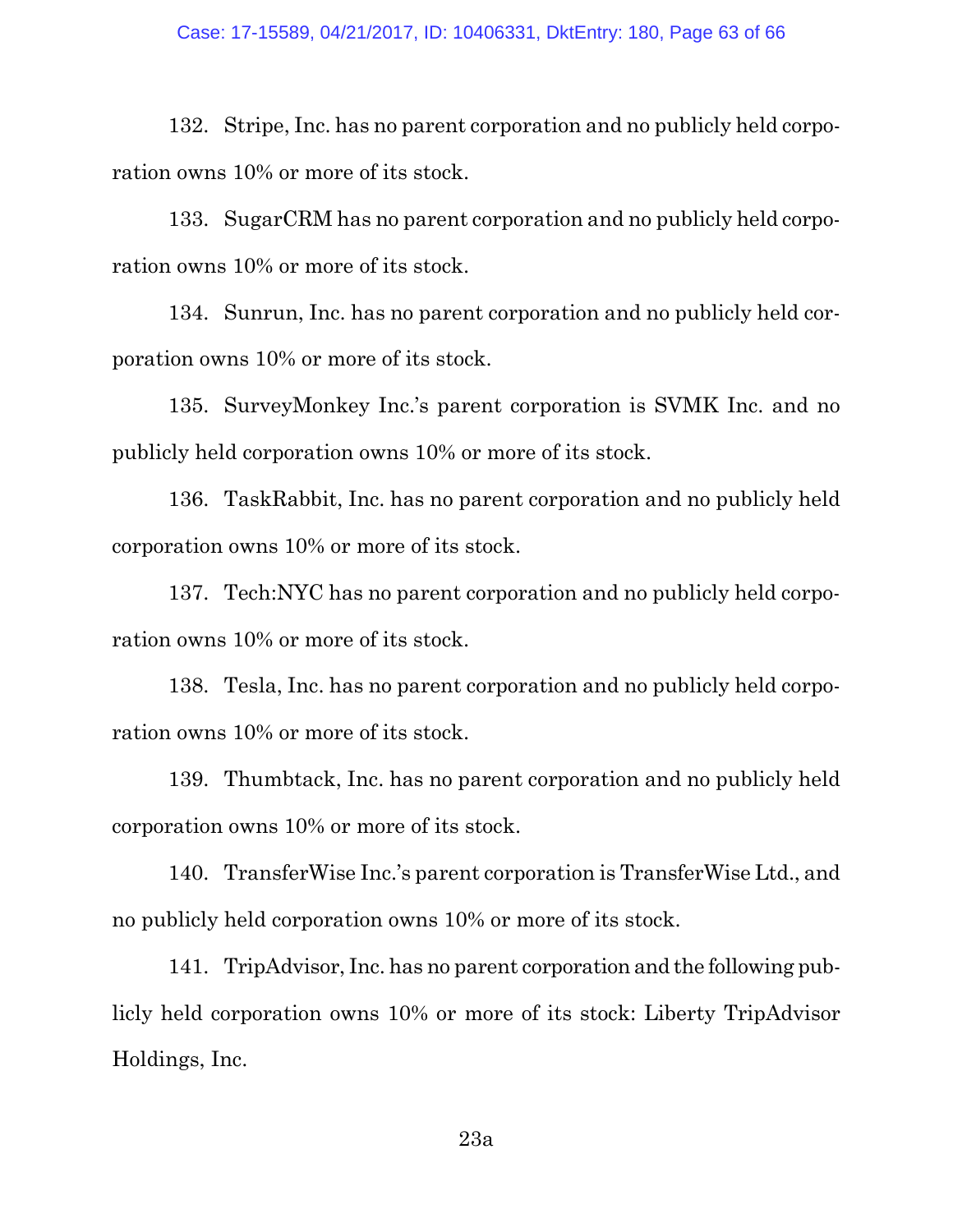142. Tumblr's parent corporation is Yahoo! Inc., and the following publicly held corporation owns 10% or more of its stock: Yahoo! Inc.

143. Turbonomic, Inc. has no parent corporation and no publicly held corporation owns 10% or more of its stock.

144. Turn Inc. has no parent corporation and no publicly held corporation owns 10% or more of its stock.

145. Turo Inc. has no parent corporation and no publicly help corp owns 10% or more of its stock.

146. Twilio Inc. has no parent corporation and no publicly held corporation owns 10% or more of its stock.

147. Twitter Inc. has no parent corporation and no publicly held corporation owns 10% or more of its stock.

148. Uber Technologies, Inc. has no parent entity and no publicly held corporation holds 10% or more of its stock.

149. Udacity, Inc. has no parent corporation and no publicly held corporation owns 10% or more of its stock.

150. Udemy, Incorporated has no parent corporation and no publicly held corporation owns 10% or more of its stock.

151. Upwork has no parent corporation and no publicly held corporation owns 10% or more of its stock.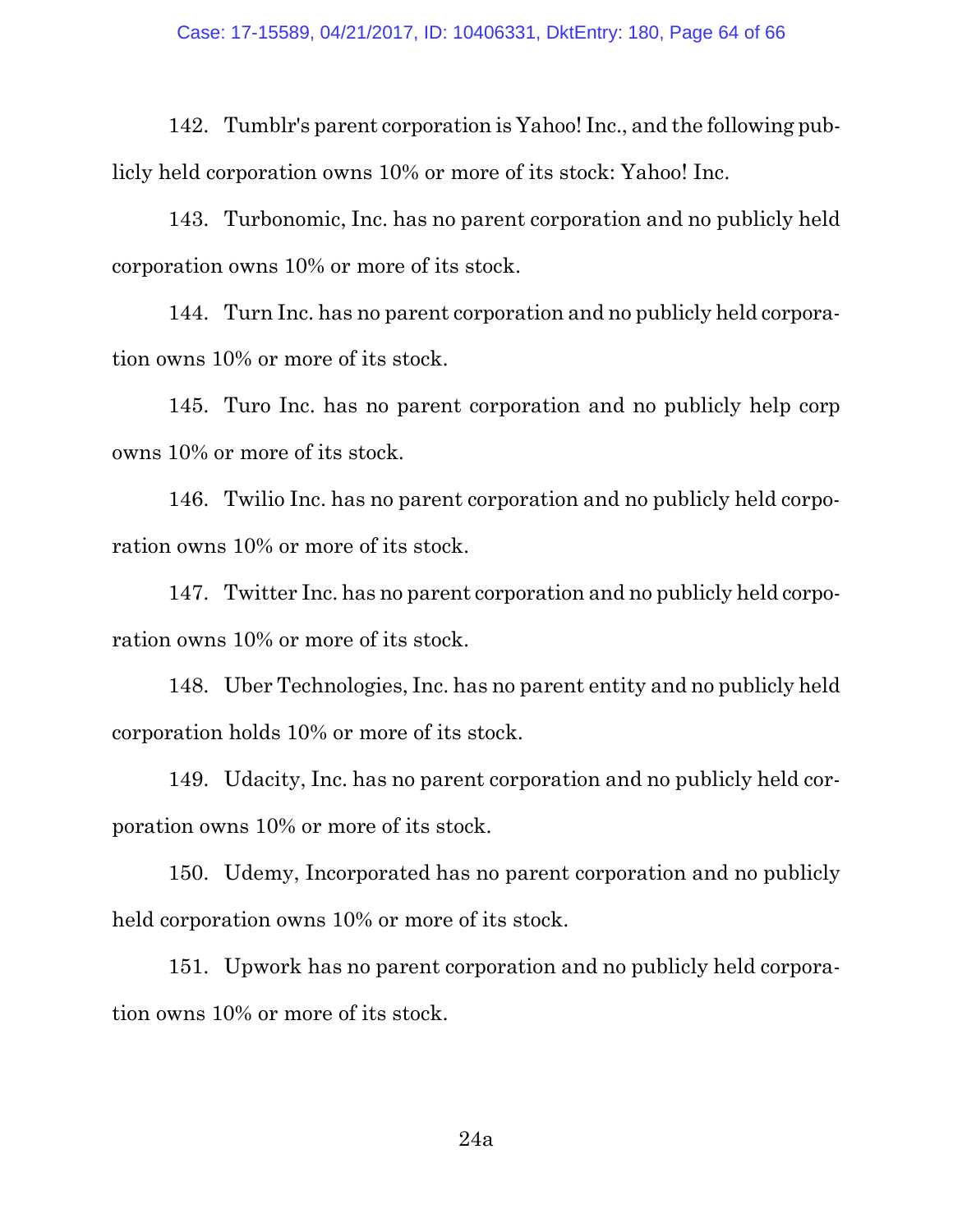152. Via Transportation, Inc. has no parent corporation and no publicly held corporation owns 10% or more of its stock.

153. Wikimedia Foundation, Inc. has no parent corporation and no publicly held corporation owns 10% or more of its stock.

154. WorkAndCo International Inc d/b/a Work & Co has no parent corporation and no publicly held corporation owns 10% or more of its stock.

155. Workday, Inc. has no parent corporation and no publicly held corporation holds 10% or more of its stock.

156. Y Combinator Management, LLC has no parent corporation and no publicly held corporation owns 10% or more of its stock.

157. Yahoo! Inc. has no parent corporation and no publicly held corporation owns 10% or more of its stock.

158. Yelp Inc. has no parent corporation and no publicly held corporation owns 10% or more of its stock.

159. Yext, Inc. has no parent corporation and no publicly held corporation owns 10% or more of its stock.

160. Zendesk, Inc. has no parent corporation and no publicly held corporation owns 10% or more of its stock.

161. ZenPayroll, Inc. d/b/a Gusto has no parent corporation and no publicly held corporation owns 10% or more of its stock.